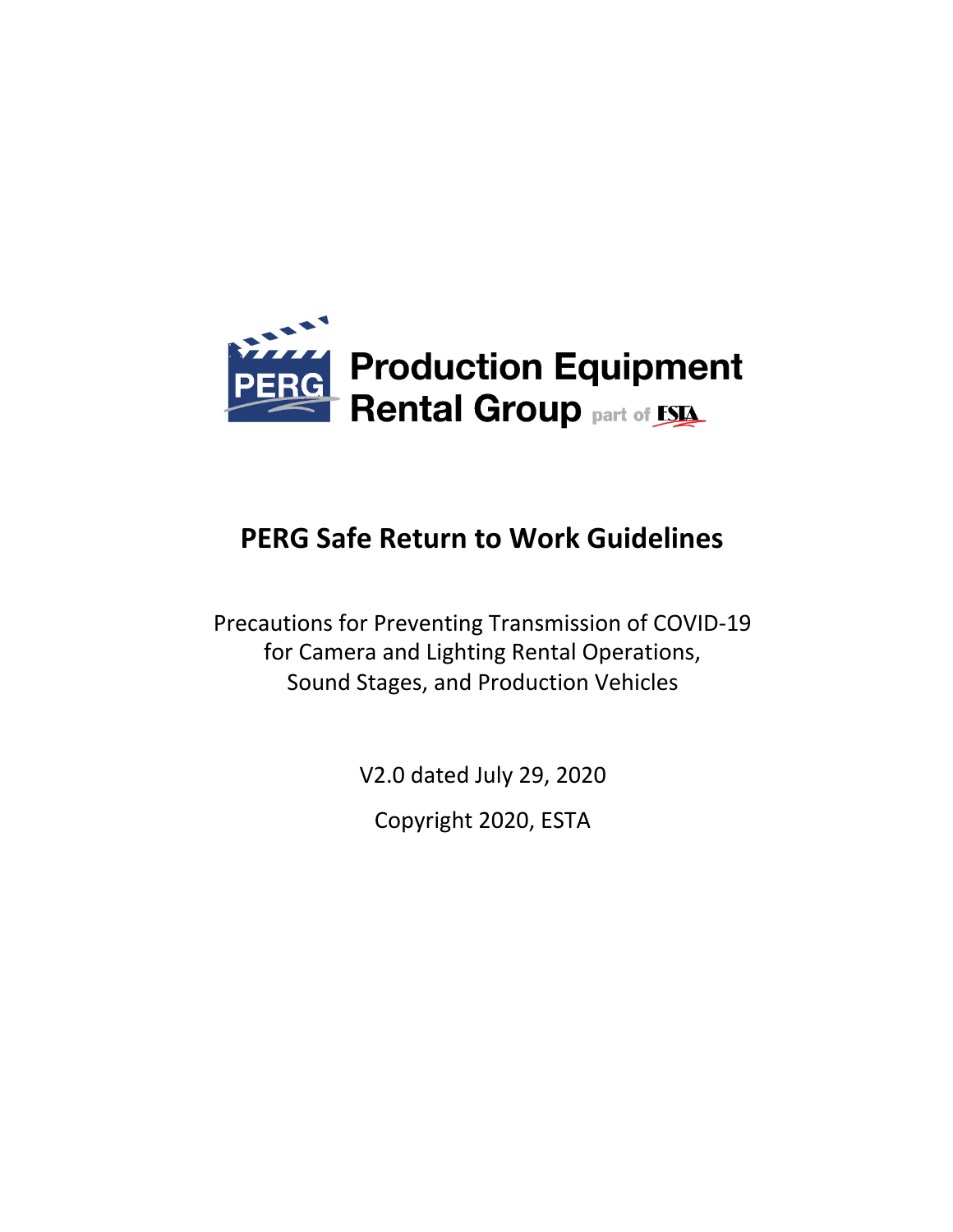#### **Notice and Disclaimer**

Reference in this document to any specific commercial product, process, or service by trade name, trademark, manufacturer, or otherwise, does not necessarily constitute or imply its endorsement, recommendation, or favoring by ESTA.

These Guidelines are provided for informational and educational purposes only. Adherence to any recommendations included in these Guidelines will not ensure the prevention of the transmission of COVID-19. Furthermore, the recommendations contained in these Guidelines should not be interpreted as setting a standard of care, or be deemed inclusive of all proper methods of care nor exclusive of other methods of care reasonably directed to obtaining the same results.

The ultimate judgment regarding the propriety of any of the recommendations contained herein must be made by each operator or facility in light of all the circumstances and conditions related to each individual operator and facility.

These Guidelines and the conclusions and recommendations contained herein reflect the best available information at the time the Guidelines were prepared. All users of these Guidelines acknowledge and agree that information regarding the novel COVID-19 virus, its transmission and prevention and safe return to work protocols are constantly evolving based on ongoing and future research and data and that these Guidelines and their recommendations and protocols will likely change over time to reflect new research and data.

The publisher, the authors, and contributors to these Guidelines do not warrant the accuracy of completeness of these Guidelines and assume no responsibility for errors, omissions or updates, or for injury or damage to persons or property arising out of or related to the use of information contained in this document. In no event shall the publisher (or its officers, directors, employees or agents), the authors and contributors be liable for any loss of profit or any other commercial damage or injury to persons or property caused or alleged to have been caused directly or indirectly by this document or its use.

Images, graphics and photographs in this document are either the property of ESTA or are used with permission of the owners. Use of these images by third parties is prohibited unless expressly given with ESTA or any third party it deems necessary. Any unauthorized use of these images may violate copyright laws, trademark laws, the laws of privacy and publicity, and other applicable regulations.

ESTA does not approve, inspect, or certify any installations, procedures, equipment or materials for compliance with codes, recommended practices or standards. Compliance with a recommended practice is the sole and exclusive responsibility of the user and is entirely within their control and discretion. Any markings, identification, or other claims of compliance do not constitute certification or approval of any type or nature whatsoever by ESTA.

In issuing and distributing this document, ESTA does not either (a) undertake to render professional or other services for or on behalf of any person or entity, or (b) undertake any duty to any person or entity with respect to this document or its contents. Anyone using this document should rely on his or her own independent judgment or, as appropriate, seek the advice of a competent professional in determining the exercise of reasonable care in any given circumstance.

#### **Published By:**

Entertainment Services and Technology Association 630 Ninth Avenue, Suite 609 New York, NY 10036 **USA** Phone: 1-212-244-1505 Fax: 1-212-244-1502 Email: standards@esta.org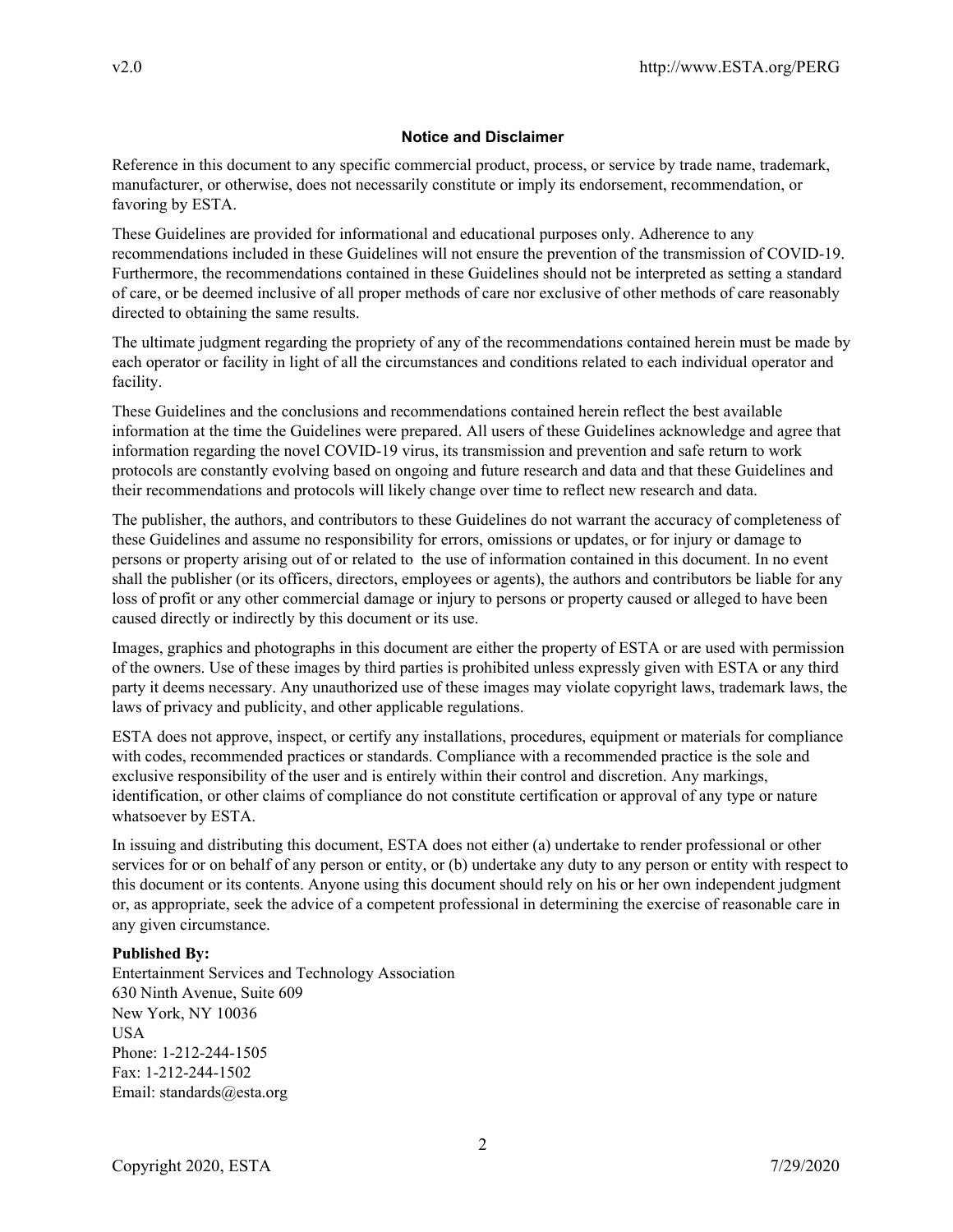# Table of Contents

| 1 | Acknowledgments                                                 | 5  |
|---|-----------------------------------------------------------------|----|
| 2 | Scope and Purpose                                               | 6  |
| 3 | Definitions                                                     | 7  |
| 4 | Brief Overview of the Challenge of COVID-19                     | 9  |
|   | 4.1 Nature of Coronavirus Spread                                | 9  |
|   | 4.2 Classifying Worker Exposure                                 | 10 |
| 5 | <b>Camera Rental Operations</b>                                 | 12 |
|   | 5.1 Providing a Safe Workplace                                  | 12 |
|   | 5.2 On-Site Customer Safety Protocol                            | 13 |
|   | 5.3 Technical Set Visits                                        | 19 |
|   | 5.4 Equipment Return Planning                                   | 20 |
|   | 5.5 Equipment Check-in Procedures                               | 20 |
|   | 5.6 Disinfecting and Cleaning Equipment                         | 21 |
|   | 5.7 Readiness for Returning Outbreak                            | 23 |
| 6 | Lighting and Grip Rental Operations                             | 24 |
|   | 6.1 Employee Protective Measures                                | 24 |
|   | 6.2 Equipment Pickup and Returns                                | 25 |
|   | 6.3 Disinfecting and Cleaning Equipment                         | 26 |
|   | 6.4 Equipment Checkout/Check-in Procedures                      | 26 |
|   | 6.5 Sub-Rentals/Crew Equipment                                  | 27 |
| 7 | Sound Stages                                                    | 28 |
|   | 7.1 Minimum Requirements for Productions Using Stage Facilities | 28 |
|   | 7.2 Recommendations for Owners/Operators of Sound Stages        | 29 |
|   | 7.3 Additional Considerations                                   | 31 |
| 8 | <b>Production Vehicles</b>                                      | 33 |
|   | 8.1 Limiting Access to Vehicles                                 | 33 |
|   | 8.2 Sanitizing the Driver's Compartment                         | 34 |
|   | 8.3 Sanitizing the Truck Box and Trailer                        | 35 |
|   | 8.4 Driver and Technicians Hygiene                              | 35 |
|   | 8.5 Vehicle Log                                                 | 35 |
|   | 8.6 Trailer and Motorhome                                       | 35 |
| 9 | CDC and OSHA Provisions for Reducing the Spread of Coronavirus  | 39 |
|   | 9.1 OSHA Exposure Risk Pyramid                                  | 39 |
|   | 9.2 Health Declarations                                         | 40 |
|   | 9.3 Identifying Symptoms of COVID-19                            | 41 |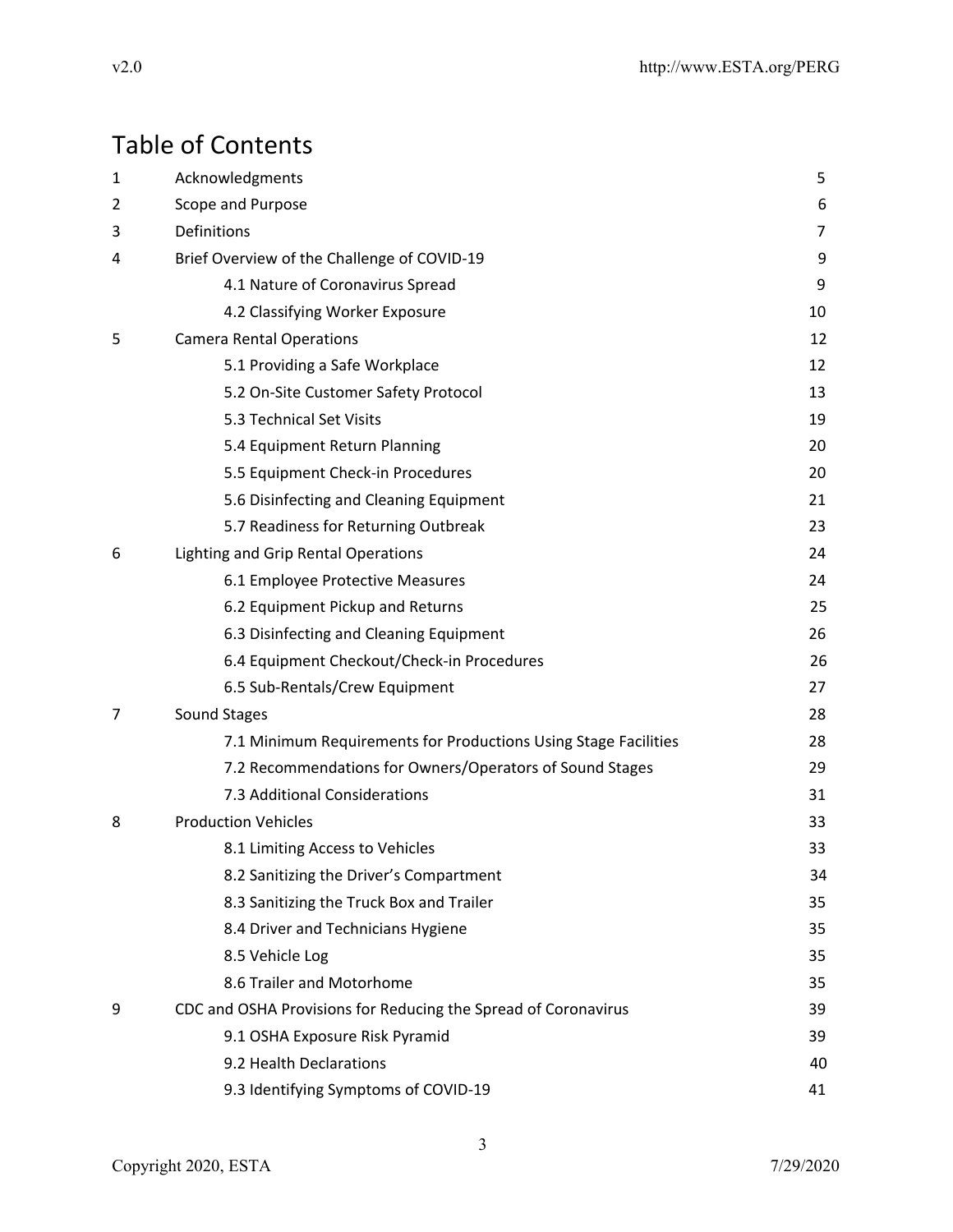|            | 9.4 Physical Distancing                                                                   | 41 |
|------------|-------------------------------------------------------------------------------------------|----|
|            | 9.5 Hygiene                                                                               | 42 |
|            | 9.6 Personal Protective Equipment (PPE)                                                   | 43 |
|            | 9.7 Cleaning of Equipment                                                                 | 43 |
|            | 9.8 Sanitizing Facilities                                                                 | 44 |
|            | 9.9 Sick Workers                                                                          | 45 |
|            | 9.10 Contact with Infected Person                                                         | 45 |
|            | 9.11 Signage and Communications                                                           | 46 |
|            | 9.12 Training                                                                             | 46 |
| Appendix A | <b>Signs and Posters Links</b>                                                            | 47 |
| Appendix B | <b>Anton Baurer</b>                                                                       | 48 |
| Appendix C | Hygiene Precautions on ARRI Products: Lighting Product Range                              | 49 |
| Appendix D | Recommended Best Practices for Cleaning and Disinfecting Chimera<br>Lightbanks & Textiles | 51 |
| Appendix E | <b>Tips from Cooke Optics</b>                                                             | 52 |
| Appendix F | Recommended Cleaning Procedure for Fujinon Broadcast and Cinema Lenses                    | 53 |
| Appendix G | LiteGear Products Cleaning and Disinfection Guidelines                                    | 54 |
| Appendix H | Panasonic                                                                                 | 60 |
| Appendix I | <b>Ratpac Controls</b>                                                                    | 61 |
| Appendix J | <b>RED Guidelines for Cleaning</b>                                                        | 62 |
| Appendix K | Sony Guidelines for Cleaning Products                                                     | 66 |
| Appendix L | <b>Zeiss</b>                                                                              | 67 |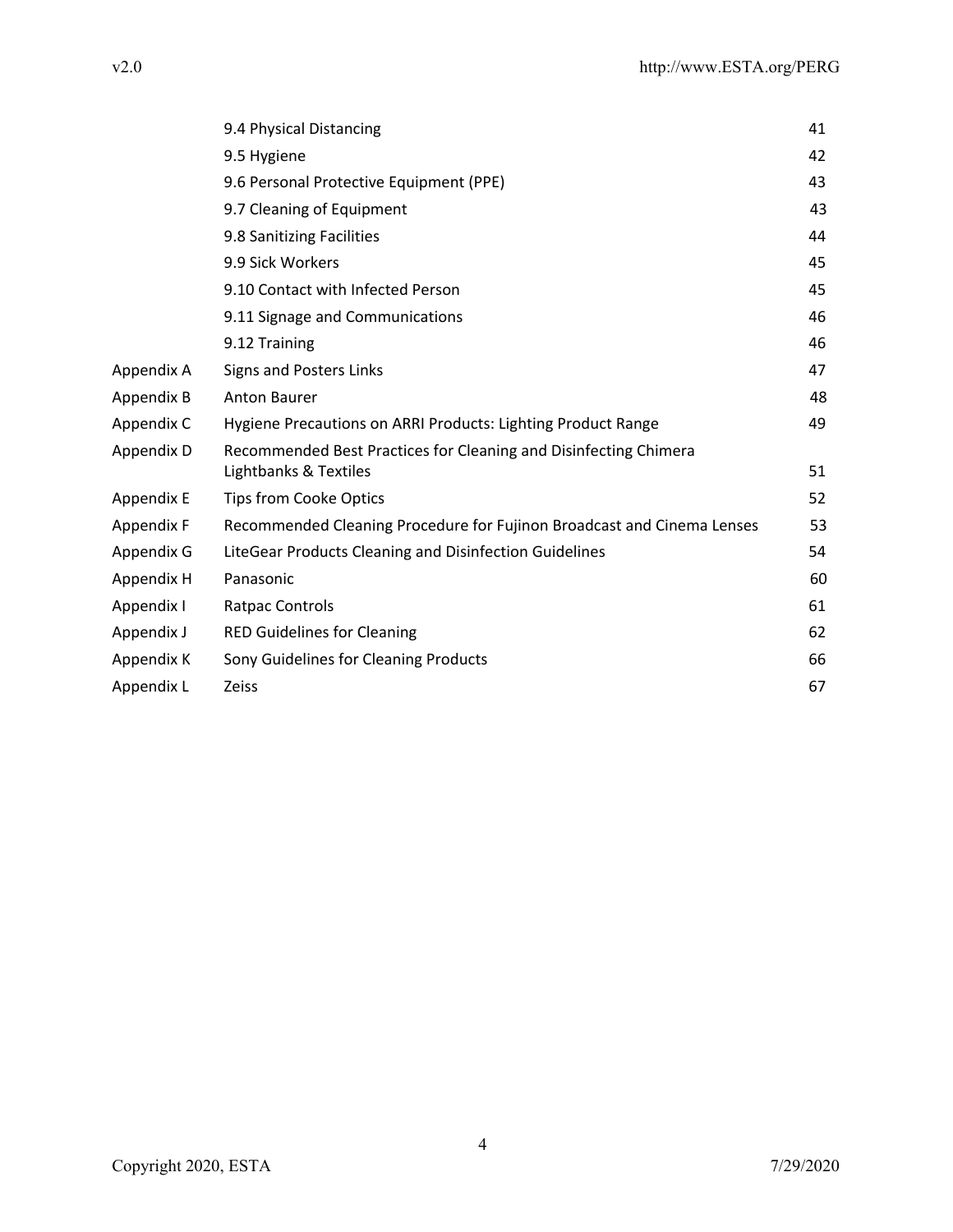# 1. Acknowledgments

The Production Equipment Rental Group serves the filmmaking community by focusing the collective expertise of its members to shape solutions to address the challenges and opportunities faced by professional rental companies and our production partners. PERG strives to be a guiding voice in the industry to provide a standard of operations and ethics. This document has been created in consultation and with input from the companies below.

#### **Camera Task Group**

| Rich Abel            | AbelCine             |
|----------------------|----------------------|
| Terra Bliss          | Panavision           |
| Tom Boelens          | Keslow Camera        |
| Stephan Ukas-Bradley | ARRI, Inc.           |
| Kavon Elhami         | Camtec               |
| Stephen Kirkpatrick  | PC&E                 |
| Chris Konash         | Panavision           |
| Anna Mayo            | MP&E                 |
| Gala Napakh          | Abel Cine            |
| Paul O'Daniel        | PC&E                 |
| Jake Roquemore       | <b>Keslow Camera</b> |
| Erik Schietinger     | <b>TCS</b>           |
| Oliver Schietinger   | <b>TCS</b>           |
| Andy Shipsides       | <b>ARRI</b> Rental   |

#### **Grip/Lighting Task Group**

| Jeff Arnone          | Quixote                                  |
|----------------------|------------------------------------------|
| Jim Arata            | Insight Equipment                        |
| Carly Barber         | <b>Illumination Dynamics/ARRI Rental</b> |
| Mike Harwood         | William F. White International           |
| Gary Paz             | Cinelease                                |
| Paul Royalty (chair) | LiteGear                                 |
| Jeff Soderberg       | <b>MBS</b>                               |
|                      |                                          |

#### **Sound Stages Task Group**

| John Cini            | High Output, Inc.  |
|----------------------|--------------------|
| <b>Garrett Murck</b> | PC&E               |
| Mitch Thompson       | Cinequipt          |
| Meredith Stephens    | <b>MPS</b> Studios |
| Mark Wofford         | PC&E               |

### **Production Vehicles Task Group**

| Jeff Arnone   | Quixote                              |
|---------------|--------------------------------------|
| Carly Barber  | Illumination Dynamics/ARRI Rental    |
| Frank Cano    | <b>Illumination Dynamics</b>         |
| Mark Harwood  | William F. White, International Inc. |
| Frank Marsico | Insight Equipment                    |
| Gary Paz      | Cinelease                            |

#### **Also Contributing**

| Scott Taylor | Taylor & Taylor Associates |
|--------------|----------------------------|
| Harry C. Box | ESTA, PERG Manager         |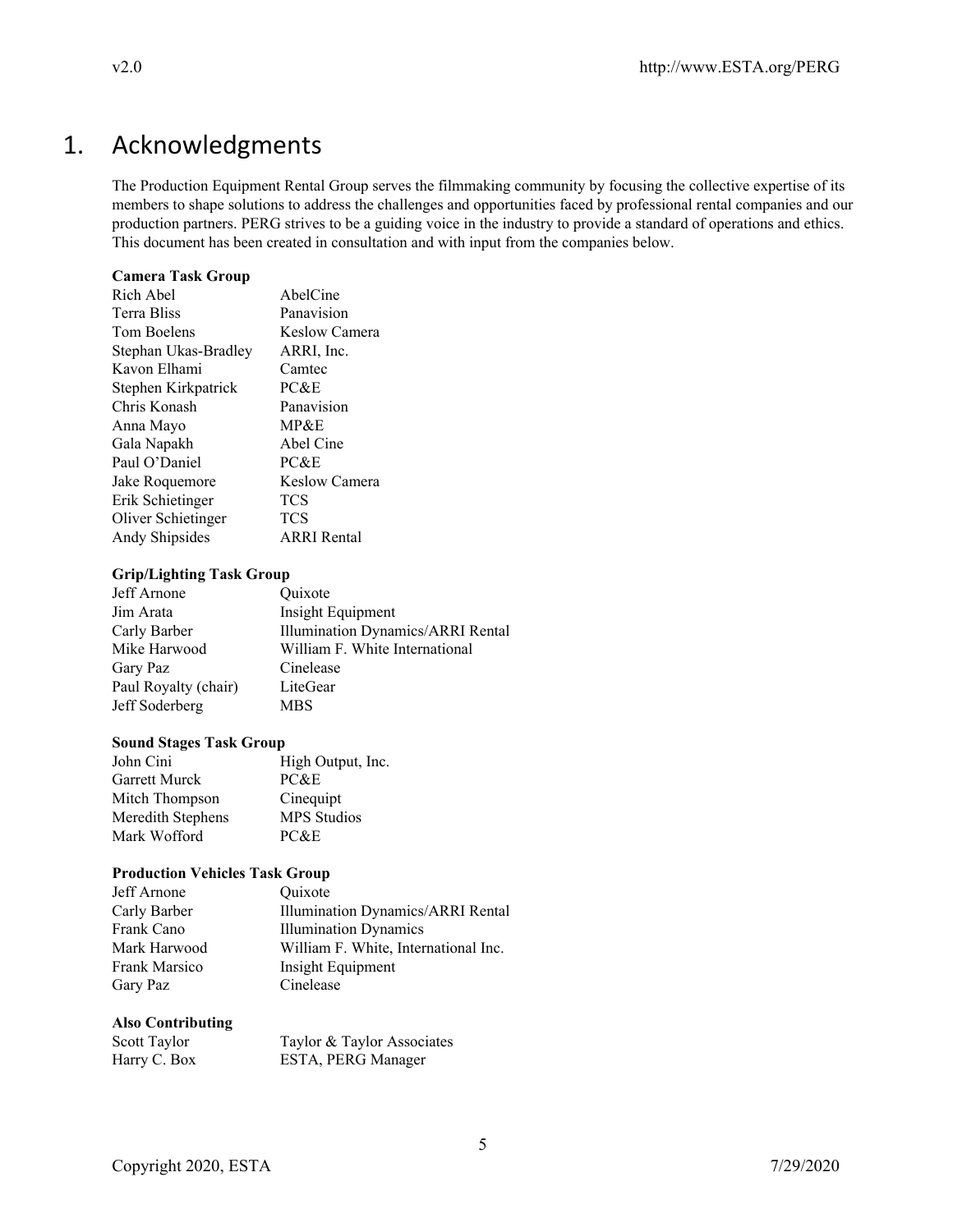# 2. Scope and Purpose

This guidance document recommends measures to be taken to prevent the spread of coronavirus for camera and lighting equipment rental operations, facilities that rent sound stages, and for trucks and vehicles used or owned by rental companies. These Guidelines apply the principles recommended by the CDC and public health officials (as of the date of these Guidelines) to the tasks, equipment, and facilities of the professional rental community.

In order to reopen, local health departments may require employers to adhere to reopening protocols such as:

- Protecting and supporting worker and customer health
- Ensuring appropriate physical distancing
- Ensuring proper infection control
- $\bullet$  Communicating with the public
- Ensuring equitable access to services for vulnerable populations

The rental community is dedicated to safely supporting productions. In order to return to work safely while there is still risk of community spread, the rental community recognizes the need to have safety procedures in place to minimize risk of transmission in the course of rental operations. The objective of this document is to provide a unified set of guidelines for the rental industry that address health and safety challenges related to the rental of production equipment and minimize risks to production companies, studios, and customers as well as rental company employees.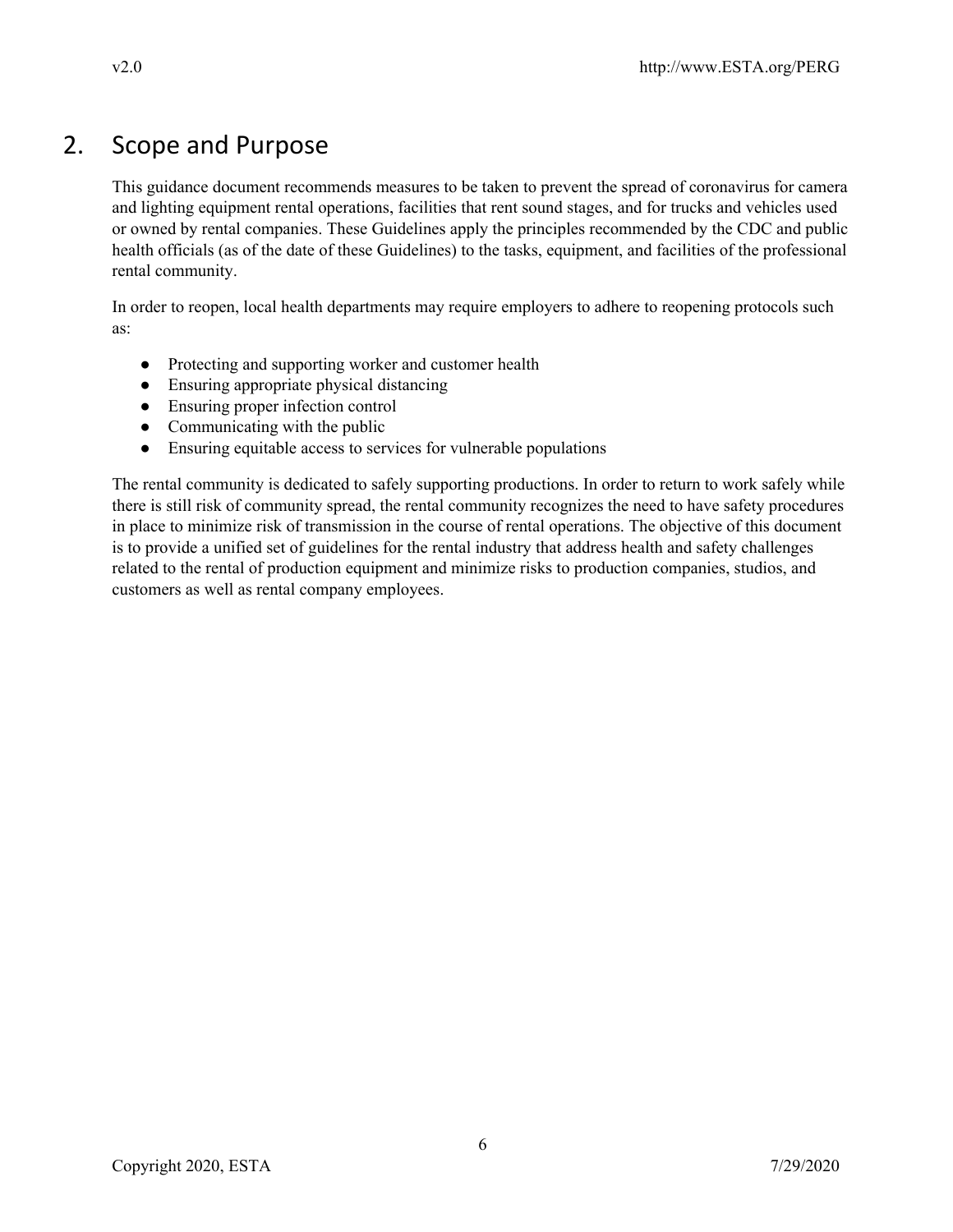# 3. Definitions

**60% alcohol.** 60% isopropyl alcohol and 40% water and other ingredients by volume. The CDC recommends that when soap and water are not available to wash hands, a hand sanitizer that contains a 60% solution of isopropyl alcohol can be effective for disinfecting hands.

**70% alcohol.** 70% isopropyl alcohol and 30% water by volume. OSHA recommends cleaning surfaces with a 70% solution. In this concentration, alcohol kills microorganisms. However, the water is also necessary because it acts as a catalyst to destroy the cell membranes and it increases the contact time by reducing the rate of evaporation.

**camera department or camera personnel.** Refers to the production's camera crew members (as opposed to the camera department of the rental company).

**Centers for Disease Control and Prevention (CDC).** Part of the US Department of Health and Human Services, the CDC protects America from health, safety, and security threats, both foreign and in the U.S. Whether diseases start at home or abroad, are chronic or acute, curable or preventable, human error or deliberate attack, CDC fights disease and supports communities and citizens to do the same.

**close contact.** A) Being within six feet of a COVID-19 case such as while caring for, living with, visiting, or sharing a room with a COVID-19 case, or B) having direct contact with infectious secretions of a COVID-19 case, such as being coughed on. (CDC)

**cleaning vs. disinfecting.** Cleaning removes soil from a surface such as a countertop or piece of equipment. Sanitizing is the application of a sanitizing agent that reduces the number of pathogens on that clean surface. A sanitizer like an alcohol (isopropyl alcohol, propanol, ethanol) destroys disease-causing agents, or pathogens, by breaking apart proteins, splitting cells into pieces or disrupting a cell's metabolism. To sanitize surfaces and equipment: 1) clean, 2) rinse, 3) sanitize, 4) air-dry or wipe after necessary dwell time.

**donning and doffing.** Donning and doffing is the practice of employees putting on and removing work-related protective gear, clothing, and uniforms.

**contact tracing.** Contact tracing is used by health departments to prevent the spread of infectious disease. In general, contact tracing involves identifying people who have an infectious disease (cases) and people who they came in contact with (contacts) and working with them to interrupt disease spread. This includes asking people with COVID-19 to [isolate](https://www.cdc.gov/coronavirus/2019-ncov/if-you-are-sick/quarantine.html) and their contacts to [quarantine](https://www.cdc.gov/coronavirus/2019-ncov/if-you-are-sick/quarantine.html) at home voluntarily.

**dwell time.** A) Dwell time of disinfectant (also called contact time or kill time) is the amount of time disinfectants need to remain wet on surfaces to properly disinfect. B) Sometimes the term is used to refer to the amount of time the virus survives on surfaces.

**electrostatic disinfection**. Electrostatic spray surface cleaning is the process of spraying an electrostatically charged mist that contains a sanitizing agent onto surfaces and objects. Because the particles in the spray are positively charged, they cling to and coat any surface they're aimed at, which is ideal for evenly coating awkwardly shaped objects or hard to reach places even if the mist is only sprayed from one side. After the spray is applied, the sanitizing agent works to disinfect the covered surfaces.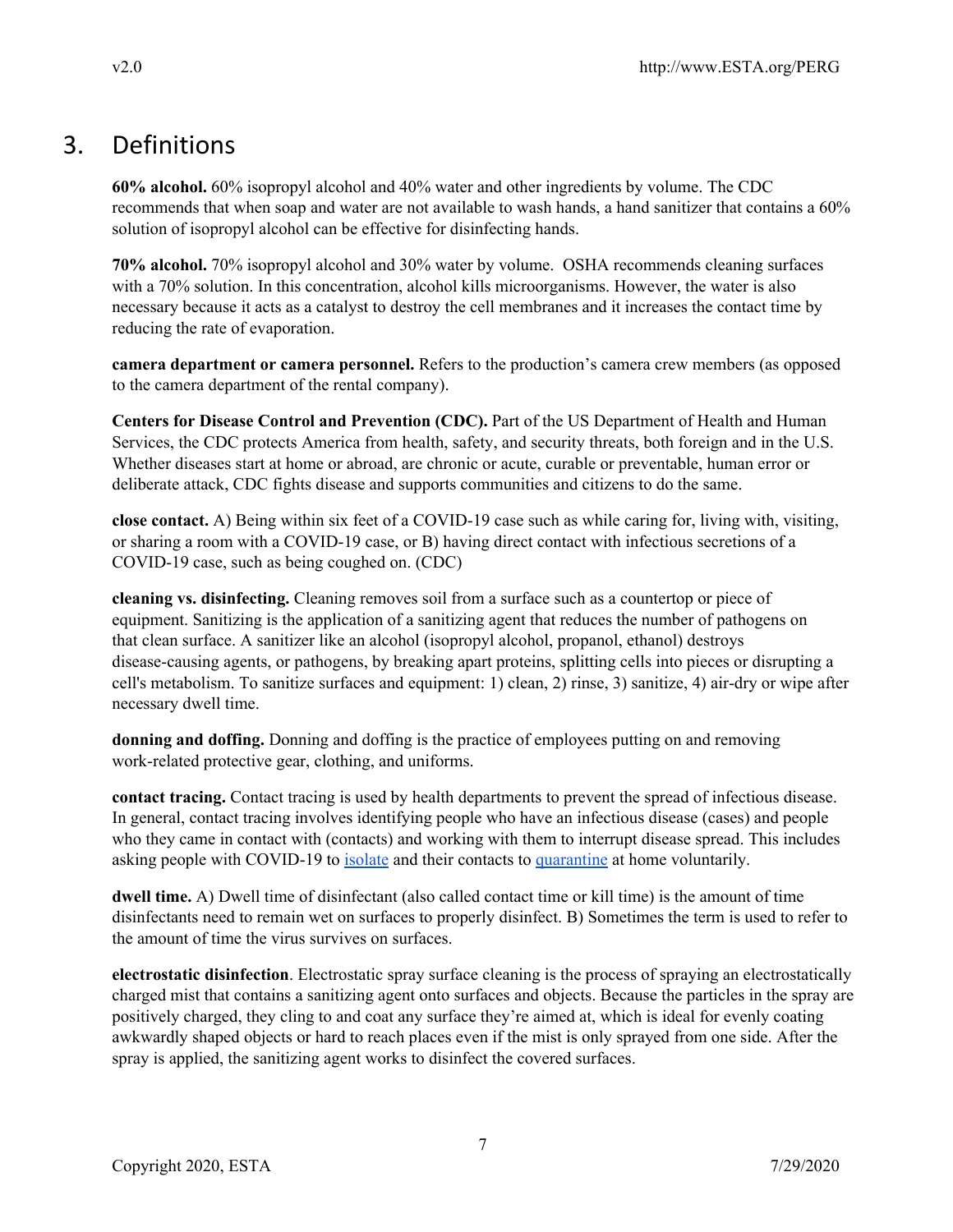**expendables.** Disposable items, intended to be discarded after a brief use, used in the process of production, such as tape, black wrap, gels, and a million other things.

**face covering.** A face covering is a cloth material that covers the nose and mouth. New information suggests that a face cover may protect others from infection by helping to prevent some spread of droplets that might be infectious. A face covering can be secured to the head with ties or straps or simply wrapped around the lower face. It can be made of a variety of materials, such as cotton, silk, or linen. A cloth face covering may be factory-made or sewn by hand or can be improvised from household items such as scarfs, T-shirts, sweatshirts, or towels. Acceptable, reusable face covering options for the general public include a bandana, neck gaiter, homemade face covering, scarf, tightly woven fabric such as cotton t-shirts and some types of towels. (LA County Department of Public Health).

**face shield.** An item of personal protective equipment intended to protect the wearer's face from hazards including flying objects or splashes.

**gloves.** Synthetic (nitrile rubber, latex) disposable gloves. CDC recommends wearing gloves for people who are cleaning or caring for someone who is sick.

**hand sanitizer.** Alcohol-based gel that the CDC recommends using to disinfect hands if it is not possible to wash hands with soap and water. See also 60% alcohol.

**high touch surface.** Surfaces frequently touched by hands. High touch surfaces include tables, doorknobs, light switches, countertops, handles, desks, phones, keyboards, toilets, faucets, sinks, and so on.

**lighting department (or personnel)**. Refers to the production's lighting technicians (as opposed to the rental houses lighting department staff).

**N95 respirator.** An N95 respirator is a respiratory protective device designed to achieve a very close facial fit and very efficient filtration of airborne particles. The 'N95' designation means that when subjected to careful testing, the respirator blocks at least 95 percent of very small (0.3 micron) test particles. Purchasing a respirator intended for the healthcare setting and health workers (including N95 respirators and surgical masks) is strongly discouraged. Medical respirators and surgical masks are worn for protection by healthcare staff and those workers who provide care to a person who might have COVID-19 or other communicable diseases. (FDA and LA County Department of Public Health).

**OEM.** Original Equipment Manufacturer.

**Safety Data Sheet (SDS)**. Formerly called a Material Safety Data Sheet (MSDS). The Hazard Communication Standard (HCS) (29 CFR 1910.1200(g)), requires that employers have SDS sheets available to their employees for all hazardous chemicals at the workplace. The SDS includes information such as the properties of each chemical; the physical, health, and environmental health hazards; protective measures; and safety precautions for handling, storing, and transporting the chemical.

**OSHA**. The Occupational Safety and Health Administration. Part of the US Department of Labor government, OSHA was created by Congress to ensure safe and healthful working conditions for working men and women by setting and enforcing standards and by providing training, outreach, education and assistance.

**social distancing.** Per the CDC, social distancing, also called "physical distancing," means keeping space between yourself and other people outside of your home. To practice social or physical distancing: stay at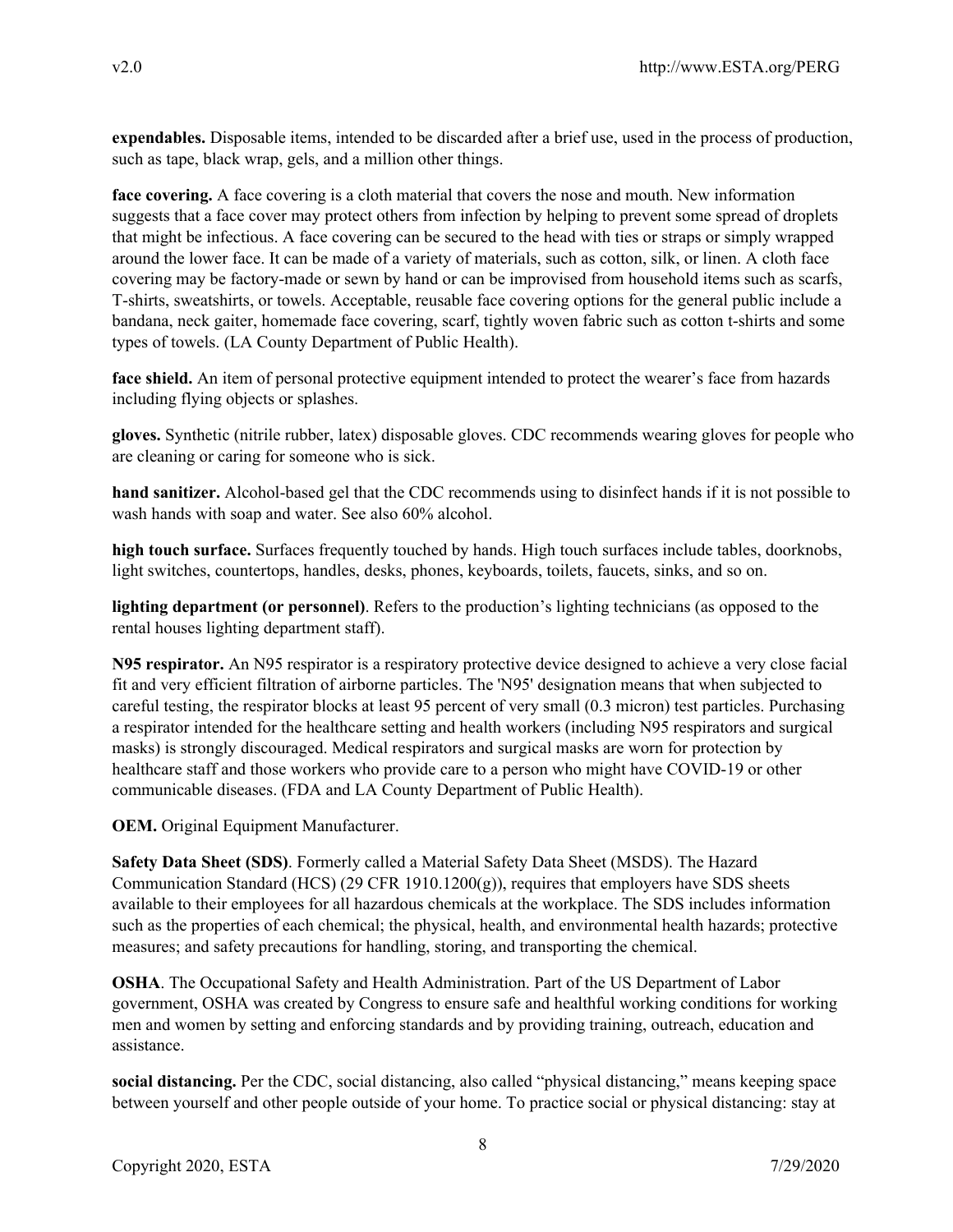least 6 feet (about 2 arms' length) from other people, do not gather in groups, and stay out of crowded places and avoid mass gatherings.

**surgical mask (face mask).** A surgical mask is a loose-fitting, disposable device intended as a physical barrier to help block large-particle droplets, or splatter that may contain viruses and bacteria, keeping it from reaching the wearer's mouth and nose (LA County Public Health Department). In the current pandemic, surgical masks are being used as face coverings, primarily to help prevent the **wearer** from spreading the virus. Surgical masks are often referred to as face masks, although not all face masks are regulated as surgical masks (CFR 878.4040).

**symptomatic vs. asymptomatic.** COVID-19 symptoms may appear 2-14 days after exposure to the virus including cough, shortness of breath or difficulty breathing, fever, chills, muscle pain, sore throat, new loss of taste or smell. A person who is asymptomatic lacks any of these symptoms, including fever.

**underlying health condition.** A chronic or long-term illness, which weakens the immune system and puts people at greater risk of serious complications from infectious illness.

**UVC.** UVC is ultraviolet light radiation in the range from 100 to 280nm. UVC can be effective in killing infected aerosols (airborne droplets) as well as germs and viruses on surfaces. Germicidal ultraviolet light is typically at 254 nm, however, direct light at this frequency is a health hazard. It can burn skin and eyes. Far UVC (207-222nm) potentially has about the same effective germicidal properties of higher frequencies of UV light, but without the associated human health risk.

# 4. Brief Overview of the Challenge of COVID-19

# 4.1 Nature of Coronavirus Spread

Coronavirus Disease 2019 (COVID-19), which is caused by a virus called Novel Coronavirus SARS-CoV-2, is a highly contagious disease that can be fatal.

Infected individuals may carry and shed the virus without having any symptoms themselves. An infected person may become symptomatic many days after being infected and becoming a transmitter for the disease. Some people remain asymptomatic or have only mild symptoms.

The virus is transmitted person-to-person via respiratory droplets from an infected person projected from the mouth or nose when they breathe, talk, cough, sneeze, laugh, sing, etc. If the airborne droplets enter another person's nose, mouth, or eyes, that person can become infected.

An infected person can spread the virus to others by working in close proximity. It is possible the virus could also be transmitted by people touching surfaces or equipment where viral droplets have settled and then touching their own nose, mouth, or eyes.

Factors for risk of transmission include how close a person is to an infected person, how long they are near the person, whether or not the infected person projects droplets in the direction of other people, whether the people are indoors or outdoors (freely ventilated areas like outdoors are lower risk).

Recent information has indicated that covering your nose and mouth can slow the spread of COVID-19 because a person may be contagious and not know it. The CDC cautions that cloth face coverings are not a

9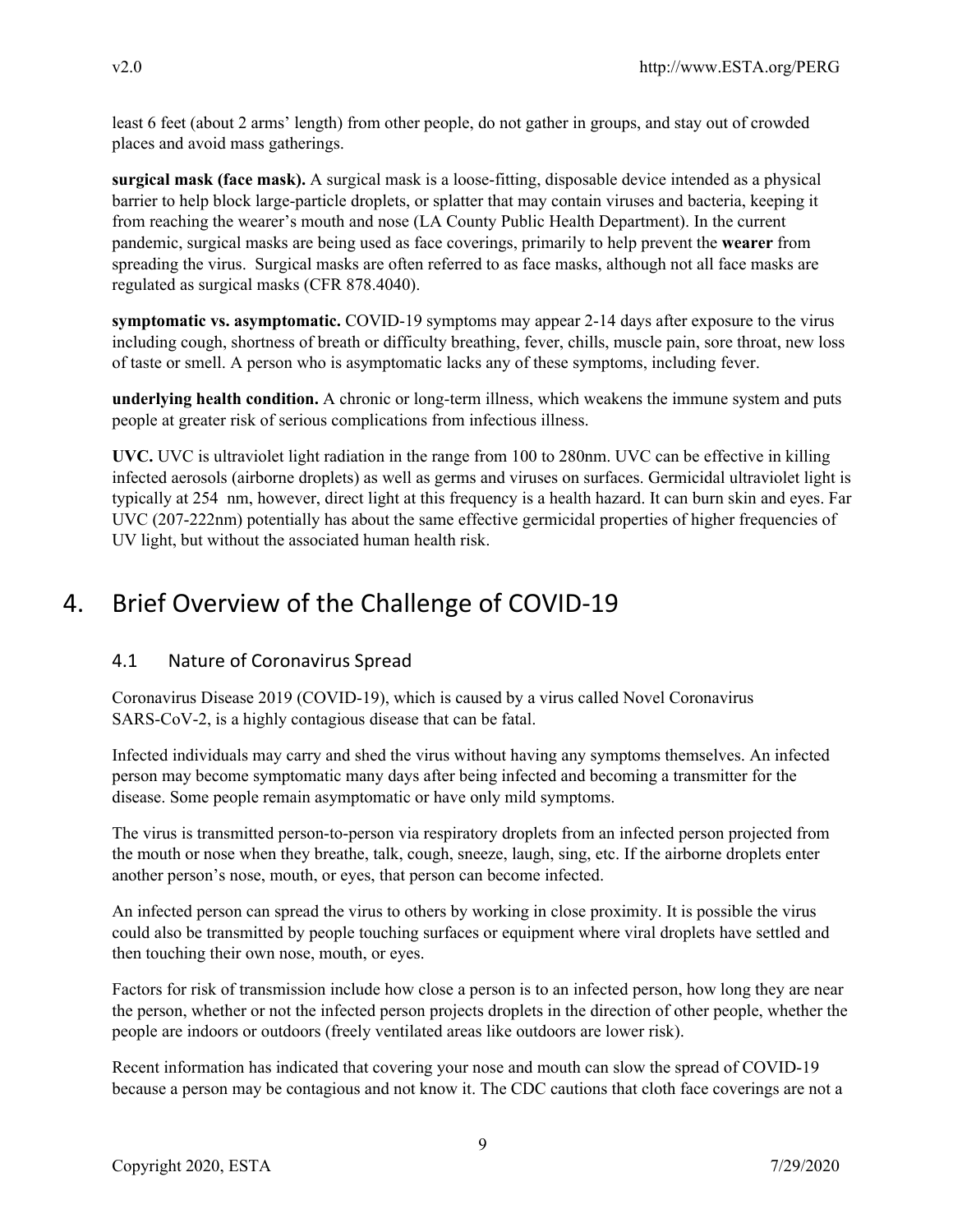substitute for physical distancing, washing hands, and staying home when ill, but they may be helpful when combined with these primary interventions.

Symptoms include fever, followed by dry cough, loss of taste or smell, chills, shaking, fatigue, body aches, diarrhea, loss of oxygen level in blood, and shortness of breath.

According to the CDC, the primary and most important mode of transmission for COVID-19 is through close contact from person-to-person. Based on data from lab studies on COVID-19 and what we know about similar respiratory diseases, it may be possible that a person can get COVID-19 by touching a surface or object that has the virus on it and then touching their own mouth, nose, or possibly their eyes, but this isn't thought to be the main way the virus spreads.

For the types of materials used in the manufacture of cameras and lighting equipment, a 72-hour quarantine period is considered to reduce the risk of transmission to a safe level by OSHA and the CDC.

# 4.2 Classifying Worker Exposure

According to OSHA, worker risk of occupational exposure to COVID-19 during an outbreak may vary from very high, high, medium, or lower (caution) risk. The level of risk depends in part on the industry type, the need of contact within six feet of people known to be, or suspected of being infected with COVID-19, or requirement for the repeated or extended contact with persons known to be, or suspected of being, infected with COVID-19. To help employers determine appropriate precautions, OSHA has divided job tasks into four risk exposure levels: very high, high, medium, and lower risk.

The Occupational Risk Pyramid shows the four exposure risk levels in the shape of a pyramid to represent probable distribution of risk. Most American workers will likely fall in the lower exposure risk (caution) or medium exposure risk levels.



## **Occupational Risk Pyramid for COVID-19**

**Very High Exposure Risk -** Healthcare workers (e.g., doctors, nurses, dentists, paramedics, emergency medical technicians, laboratory personnel, etc.)

**High Exposure Risk -** Healthcare delivery and support staff, medical transport workers.

**Medium Exposure Risk -** Medium exposure risk jobs include those that require frequent and/or close contact with (i.e., within six feet of) people who **may be infected** with COVID-19 but who are not known or suspected COVID-19 patients. In areas where there is ongoing community transmission, workers have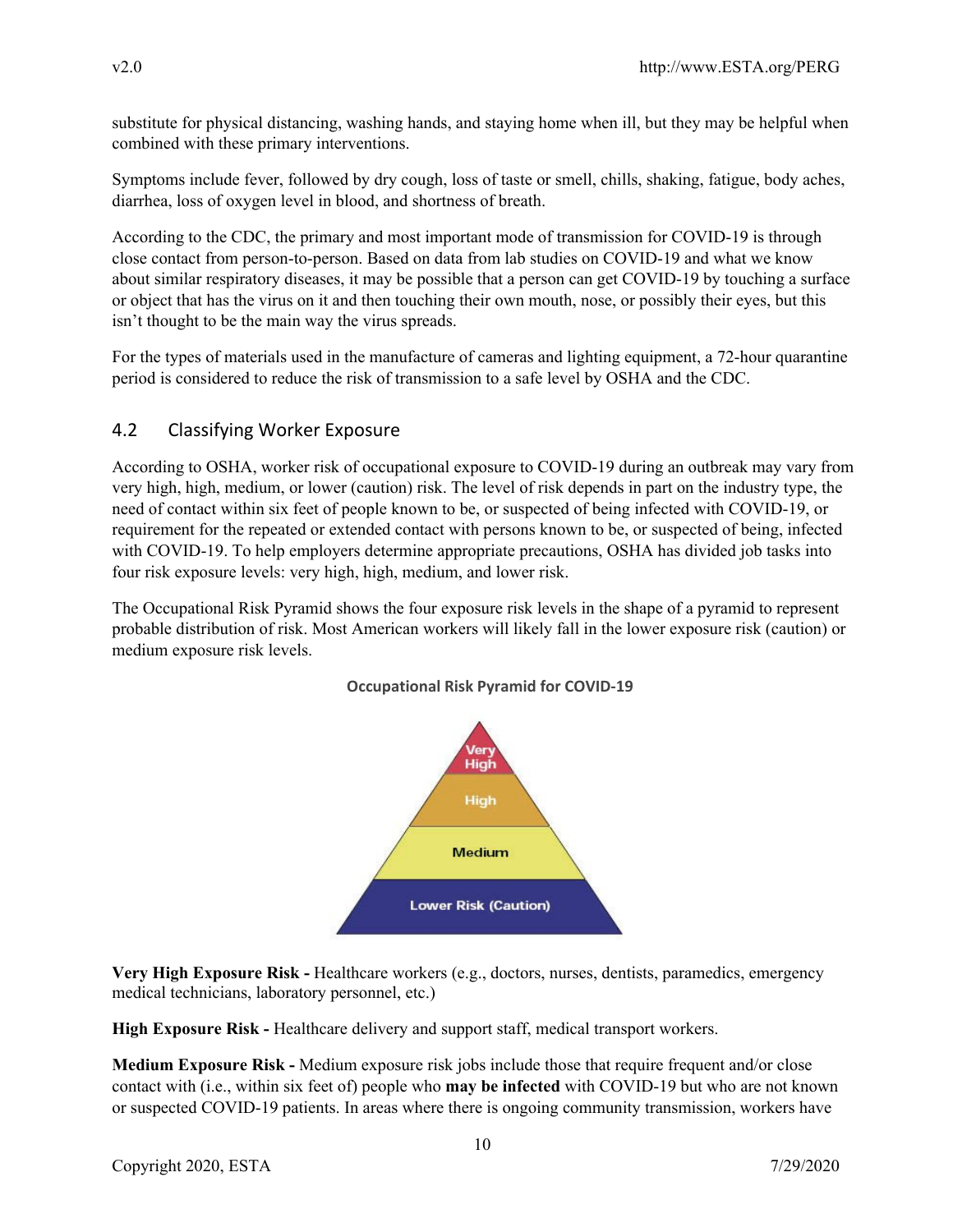this level of exposure risk if their job involves contact with the general public (e.g., family members who attend schools, high-population-density work environments, some high-volume retail settings). In areas without ongoing community transmission, workers have this level of exposure risk if their job involves frequent contact with travelers who may return from international locations with widespread COVID-19 transmission.

**Lower Exposure Risk (Caution) -** Lower exposure risk (caution) jobs are those that do not require contact with people known to be, or suspected of being, infected with COVID-19 nor frequent close contact with (i.e., within six feet of) the general public. Workers in this category have minimal occupational contact with the public and other coworkers.

OSHA provides recommendations for each of the risk categories above. Please see Section 9 of this document for more information.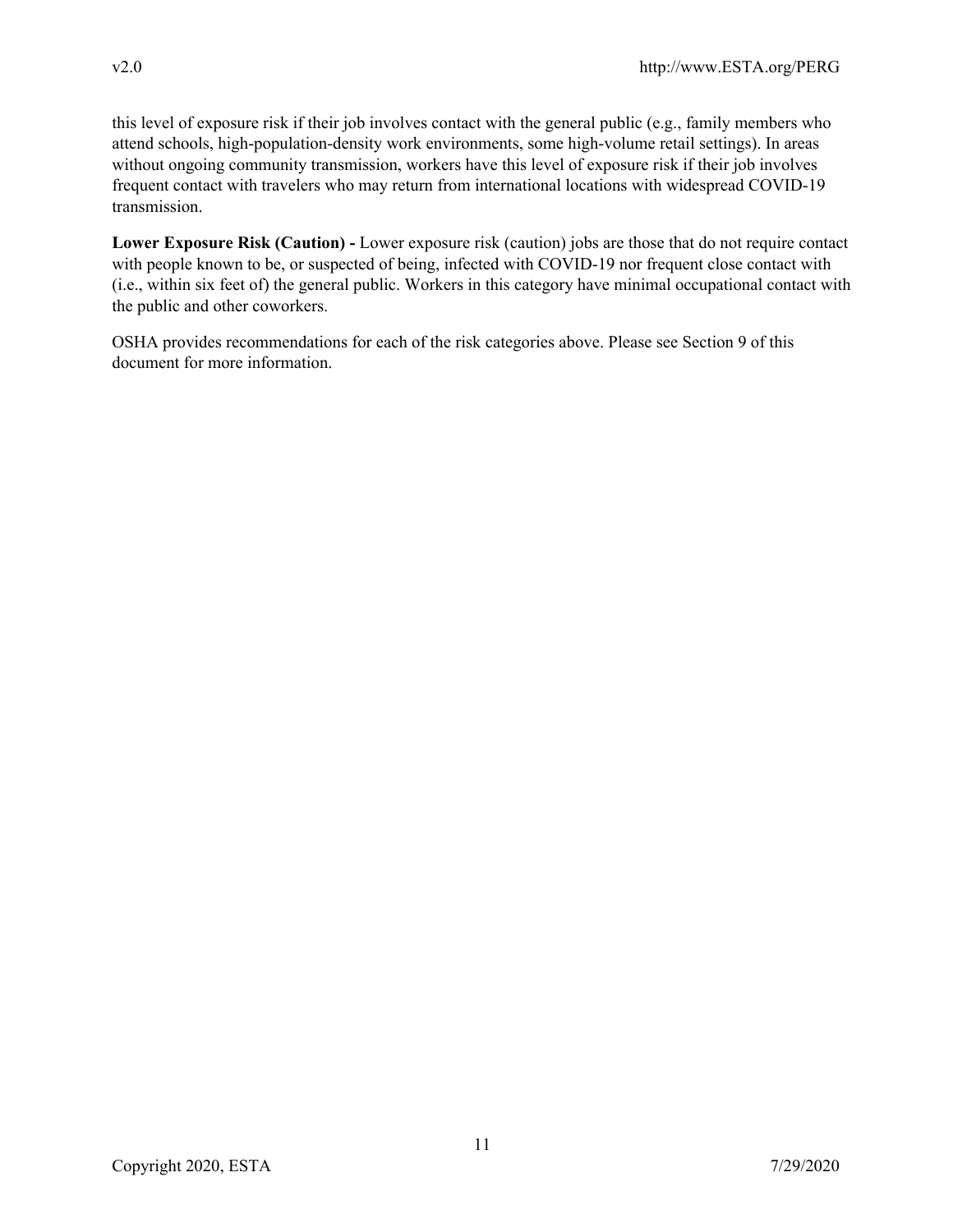# 5. Camera Rental Operations

This section provides operational safety guidance and suggested protocols for camera rental equipment companies, their employees and their customers. The guidance follows recommendations of OSHA, CDC and was developed in consultation with IATSE, Local 600.

# 5.1 Providing a Safe Workplace

Rental companies should take proactive steps to safeguard the health and safety of their staff and their customers, as well as implement process updates in order to mitigate the risk of exposure. Some important safety practices are listed below.

Keep a building log, with contact information when possible, of anyone that enters the facility, including employees, customers, and delivery personnel in order to aid with contact tracing in the event of a COVID-19 contraction. If possible, confirm with applicable city guidelines to determine the maximum number of people that are safe to be in the building/specific areas and work within these guidelines. Individuals who have not been approved ahead of time should not be allowed into the building in order to keep this number in check.

Clearly define and sequester client areas to be safely distanced (at least six feet) from employees and other customers. Help identify the proper amount of distance that should be maintained, such as with tape or floor signs.

Implement health checks safely (see  $\overline{CDC}$  screening [guidelines](https://www.cdc.gov/coronavirus/2019-ncov/community/general-business-faq.html)<sup>1</sup>) and respectfully with measures in place to ensure confidentiality in accordance with any applicable privacy laws or regulations. Consider establishing routine, daily health checks for employees and customers on arrival. Consider thermal scanning or other technologies or establish a reliable system for self-reporting before work in order to identify employees or customers that may be ill. Watch for other symptoms such as cough and shortness of breath.

Consider having employees fill out a daily wellness report.

Establish an in-house COVID-19 Identification and Isolation Policy to address instances when individuals begin experiencing symptoms while they are in your facility. The policy should address what an individual should do, where they should go, whom they should report to, what information should be obtained from the worker before they are sent home (such as employee interactions, movements, and activities throughout the facility), and the conditions under which they can return to the facility.

Provide personal protective equipment such as masks, gloves and protective eyewear if necessary.

- Provide easily accessible sanitization stations in all common areas of the facility and restrooms that may include disinfectant wipes, tissues, and hand sanitizer.
- Increase the frequency of sanitization of high-touch areas.

<sup>&</sup>lt;sup>1</sup> See CDC FAQ question: "Should we be screening employees for COVID-19 symptoms (such as temperature checks)? What is the best way to do that?"

https://www.cdc.gov/coronavirus/2019-ncov/community/general-business-faq.html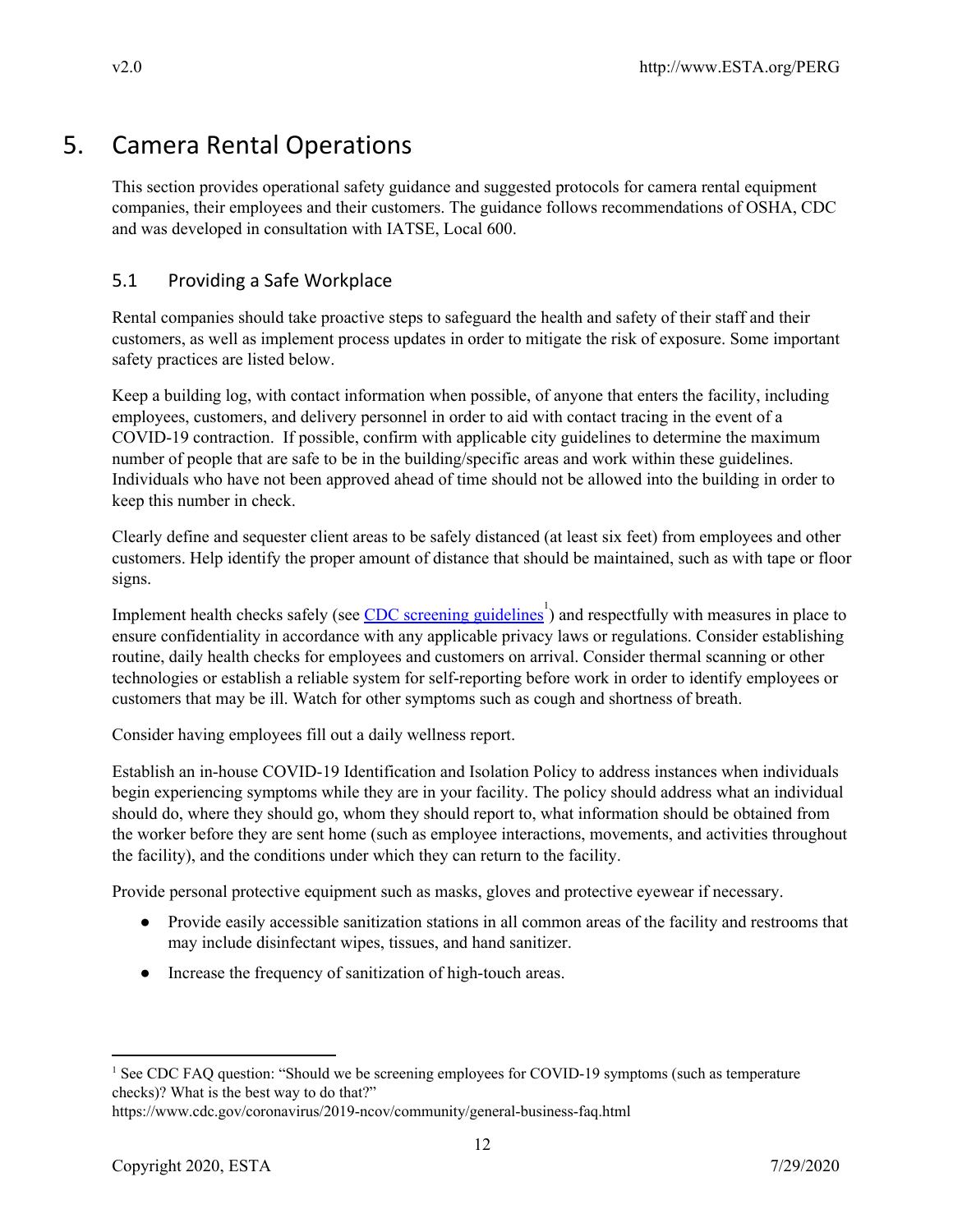- Post safety signage in areas of special concern such as high traffic areas, restrooms, hallways and client areas. Whenever possible, traffic flow within the rental company should be directed by signage so that movement is in one direction only (hallways, stairwells, etc.)
- Require employees to wash their hands often with soap and water for at least 20 seconds regularly, upon arrival to work, after using the restroom, any time they exit and re-enter your facility, before eating, as well as after blowing their nose, coughing, or sneezing.
- Limit restroom use to one person at a time. If possible, dedicate a restroom for client use only.
- Provide a minimum six feet distancing between employee work areas. If safe distancing cannot be easily accomplished, consider strategies such as staggered work hours.
- Limit the number of employees on site by identifying personnel who must be in the facility in order to perform their essential job functions.
- Reduce and limit common areas and amenities such as public food and beverage stations that may encourage unsafe practices.
- Create a written office safety protocol for your employees to read, acknowledge and to follow.

## 5.2 On-Site Customer Safety Protocol

#### 5.2.1 Introduction

### 5.2.2 On-site Checkout Procedures

As you welcome customers into your facility, it is important to provide an environment that provides safety and comfort for both employees and customers at all times. The following practices are recommended.

#### *5.2.2.1 Prepare Your Facility*

Assess the facility and implement proper controls within the workplace:

- Limit customer entrances into the facility and be sure to have clear signage at entrances that states that face coverings must be worn.
- Create a designated reception and check-in station where all customers stop upon arrival and cannot avoid. Be sure that the customer and employee safe distancing of six feet can be maintained at all times.
- Provide well defined customer areas that are safely distanced from employees and from other customers. Provide ample signage and implement physical barriers where necessary so that the customer understands where they are permitted to go.
- Limit or eliminate customer access to amenities such as coffee stations, lunchrooms and refrigerators.
- Create a customer sign-in sheet that will be maintained by rental company personnel to record name, the time and date of arrival, and email or phone number.
- Establish a remote communication method (such as texting or calling from the customer's own mobile phone) for customers to communicate issues, additions, and exchanges without having to seek out or approach rental personnel.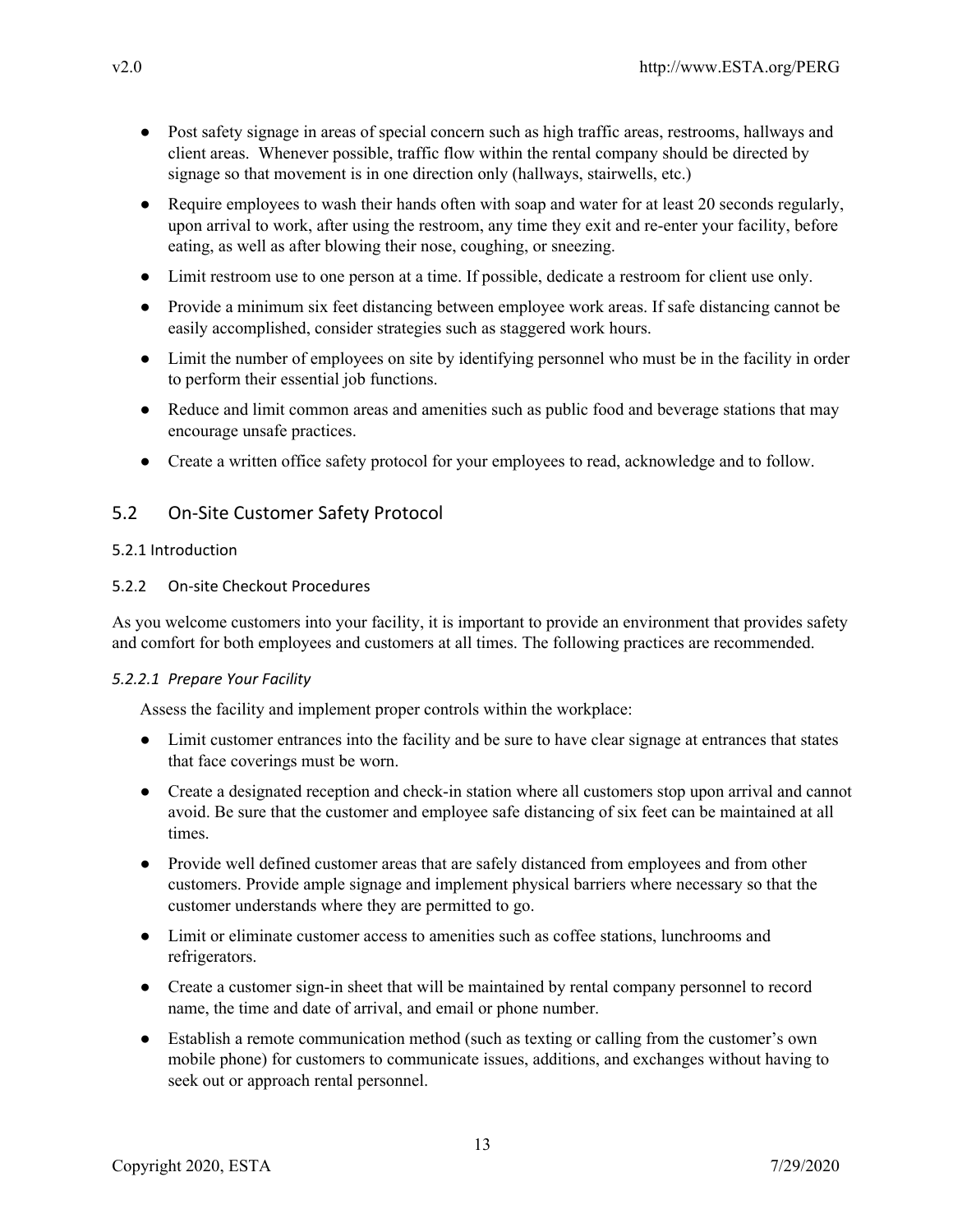- Create a neutral area where you can provide added or exchanged equipment during a checkout.
- Create an exchanged items area and a process for equipment to be properly sanitized before being put back into rental inventory.
- Establish a policy that crew owned equipment, tools and carts will not be handled by rental employees and may not be received prior to an equipment prep. All personal crew items must be handled only by crew members and must not be left behind after the rental leaves the premises.
- Establish a policy that any rental house equipment that comes into a prep bay will be sanitized and ready to be handled prior to arrival. Devise a method to indicate contents of cases have been sanitized.

## *5.2.2.2 Prepare Your Customer*

- In anticipation of the visit, provide your customer with a written outline of your in-house customer policy and a link to the PERG Safe Return to Work Guidelines. Customers should be specifically advised to read the proper disinfecting procedures as well as guidelines on proper use of PPE. This will allow them to be familiar with proper protocol and know what is expected of them upon arrival.
- Set expectations. Advise clients that more time may be needed for their production team and our employees than usual, because of the necessity to follow safe practices.
- Schedule a pre-prep call or discussion with the camera personnel in order to best accommodate their needs and minimize equipment changes and modifications during the prep.
- Schedule all customer visits and work hours in order to prevent overcrowding and do not allow walk-in customers until such a time that it is safe to do so.
- Request the names and number of production personnel that will be performing the prep and what equipment, tools, and carts they may be bringing to the prep to make appropriate space accommodation.
- Discuss strategy for alternating prep days or staggering preps over the course of a day to accommodate physical distancing and space needs which may result in longer preps.
- Create digital paperwork and signatures to the extent possible.
- Advise the customer of these important details:
	- o All production personnel should wear a face covering and will be expected to maintain safe distancing at all times.
	- o Production personnel may be asked to go through a thermal scanner or a temperature taking station.
	- o Crew-owned equipment, tools, and carts must be properly sanitized prior to being brought into the facility and will not be handled by rental employees. These items may not be received prior to an equipment prep and must be personally brought into the space by the crew members that will be working on site. All personal crew items must be handled only by crew members and must not be left behind or stored after the rental leaves the premises.
	- $\circ$  Crew is expected to bring their own tools in order to perform their work and that sharing tools within the shop is not permitted.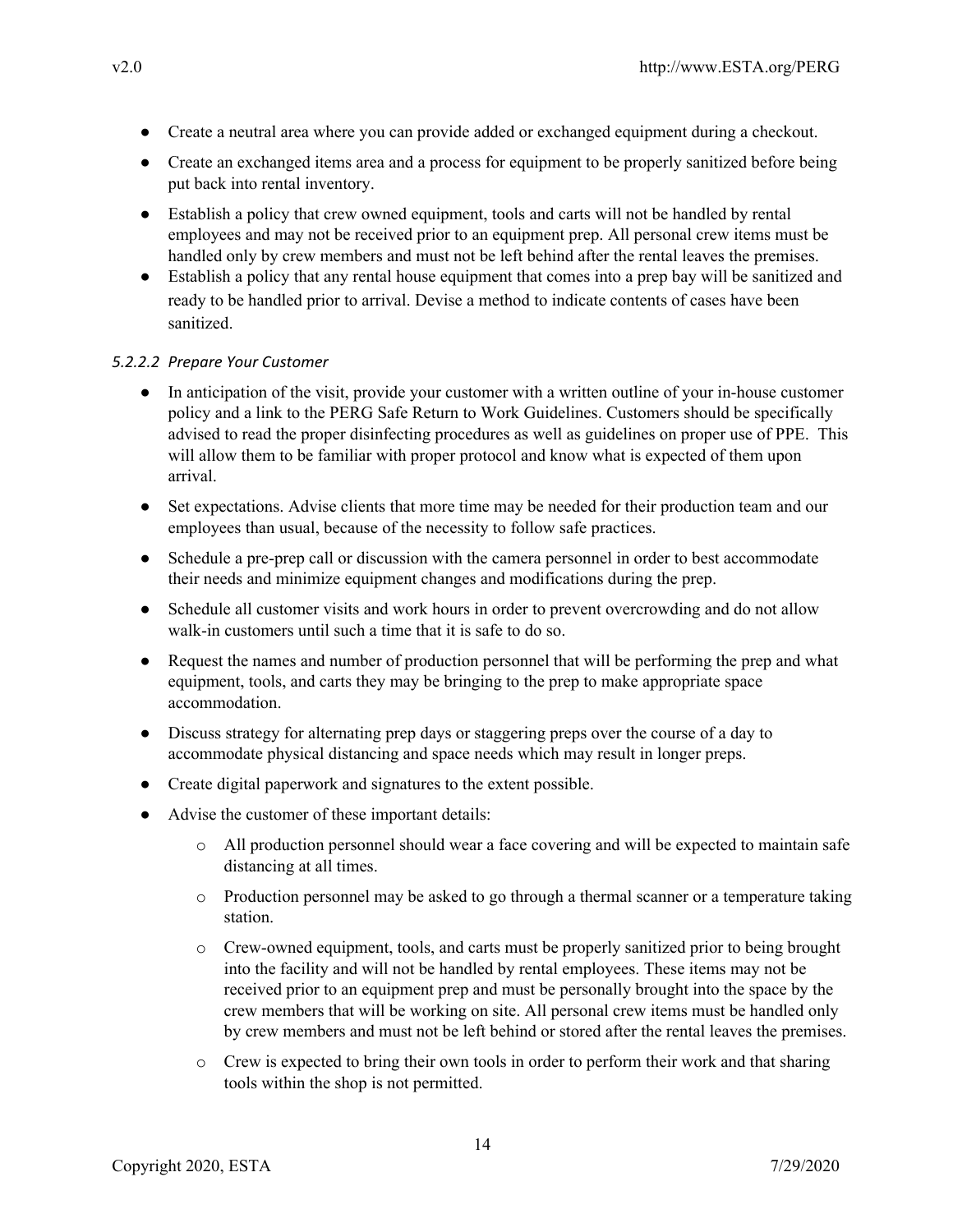### *5.2.2.3 Upon Customer Arrival*

- Make sure your customer is wearing a face covering and be prepared to offer them one if they are not.
- If your facility is implementing temperature checks, have them go through the thermal scanner or temperature check station.
- Provide them with a verbal code of conduct while on site such as: proper distancing protocol (six feet), restroom policies, and customer zones vs employee areas.
- Have camera crew check in and agree to follow the company and PERG protocols.
- Crew should be introduced to their prep tech who will be the **primary** person they will interact with while at the rental facility.
- While adhering to proper six-foot distancing measures, walk them to the area that they will be working in and explain they are not to leave this area unless it's to exit the building, use the restroom, or head to a scheduled lens or camera test.
- Announce their arrival to the staff so that they are aware the customer is in the building.
- To the extent possible, clear hallways, elevators, entrances when outside equipment is being brought in so that social distancing can be adhered to while moving carts and equipment into the building.

## *5.2.2.4 During the Prep*

- Review the remote communication methods that you have established in order to communicate issues, additions and exchanges without having to seek out or approach rental personnel.
- All items that will be rented and brought to the prep area will be sanitized and pre-scanned to the rental contract. The rental employee will not have contact with the equipment thereafter.
- Equipment added during the prep will be scanned and brought to the neutral area for the client to retrieve.
- Exchanges will be placed in a bin or designated area. Consider using a two-bin process, one for adds and the other for drops. Drops will be removed from the contract and disinfected before being returned to their storage area.
- The crew will be responsible to "case out" all of the equipment upon completion of the checkout and prepare for the load out without the assistance of rental personnel.
- Rental personnel should avoid entering the prep area while the client is on site unless there is an equipment issue that can only be resolved by their direct involvement.
- Rental personnel should not access the space or room accommodating multi-day preps overnight or in the absence of camera crew without informing camera crew

## *5.2.2.5 After the Prep*

• When the prep is complete and the equipment has left the building, the rental company should fully clean and sanitize the space where the checkout occurred.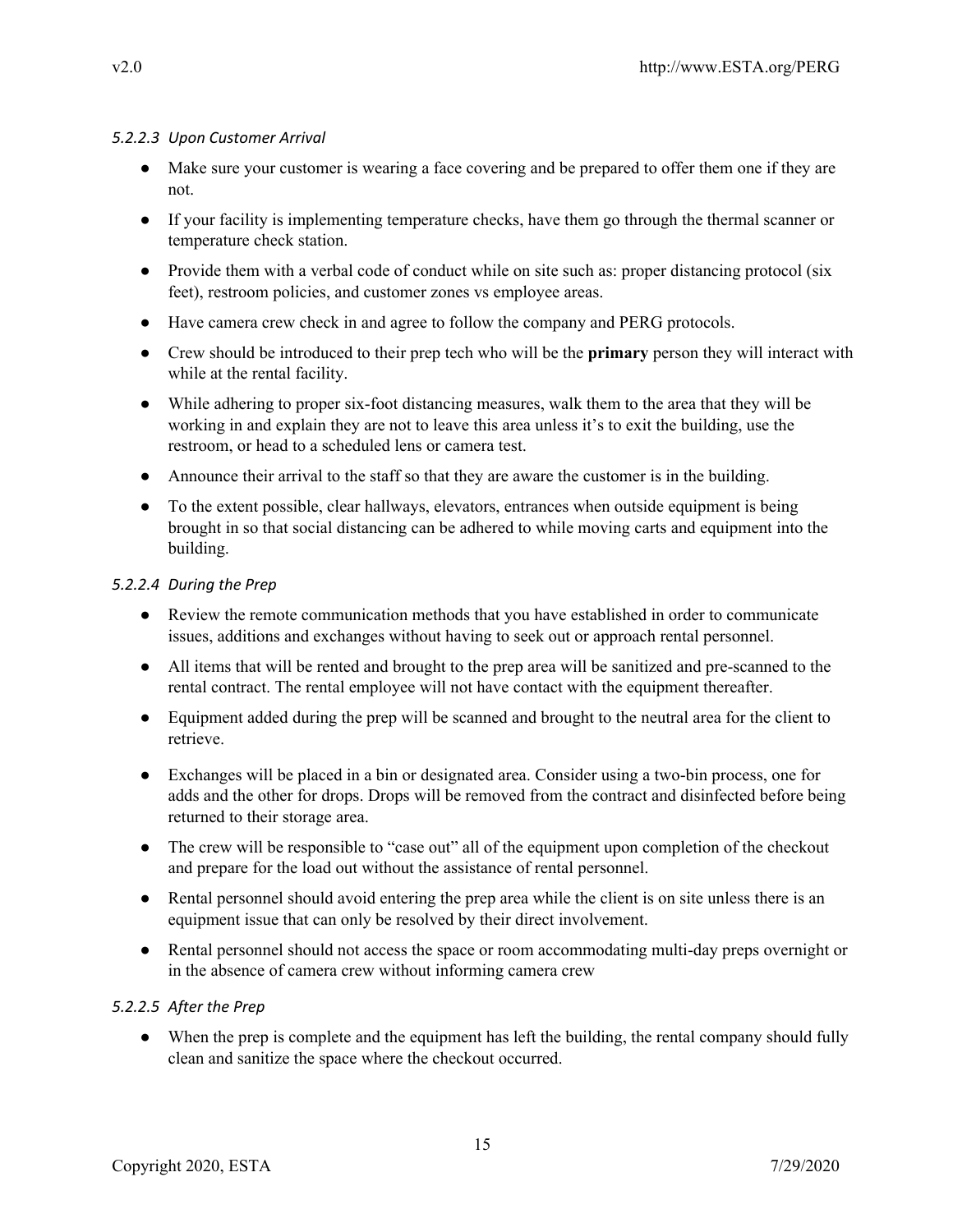- Whenever possible, it is recommended to do this after 24 hours, however protocol should be in place in order to do this safely inside of that time period if the space will need to be turned over quickly.
- Employees should follow the defined sanitization guidelines.

## 5.2.3 Alternative Equipment Prep Procedures

In addition to on-site prep, which accommodates customers at the rental facility adhering to strict physical distancing and work safety guidelines, other prep methods may be considered. Actual procedures may vary depending upon how the production plans to prep and test the equipment prior to shooting, but in all cases it's important to allocate for additional time that will be required.

A *remote prep* is when the equipment is picked up or delivered to the production for the camera crew to perform the preparation that would normally take place in the rental company. Prior to the equipment leaving the rental facility, it is recommended to carefully review the entire equipment package with the appropriate production personnel (camera crew) via a video call. It is recommended that remote preps are completed leaving additional time prior to the shoot date so that equipment additions and exchanges can be coordinated with the rental company the day before shooting begins.

### 5.2.4 Equipment Pickups and Returns

The primary challenge during an equipment pickup or return is to minimize the interaction between the rental company's employees and the customer or courier while ensuring a safe transfer of equipment.

### *5.2.4.1 Prior to Pickup*

It is recommended to inform the customer that all equipment exchanges will need to be scheduled in advance in order to maintain a safe and orderly environment. For any pickups and returns that must occur inside the facility, establish a defined pickup and return zone at the point of entrance for the customer along with proper PPE requirement signage. Customers that are picking up gear should not be permitted to go outside of this defined area. It is also highly recommended that these customers are not permitted to use onsite restrooms, unless a dedicated client restroom can be provided.

Prior to an equipment pickup, the rental company should:

- Schedule the pickup, being careful that it will not overlap with other activities that may cause congestion in the facility or on the loading dock. Advise the customer to arrive within a five minute window of the scheduled time or to call if they may arrive outside of that window.
- Request and record the names of production personnel or courier service who will be picking up the gear in advance. Advise the client that ID of personnel will be checked prior to release of gear.
- Advise the customer that all personnel who will be picking up equipment must wear appropriate personal protective equipment including a face covering, that they will be expected to maintain safe distancing with rental company personnel during the exchange and inform them whether restrooms are available for their use.
- Provide an option to enable the production to sign the rental contract and receipt of equipment digitally if possible. The rental agreement could be signed prior to pickup to minimize point of contact.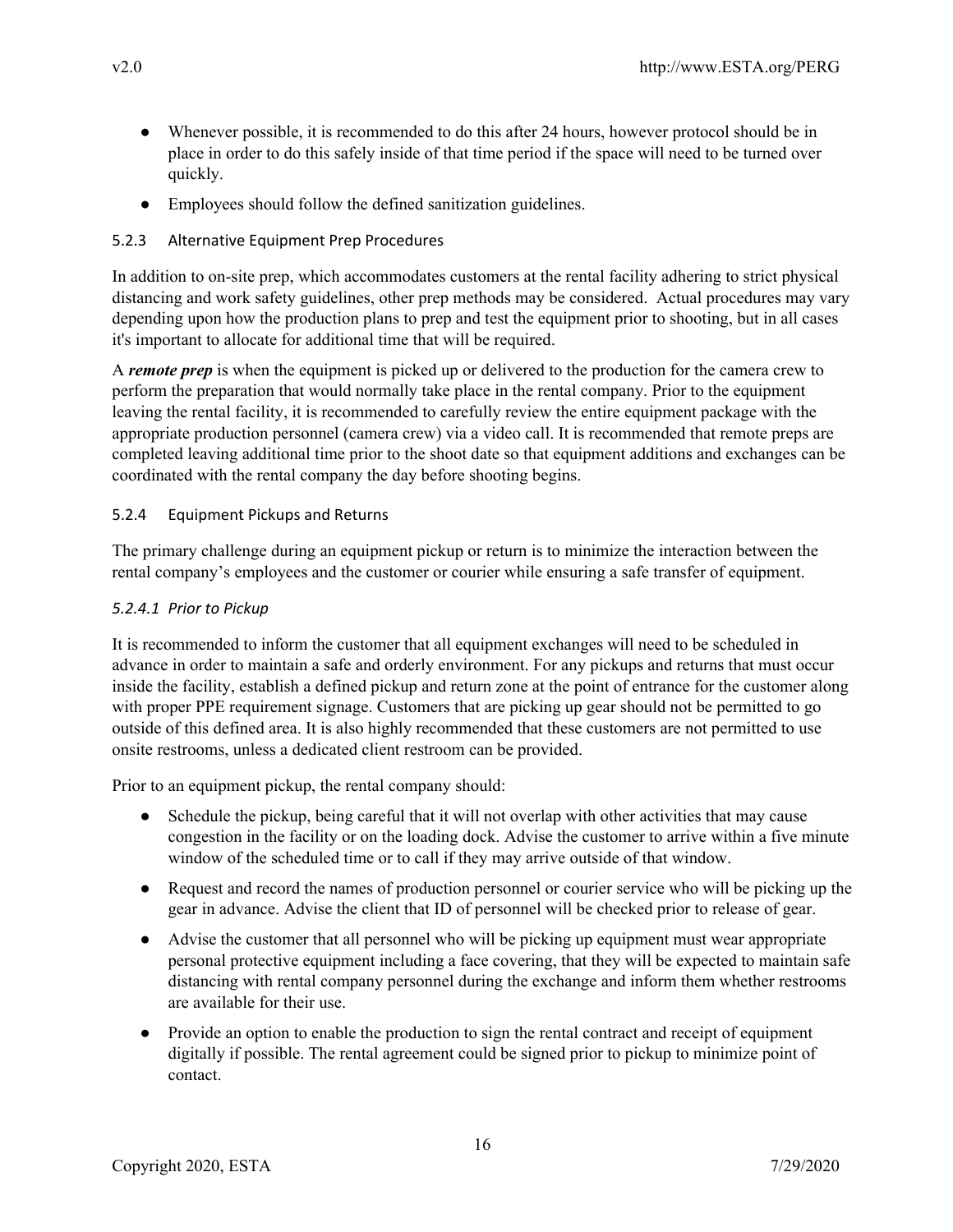• Rental company employees should be clearly advised on the established equipment exchange protocols, wear a face covering and remain six feet away from the customer at all times. In the event the customer is not following distancing guidelines or does not have the required PPE, the employee or their manager should advise them of the established safety protocols and that they must be adhered to before proceeding. Transfer of equipment should occur on a loading bay or at the defined pickup zone.

During the pickup or delivery it is recommended to adhere to the following:

## *5.2.4.2 Inside Pickups.*

For inside pickups, all gear should be preloaded on hand trucks or carts and brought to the defined pickup zone just prior to pick up time to ensure a prompt exchange.

- Upon arrival, have the production representative provide identification to rental company personnel while maintaining a safe distance. The rental company employee should verify the identity of the production representative before releasing the gear. If virtual signature was not obtained beforehand, have the production representative sign in a safe distancing manner. If pens are used, they should be sanitized after each use with disinfectant wipes or gifted to the production representative and not taken back after use.
- Ask the production personnel to take the equipment out to load their vehicle and return any hand trucks or transport carts once completed. All handles should be sanitized after each use by rental company personnel.
- Once production receives the equipment, a member of the camera department should verify the equipment contents.

#### *5.2.4.3 Outside Pickups.*

Rental company personnel will transport the equipment to the edge of the loading dock at the time of arrival.

- Upon arrival, have the production representative provide identification to rental company personnel while maintaining a safe distance. The rental company employee should verify the identity of the production representative before releasing the gear.
- If virtual signature was not obtained beforehand, have the production representative sign in a safe distancing manner. If pens are used, they should be sanitized after each use with disinfectant wipes by rental company personnel or gifted to the production representative and not taken back after use.
- Ask the production personnel to load the gear into their vehicle.
- The rental company personnel will retrieve any hand trucks or transport carts and bring them back into the facility. All handles should be sanitized by rental company personnel after use by others.
- Once production receives the equipment, a member of the camera department should verify the equipment inventory is complete and as requested.

#### *5.2.4.4 Inside Returns.*

Just before the scheduled time of arrival, the employee will ready any transport hand trucks or carts for the production to use and leave them in the delivery zone.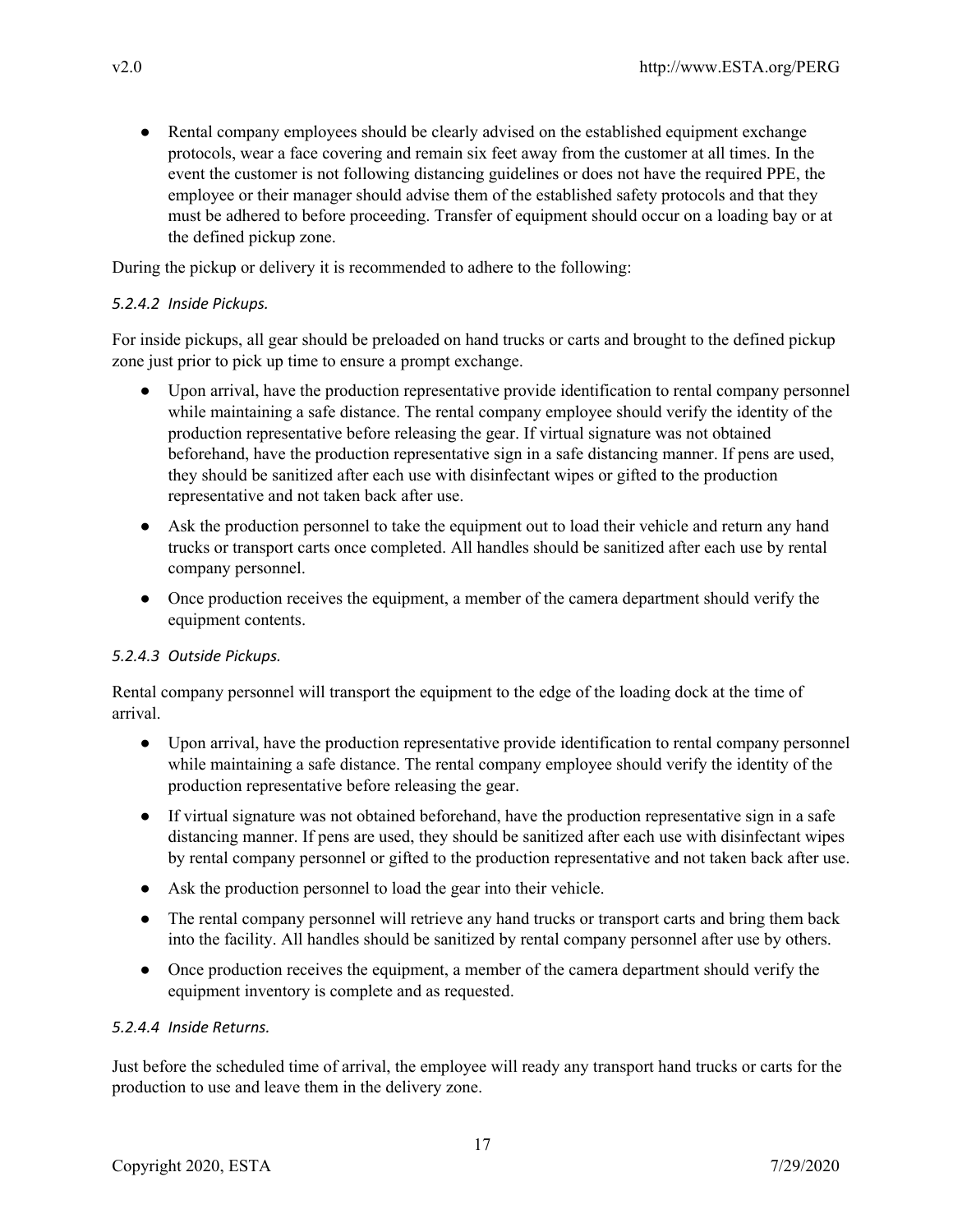Upon arrival, offer production personnel to use the hand trucks and carts to load the equipment onto. This provides easy movement of the gear after the customer leaves and will reduce time spent by the rental company personnel in the customer zone.

The customer will bring the equipment into the facility on carts.

### *5.2.4.5 Outside Returns.*

At the time of arrival, the rental company personnel will transport any hand trucks or carts for the production to load the gear onto.

- Production personnel should be asked to load the equipment onto the hand trucks and carts or into a designated area.
- The rental company personnel will bring the equipment into the facility.
- During the pickup and delivery process, if the amount of equipment warrants multiple trips the employee must continue to follow procedure of proper distancing until the job is completed.

Upon completion of the job, the rental company personnel should disinfect any of the common areas and equipment used for transport. This includes using disinfectant wipes or solutions to clean surfaces, doorknobs, elevator buttons, cart handles, etc. Rental company employees should follow the defined sanitization guidelines.

When finished handling returned cases and equipment, rental company personnel should remove protective gloves (Figure 2) if worn, and promptly wash their hands.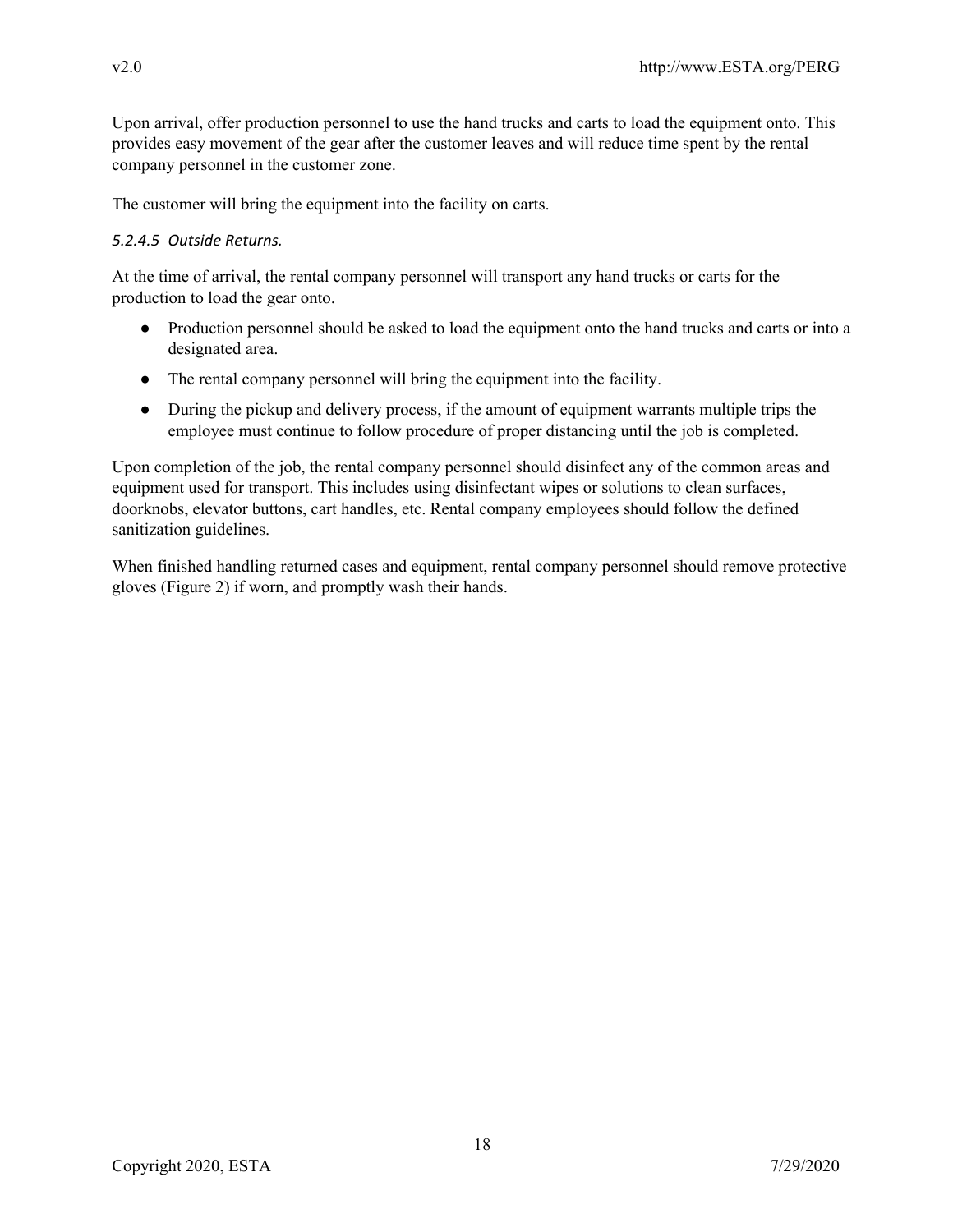

*Figure 2. Safe procedure for removing gloves.*

# 5.3 Technical Set Visits

In order to ensure safety of personnel and to protect the quarantined nature of a set, technical set visits should be limited at the outset of production resumption. If a rental company employee does need to visit a set to provide technical support, the guiding protocols should follow the safety and social distancing procedures described in Onsite Checkout procedures section, and the protocols required by the production.

- Contact production for approval for the set visit
- Coordinate the timing of the set visit to prevent overcrowding and minimize interaction with production personnel that are on set.
- Coordinate with production to determine that all production personnel will be following PPE and physical distancing (six feet) guidelines and to adhere to the production's safety standards.
- Bring tools to set to avoid having to share with production personnel. Wear appropriate PPE on set as determined by health guidelines (face protection, gloves, eye protection if necessary).
- Follow social distancing protocols (six foot separation).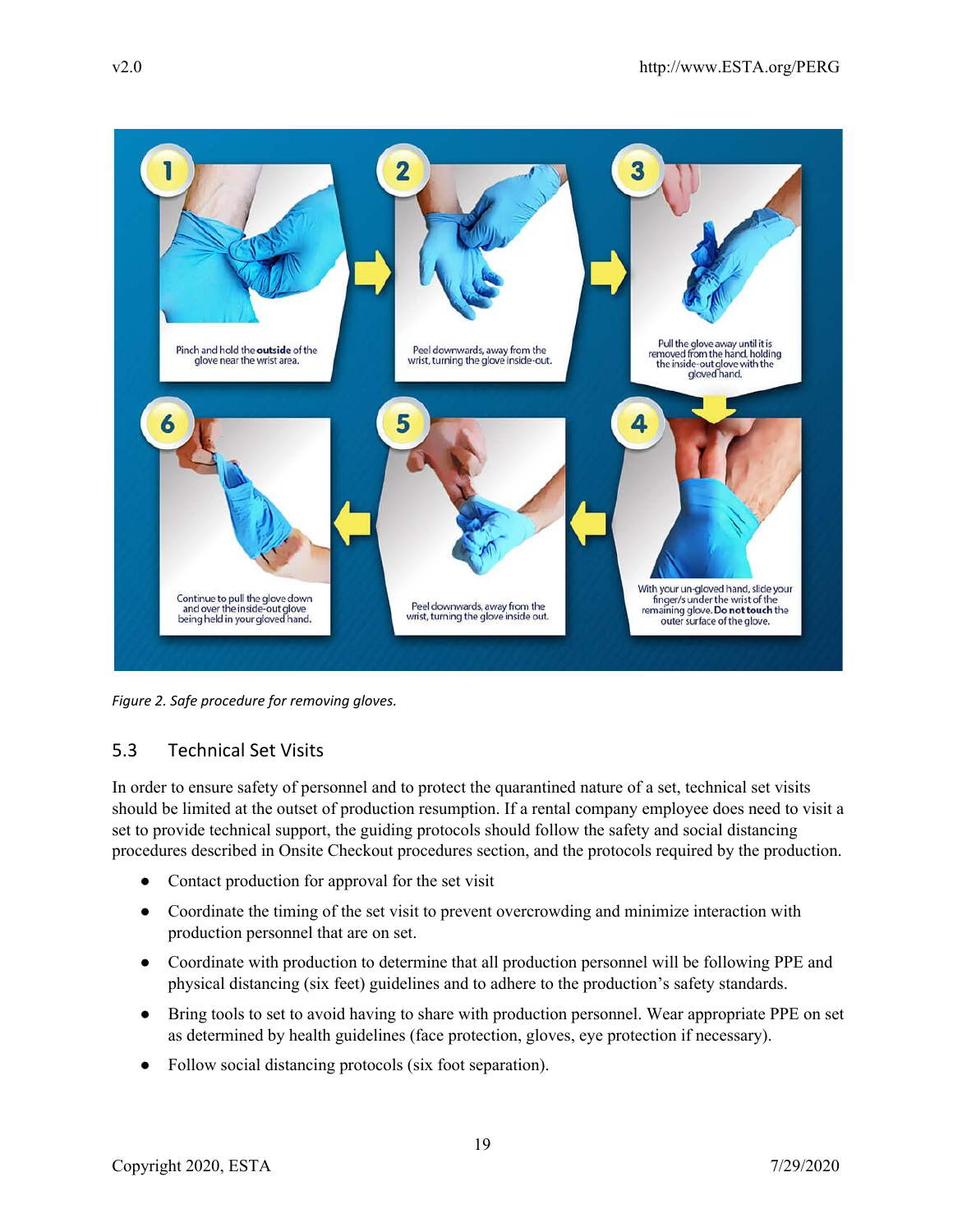● Wash and sanitize hands (and PPE if possible), upon arrival to set and as soon as possible following the set visit.

# 5.4 Equipment Return Planning

Before the equipment returns it is important to establish expectations with the customer and they should be made aware that additional time will likely be needed to quarantine, receive and clean gear that is returned. Therefore, it may take additional time to notify the customer of any lost or damaged equipment. It is recommended that rental companies review their terms and conditions to consider modifying them to ensure they have allocated enough time in their procedures to ensure safety for both crew and employees.

It should also be established with the customer in advance how they will wrap the package for return.

Whenever possible the customer should be encouraged to perform a *remote wrap*, meaning that they should remove all personal gear from the package, perform an inventory of the gear to be returned and return only equipment that belongs to the rental company.

The rental company should make it clear that no personal items such as carts, tools, equipment or other items not owned by the rental company are permitted to return to the rental facility.

If the customer cannot perform a remote wrap of the equipment before returning they must get approval from the rental company prior to returning and establish how the process will be handled.

An *on-site wrap* is a process where the rental company will allow the customer to wrap the equipment at their facility. It is recommended to follow the same procedures outlined in the On-Site Checkout section above.

- All personal items must be handled only by the camera crew.
- All personal items must leave with the camera crew.

# 5.5 Equipment Check-in Procedures

It is recommended that rental companies determine their own best practices and safety protocol of scanning and checking in equipment by employing a combination of quarantining and disinfecting strategies in order to ensure safety for their employees. These methods should be advised by the information that is provided in this document, and the following important details should be well considered.

- Scan-in should be performed by a single employee in order to provide for proper distancing in the returns area. Proper PPE should be worn.
- Clear methods should be established for disinfecting and wiping down cases and equipment if an ample quarantine period is not possible.
- All employees performing scan-in and returned equipment testing tasks should be well informed of which cleaning and disinfecting products are safe to use for various applications. Information and reference material is provided within this document and includes:
	- o General recommendations for sanitization
	- o General recommendations for cleaning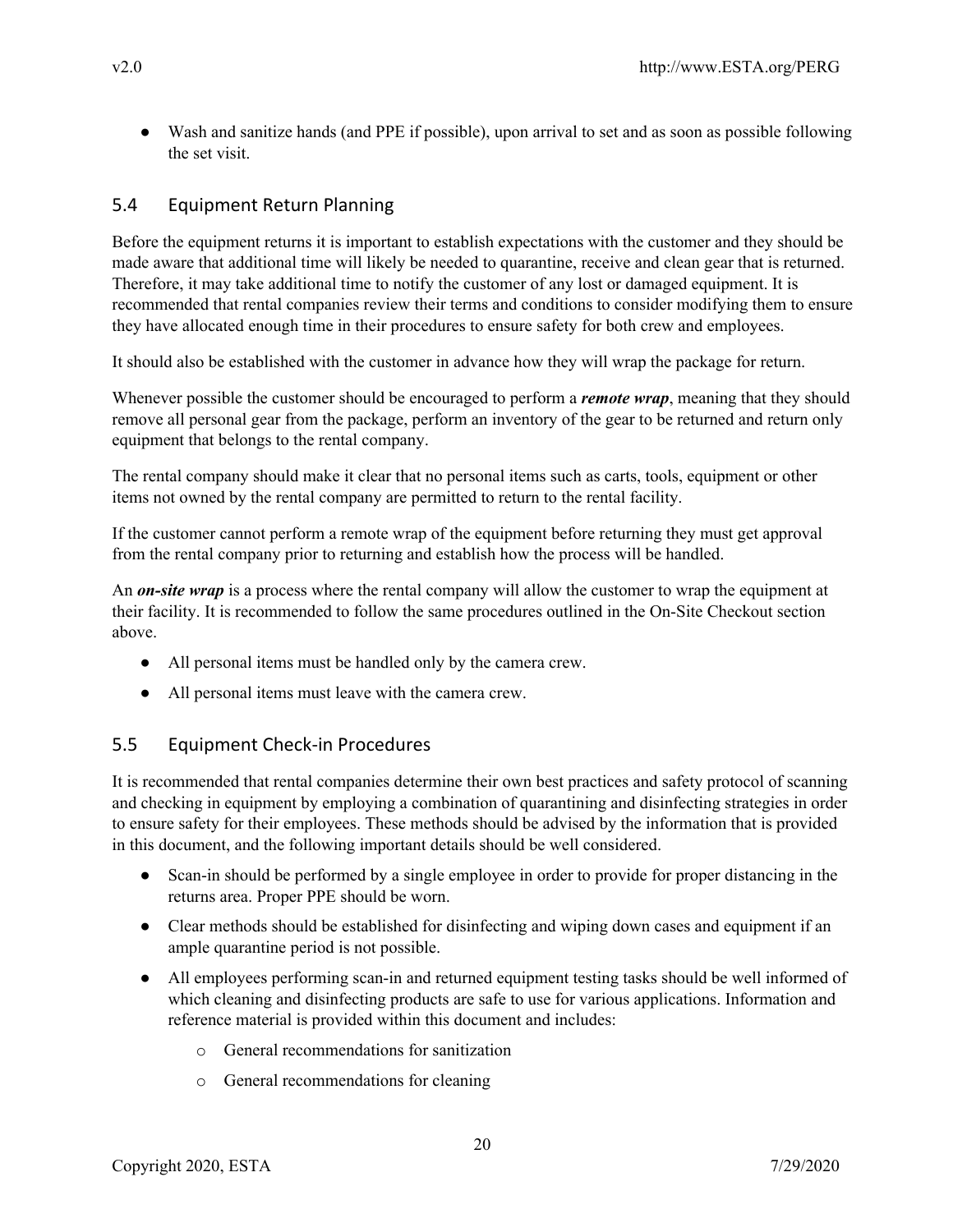- o Manufacturer guidelines
- o General information regarding COVID lifespan on surfaces.

# 5.6 Disinfecting and Cleaning Equipment

It is important to understand that disinfecting and cleaning are two separate processes. Disinfecting is a process that uses a chemical designed to destroy microorganisms like viruses and bacteria. Cleaning removes dirt, grease, dust and other contaminants.

The information below represents general guidance to disinfect and clean professional motion picture equipment while there is risk of transmission of COVID-19.

## 5.6.1 Key Cleaning Points

It is recommended to disinfect all equipment surfaces where possible, with special attention to high-touch areas of the equipment. Beyond the disinfection process, standard cleaning practices should also be followed. The cleaning process should be well considered so that the equipment is not harmed by increased cleaning. It is important to remember that this process is critical in order to ensure the health and safety of rental company employees and customers.

In addition, when presenting equipment to the customer all equipment should be organized, free of debris, loose tape, labels, dirt and dust in order to provide reassurance that nothing has been overlooked in the process.

Some critical areas of importance when disinfecting equipment are listed below.

**Cases.** All exterior surfaces and particularly the handles.

**Cameras.** The entire camera body, exterior surfaces and most importantly the eyepiece, all handles, buttons, touchscreens, lens mount, battery levers and all functional touchpoints. Also, camera hand grips and all other accessories that are attached to the camera manually must be disinfected.

**Lenses.** The entirety of all lenses including all exterior operational surfaces and handgrip servo systems. Lens elements should be disinfected with 70% isopropyl or 70% ethyl alcohol.

**Monitors and touchscreens.** LCD and OLED monitors screens should be wiped down with a clean microfiber cloth and a PH neutral alcohol free, ammonia free, and solvent free cleaning solution free from fluorine. Apply spray on cloth and clean as necessary with very light pressure on the display screen. Do not spray solution directly onto the LCD or OLED panel. An appropriate OEM/aftermarket clear screen protector is highly recommended. All exterior surfaces as well as all buttons, the screen and connectors should be disinfected.

## **Batteries.** All exterior surfaces.

**Matte box.** All exterior surfaces may be disinfected with standard products. Inside of the matte box should be disinfected using a mild product that will not whiten the appearance of the matte finish such as 70% ethyl alcohol. DO NOT use 70% isopropyl alcohol in this case.

**Tripods.** All exterior surfaces and touchpoints on the tripod head.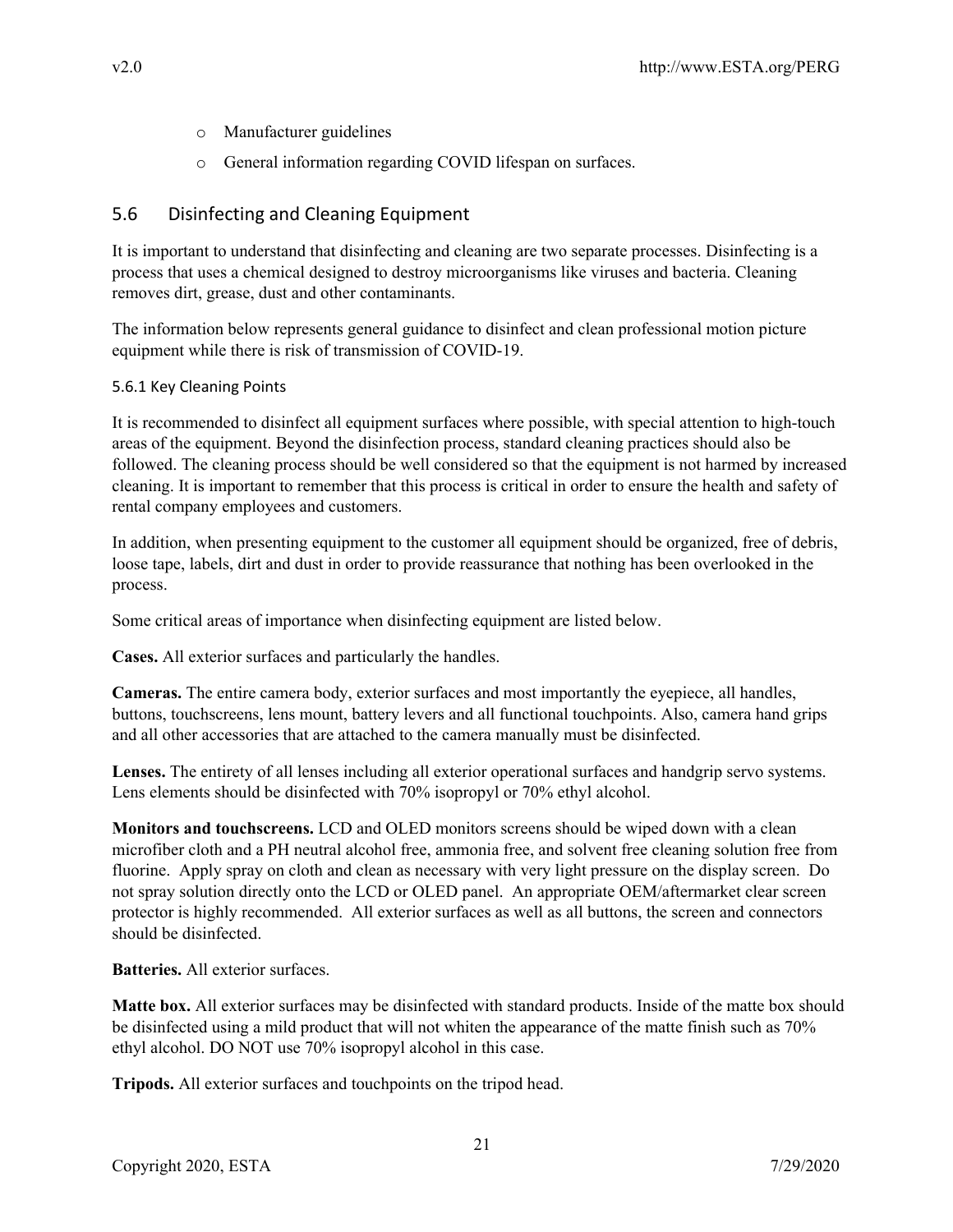**Accessories.** All exterior surfaces with particular attention paid to touchscreens, handles, buttons and connection points.

## **ALWAYS**:

- Disinfect the eyepiece of a camera or any mechanism for viewing before putting your eye to the eyepiece. Technicians and camera crew should have their own eyepiece chamois and use it when viewing through a camera. The chamois should be cleaned and disinfected daily or replaced.
- Wear a face covering and gloves when disinfecting and cleaning equipment.

**WARNING -** If the facility or stage where the camera equipment is being used utilizes an aerosolized electrostatic cleaning procedure, it is critical to pack equipment into sealed cases or cover all camera equipment.

**WARNING** - When cleaning equipment, saturate the microfiber towel with a cleaning agent, rather than directly applying it to the equipment. Direct application can seep into sensitive areas of the equipment and create damage.

## 5.6.2 Products for Disinfecting

See the appendices of this document for manufacturer recommendations for cleaning and disinfecting equipment. It is important to be aware of which disinfecting products are safe to use on camera equipment in order to be sure that you do not damage the gear. A partial list is given below.

- 70% isopropyl alcohol is a good, readily available solvent for disinfecting in most applications but it can damage some surfaces such as circuit boards and painted surfaces.
- 70% ethanol is safe to use on most surfaces.

WARNING - DO NOT use any strong or aggressive cleaning agents such as Methanol, Acetone, Benzine, Acids, or Bleach on cameras, camera accessories, or lenses as they may damage optical coatings, equipment housings and LCD screens, electronics and many other surfaces. A bleach solution may be used on cases, for example.

Follow appropriate OSHA and SDS guidelines for the proper use and storage of all chemicals, especially those that can be flammable. Do not use 99% alcohol solution

## 5.6.3 Cleaning References

US EPA-Recommended Disinfectants Safe for Electronics

- Clorox Disinfecting Wipes
- Clorox Healthcare Bleach Germicidal Wipes
- Clorox Commercial Solutions Hydrogen Peroxide Cleaner Disinfectant Wipes
- Lonza Disinfectant Wipes
- Lysol Brand Clean & Fresh Multi Surface Cleaner (20% cleaner solution to water ratio)
- Purell Professional Surface Disinfectant Wipes
- Sani-Cloth Prime Germicidal Disposable Wipes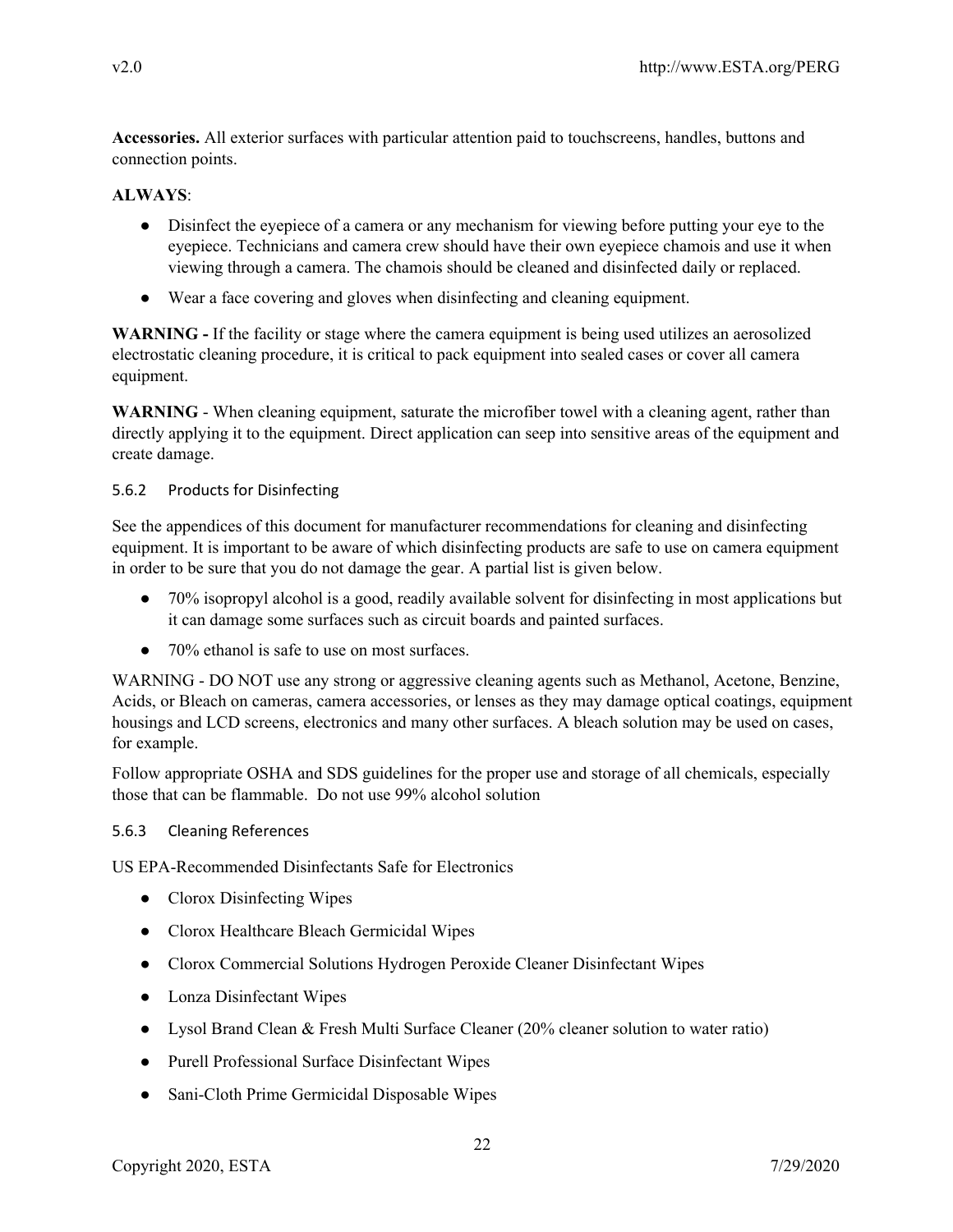More information from the CDC on disinfecting procedures for COVID-19 can be found here: <https://www.cdc.gov/coronavirus/2019-ncov/community/home/cleaning-disinfection.html>

More information from the EPA on recommended disinfectants for COVID-19 can be found here[:](https://www.epa.gov/pesticide-registration/list-n-disinfectants-use-against-sars-cov-2) <https://www.epa.gov/pesticide-registration/list-n-disinfectants-use-against-sars-cov-2>

DO NOT use the following materials when cleaning/disinfecting electronics:

- Isopropyl Alcohol at concentration  $> 70\%$
- Methyl Alcohol or Ethyl Alcohol at concentration > 35%
- Thinner or benzine
- Strong alkalines
- Strong solvents
- Acids
- Detergents with fluoride
- Detergents with ammonia at concentration  $> 1.6\%$
- Abrasive cleaners
- Detergents with abrasives
- Formula 409
- Steel wool
- Sponges with abrasives
- **Steel blades**
- Cloth with steel threads

## 5.7 Readiness for Returning Outbreak

As we can not predict for future coronavirus recurrence, we recommend that rental companies consider establishing individual contingency plans in advance to address human safety and equipment return with production. To that end, we recommend to stay apprised of local and pertinent outbreak statistics.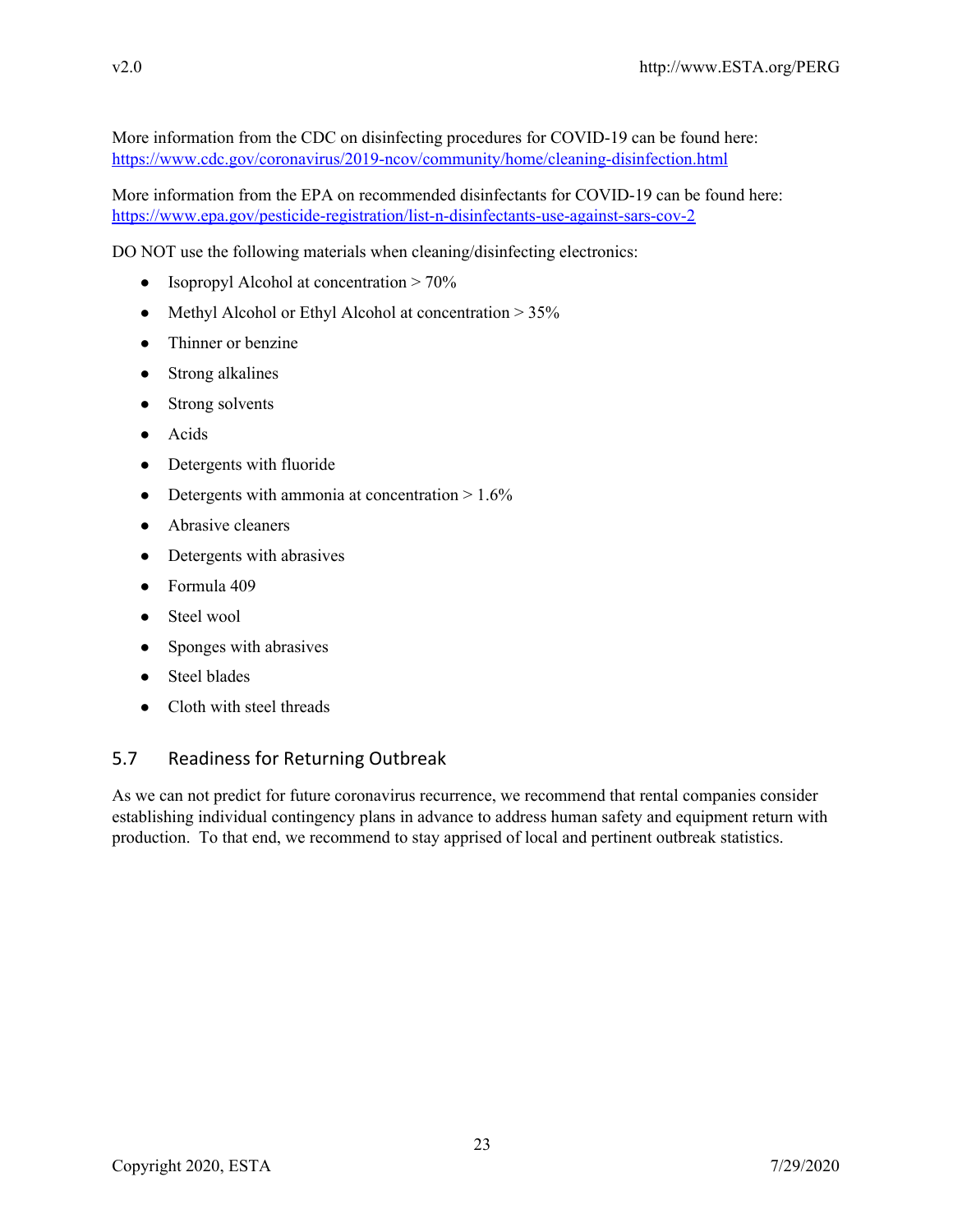# 6. Lighting & Grip Rental Operations

The intent of this section is to provide operational safety guidance and suggested protocols for lighting and grip rental companies, including information and guidelines for safe cleaning and sanitization of lighting and grip equipment used in the production marketplace. These Guidelines observe OSHA and CDC requirements.

Productions of all sizes require at least some type of lighting and grip equipment independent of the equipment provided specifically for camera. This equipment can be light fixtures, cable, portable power distribution, stands, clamps, textiles and much, much more. Often, this equipment can make up the largest amount of gear available on a set, and is handled by many members of the crew. Keeping the equipment clean and sanitized to the standards recommended by health and safety advisors and CDC recommendations is critical for the protection of talent, crews, production management and rental company personnel. It is the respective responsibility of the rental staff, vehicle drivers, and the production crew handling the equipment and other transported materials to follow all agreed safety procedures.

# 6.1 Employee Protective Measures

- Employees should practice safe physical distancing at all times while doing their jobs.
- Additional protective measures may be in order to encourage physical distancing in the warehouse, for example plexiglass "walls" or moving "racks" should be considered to separate employees who may be working in close quarters while pulling or returning equipment to racks..
- PPE for employees should be provided by the rental company and should be worn at all times while at work. This may be nothing more than an approved face covering or mask with gloves or may involve more extensive PPE depending on rental company or local and state guidelines.
- It is suggested employees should be asked to bring their own food from home or the rental company may elect to provide boxed, individual lunches and restrict employees from leaving during the day to avoid cross contamination.
- Floor markings and arrows may designate safe areas, safe distances, or a specific traffic pattern around the building and/or warehouse racks to ensure physical distancing is achieved as much as possible.
- Safety Data Sheets (SDS) should be made available for all cleaning and disinfecting products being used.
- Require employees to wash their hands often with soap and water for at least 20 seconds regularly, upon arrival to work, after using the restroom, any time they exit and re-enter your facility, before eating, as well as after blowing their nose, coughing, or sneezing.
- Work areas should be cleaned and sanitized before the start of the shift, during, and then again at the end of every shift.
- Shifts may be staggered to allow for a smaller number of people inside the building at any one time.
- Acrylic or plexiglass shields may be placed in office or work areas where employees talk to one another or come in contact with crew.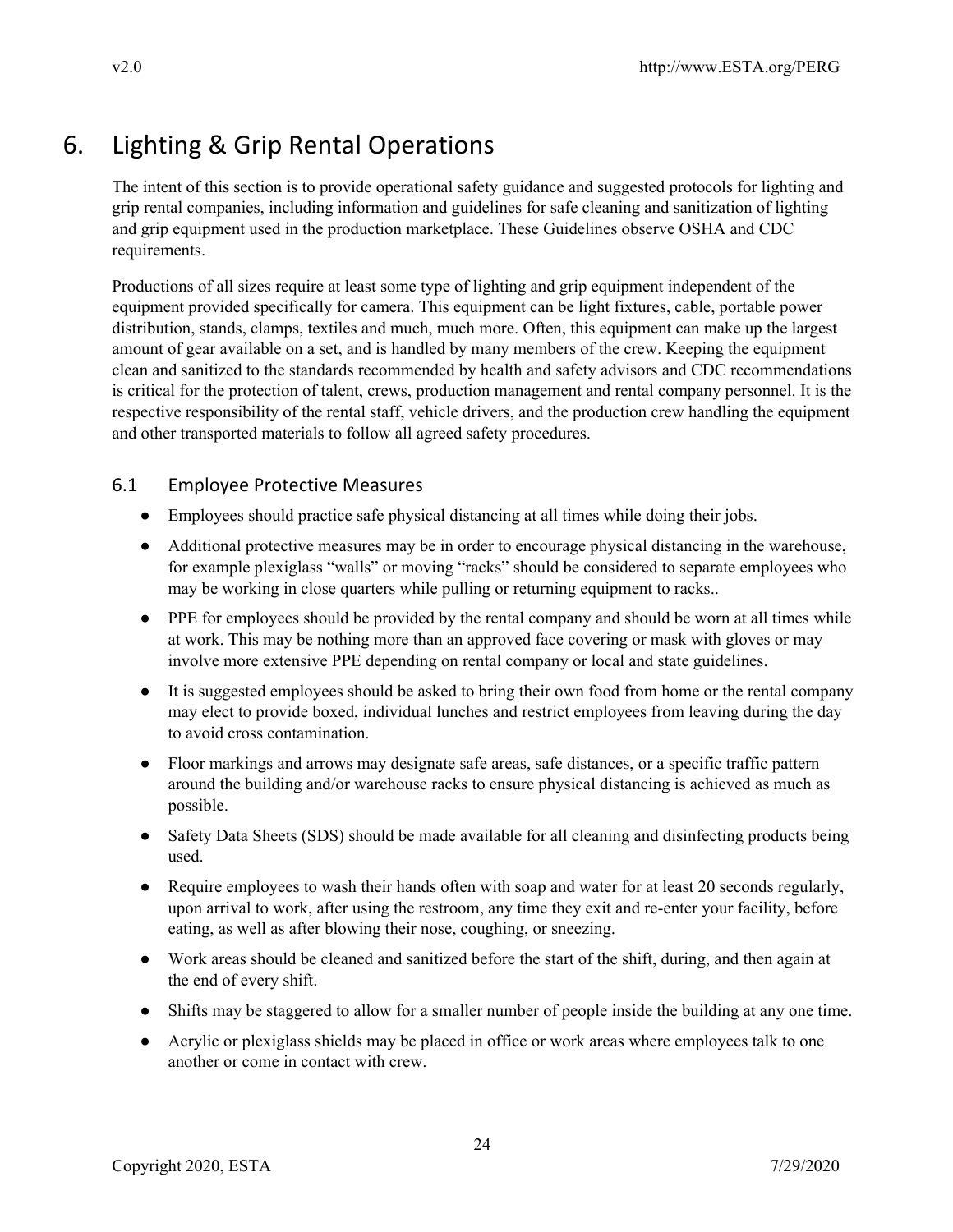- Provide a logbook or digital log for both employees and crew to log in and log out when entering and leaving the building. If pens are used, they should be sanitized after each use or kept with the employee.
- Consider thermal scanning or other technologies in order to identify employees or customers that may be ill upon arrival. A Health Declaration Document may need to be filled out daily or weekly, depending on state or local guidelines.

# 6.2 Equipment Pickup and Returns

The primary challenge during an equipment pickup or return is to minimize the interaction between the rental company's employees and the customer or courier while ensuring a safe transfer of equipment.

Equipment pickups should take place either outside the facility or in a neutral and controlled area like a loading dock. Precautions should be taken to control the entry of non-essential personnel into the building.

It is recommended that all rental paperwork be reviewed and "signed" digitally.

If non-employees must enter the rental area to collect equipment, or review a rental order, then proper PPE should be worn, and safe physical distancing should be practiced.

Pickup or Will Call desk should have acrylic or plexi protective shields in place, and employees should be able to conduct their job while maintaining safe physical distancing. Floor markings should indicate the proper distance, and floor traffic patterns should be in place.

When delivering to a location, the driver should remain properly distanced from crew at all times. Equipment should be taken to the gate, or the back of the truck, where the crew can collect with the driver at a safe distance.

Employee drivers should wear recommended PPE at all times when working around crew or other set personnel, at minimum a face covering or mask. Gloves should be worn for handling non-sterilized or contaminated equipment.

Only rental company and/or essential personnel should load equipment into vehicles on check out. For delivery by rental company,, only a minimal number of personnel should load the sanitized equipment into the vehicle at the facility's loading dock and maintain physical distancing and wear appropriate PPE.

On return, it is recommended that production crew, appropriately suited with PPE, bring the equipment to the vehicle liftgate or tailgate after the cargo is sanitized at the location or stage. On return to the rental facility only rental company and/or essential personnel should unload the vehicle while maintaining physical distancing and wearing appropriate PPE.

If feasible, all paperwork should be digitized to eliminate an additional touch point both with the paper and pen. If a pen is used, it should be sanitized after use.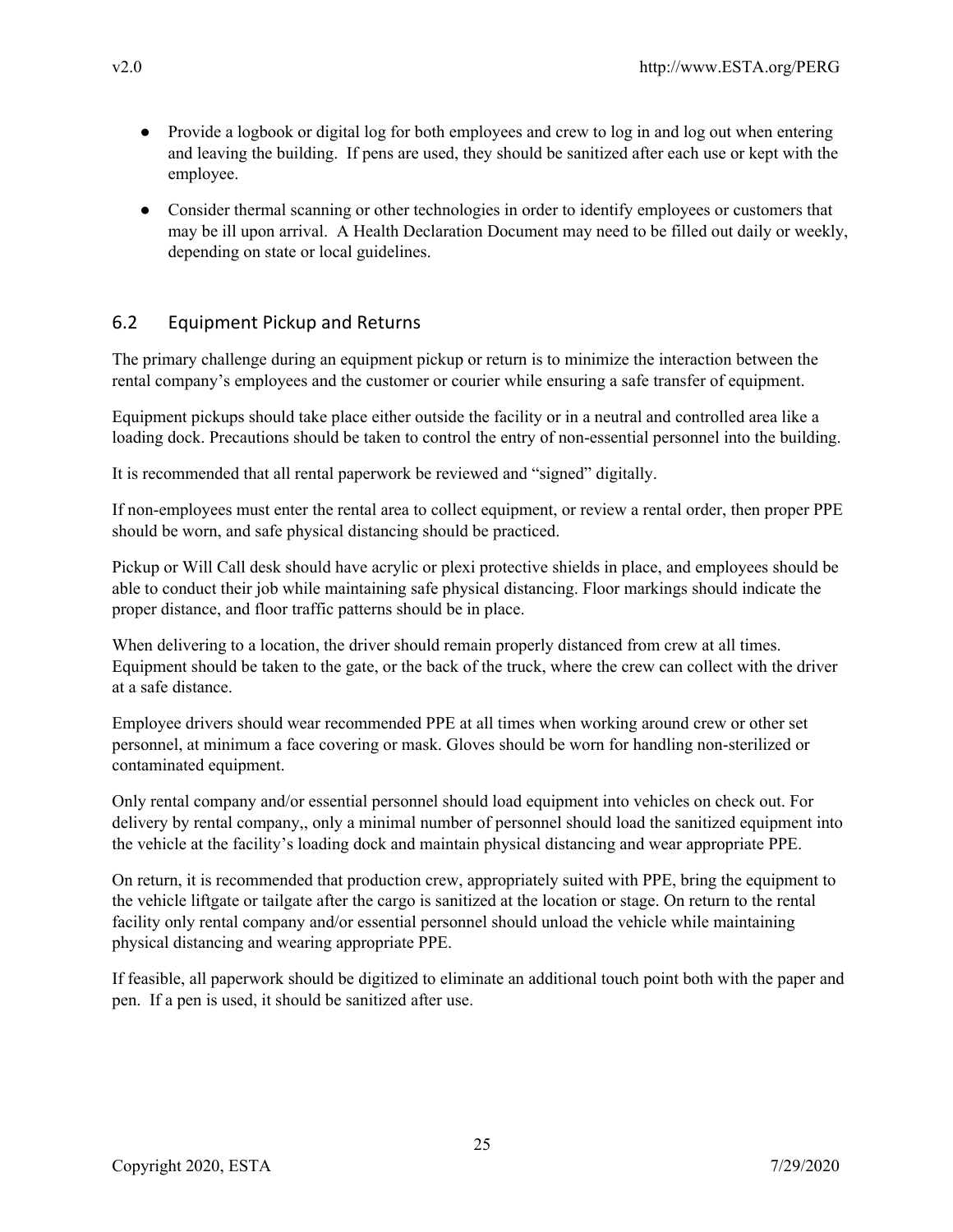# 6.3 Disinfecting and Cleaning Equipment

It is important to understand that disinfecting and cleaning are two separate processes. Disinfecting is a process that uses a chemical designed to destroy microorganisms like viruses and bacteria. Cleaning removes dirt, grease, dust and other contaminants.

All equipment should be sanitized per manufacturer's recommendation before being placed back on the shelf, so that everything on the shelf is clean and ready.

Rental companies should create a work-flow that does not allow incoming "used" equipment from production to be cross-contaminated with sterilized equipment that is being pulled for an order. If time permits, designate a quarantine area for "used" or non-sterilized equipment.

It is recommended that equipment either be appropriately sanitized or be quarantined for up to 72 hours by the rental company before being checked in and put away. If quarantined, the production should be advised that there will be a delay in determining if there was loss or damage on a rental.

In addition to wiping equipment with an appropriate solution like isopropyl alcohol, and/or other approved disinfectants, the rental company may also use an electrostatic sprayer to disinfect the equipment. Section 5.6.3 lists EPA-recommended disinfectants safe for electronics, but see also the appendices of these Guidelines or check with the original equipment manufacturer (OEM).

When there isn't a sufficient method to sanitize a piece of equipment, like a textile for example, the equipment should be quarantined for at least 72 hours.

When applicable, once equipment is sanitized, a tag or sticker should be placed on the gear to indicate that it was cleaned and when. In addition, certain items may be sealed in bags, and dated to further indicate that cleaning has taken place. Large quantities of equipment can be marked clean in bulk, like clamps or hardware in a milk-crate.

Prior to cleaning the various surfaces of the equipment with sanitization products, it is recommended that the manufacturers SDS product sheet be reviewed. Certain surfaces may require different sanitizing products to protect from damage.

There are wipes that do not contain bleach that may disinfect without surface damage.

Disinfecting solution dwell times vary by product and should be based upon OEM recommendations. It is important not to wipe sanitizing products until full dwell time has been met.

If aerosolized disinfectants or electrostatic sprayers are used, caution should be taken with globes and electronic components. Check with manufacturer recommendations prior to using.

Soft surfaces such as cloth, vinyl, leather, and nonwoven materials should be cleaned with the appropriate solutions following manufacturers procedures.

# 6.4 Equipment Check-Out/Check-In Procedures

It is highly recommended at this time that all non-essential personnel be restricted from entering the rental facility. A strict no-contact rule should be in place where employees are not to come in contact with crew.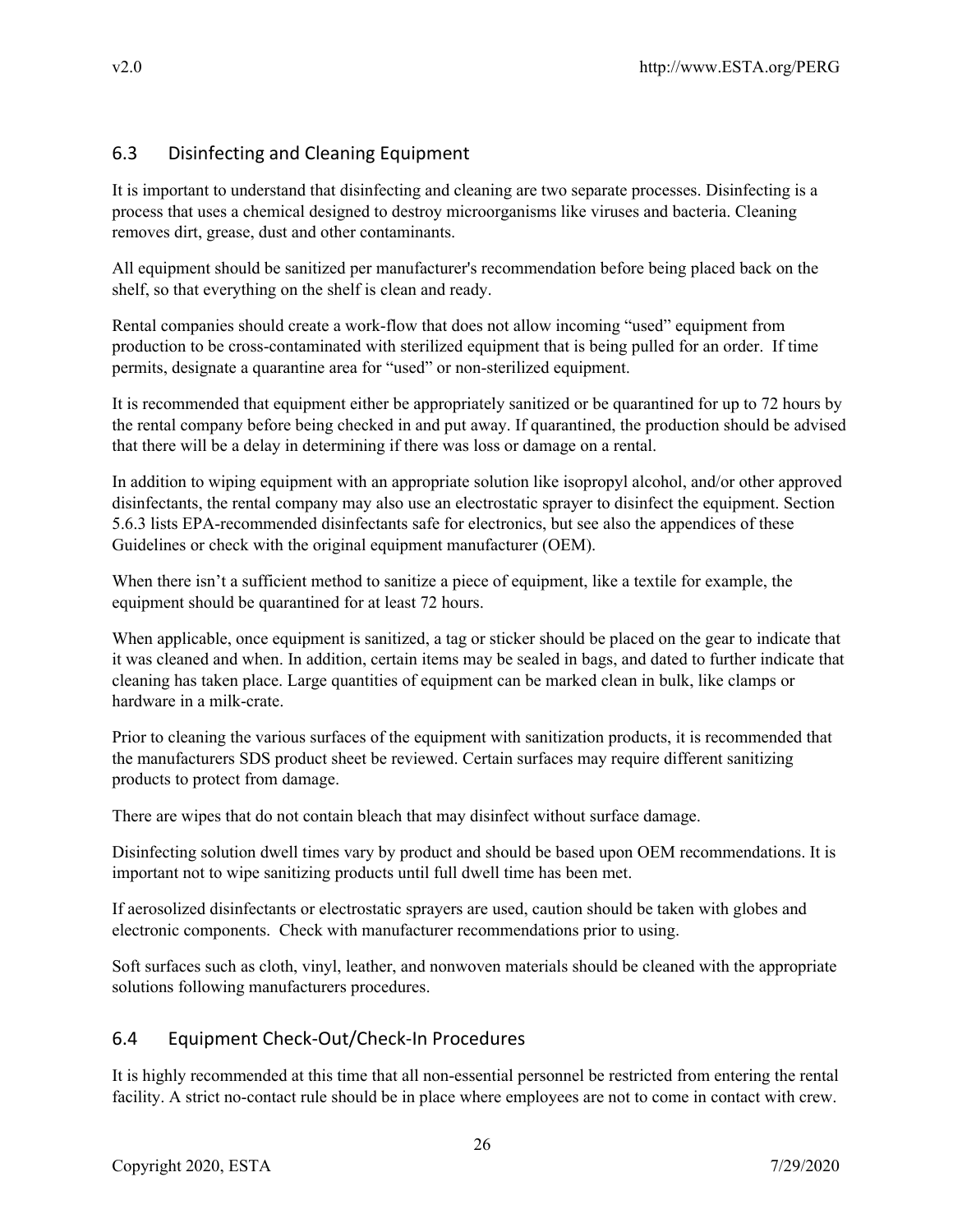In situations where crew is allowed in the building, the following is recommended:

- It is recommended that face coverings or masks be worn at all times, as well as appropriate PPE for the task at hand which may include gloves, face shields, and protective eyewear. PPE may be made available by the rental company and/or sold through their expendable channels.
- Safe physical distance should be practiced between crew and employees as well as crew with other crew members.
- Crew quantity may be limited by the rental company, and it is recommended that any crew be kept to the absolute minimum for the task.
- Wash and sanitization stations should be present for crew.
- Crew should only work in their designated check-out area, and should not be allowed access to the rest of the facility.
- Crew should sign in upon entering the facility, and sign out when leaving. This may be a digital or paper log. If paper, then the pen should be sanitized after each use.
- It is suggested that crew should be asked to bring their own food from home or the rental company may elect to provide boxed, individual lunches and restrict crew from leaving during the day to avoid cross contamination.

Equipment may be checked out and/or delivered so that a minimum 72-hour quarantine window can be achieved.

For larger shows requiring drop loads, equipment may be requested for those locations well in advance, minimally one week, with multiple drop loads being requested with a single delivery.

Crew areas may be separated from other areas or other crews by movable acrylic or plexiglass "walls" or other barriers.

# 6.5 Sub-Rental Equipment

The pickup or delivery of sub-rentals by rental companies should be scheduled for a specific time window to minimize contact with other people.

Outgoing sub-rented equipment should come to the rental company first and go through the appropriate cleaning protocol before it is made available to the crew or be marked for pick up or delivery.

It is recommended that rental houses recognize the liability being accepted when billing for equipment being provided from outside sources and it is suggested communication with any third party sub rental vendors take place prior to start of rental to ensure all safety protocols are agreed in advance.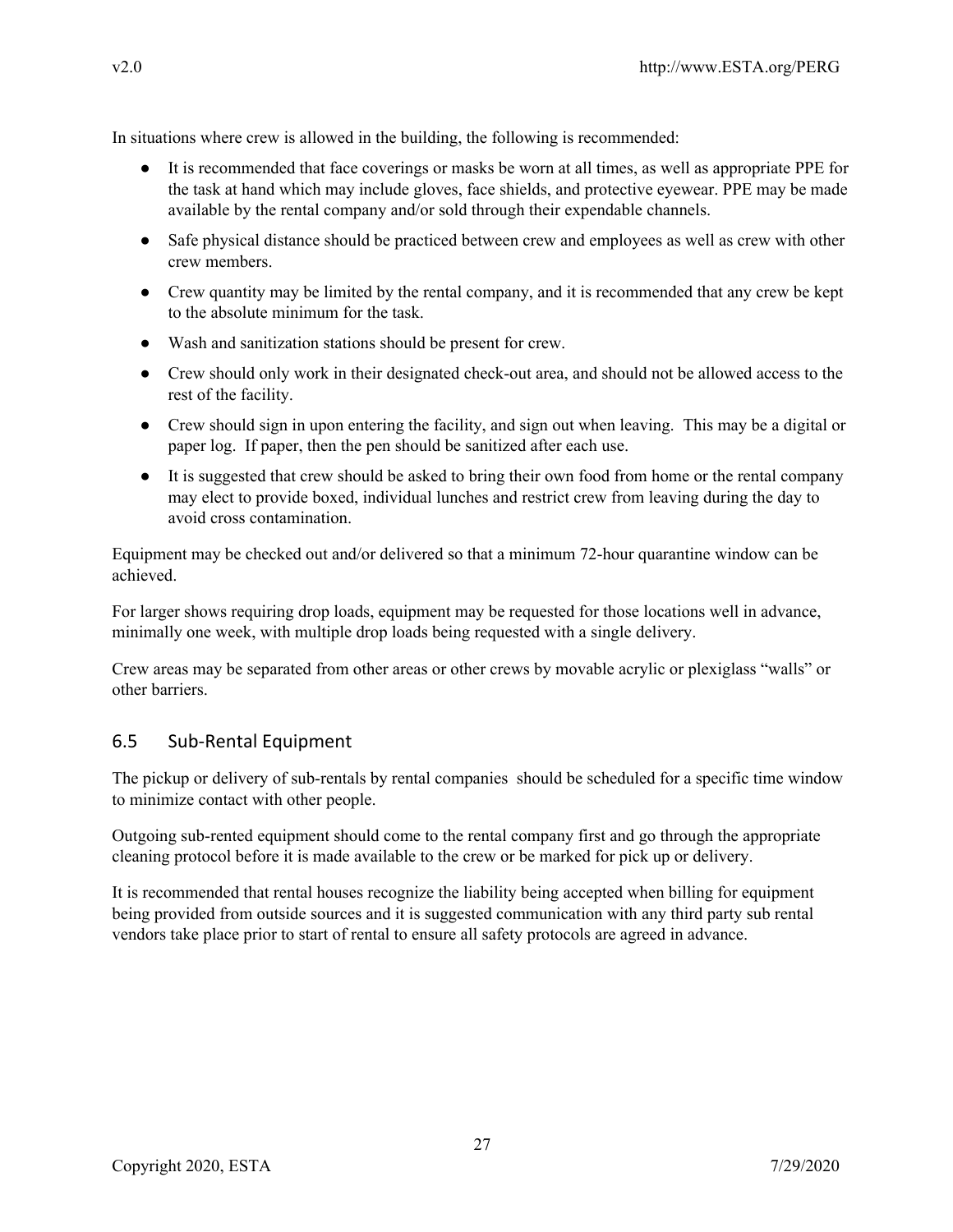# 7. Sound Stages

# 7.1 Minimum Requirements for Productions Using Stage Facilities

Prior to production, the production company should provide management of the stage facility with their written policy for preventing contagion of COVID-19. The productions' policies should include at least the provisions listed in this section.

While a stage facility can require protocols for the protection of their customers and their own staff, ultimately for the protocols to be effective, the production must take responsibility for enforcing their own protocols among their crew as well as the protocols required by the facility. It is important for productions to recalibrate their expectations. The protocols necessary to address the spread of infection will take longer than usual, and workers will initially find the new mode unnatural and want to revert to normal work methods.

## 7.1.1 Health Declarations, Wellness Document

The production should, on a daily basis, require all cast and crew to participate in daily symptom monitoring prior to entering the facility, and obtain a written or digital declaration by means such as electronic survey, manual screening, and/or temperature spot-checks, from all crew and contributors at the start of production. This declaration should state.:

- They are not suffering from any coronavirus symptoms and have not had any symptoms within the previous 7 days.
- They have not (as far as they are aware) been in contact with anyone with coronavirus symptoms within the previous 14 days.
- They will declare immediately any onset of symptoms or contact with anyone who has symptoms of coronavirus.

Employees that may have an [underlying](https://www.cdc.gov/coronavirus/2019-ncov/need-extra-precautions/people-at-higher-risk.html) health condition that might make them particularly vulnerable to coronavirus can make this known to the employer and request reasonable accommodation. The ADA does not allow the employer to exclude the employee, or take any other adverse action, solely because the employee has a disability. The employer should bear in mind that this information is Protected Health Information and is subject to HIPAA confidentiality requirements.

Productions should emphasize and reinforce to all cast and crew that working while sick with symptoms of COVID-19 is not permitted and require anyone who is sick to stay home.

Anyone developing symptoms while at work should be sent home and told to seek medical advice.

Customers should follow the CDC guidelines for what to do after the sick employee has left the facility with regard to finding out who they may have been in contact with and equipment they may have been working with.

## 7.1.2 Physical Distancing

Productions' protocols should establish proper physical distancing.

● Limit number of people in all areas to essential personnel only.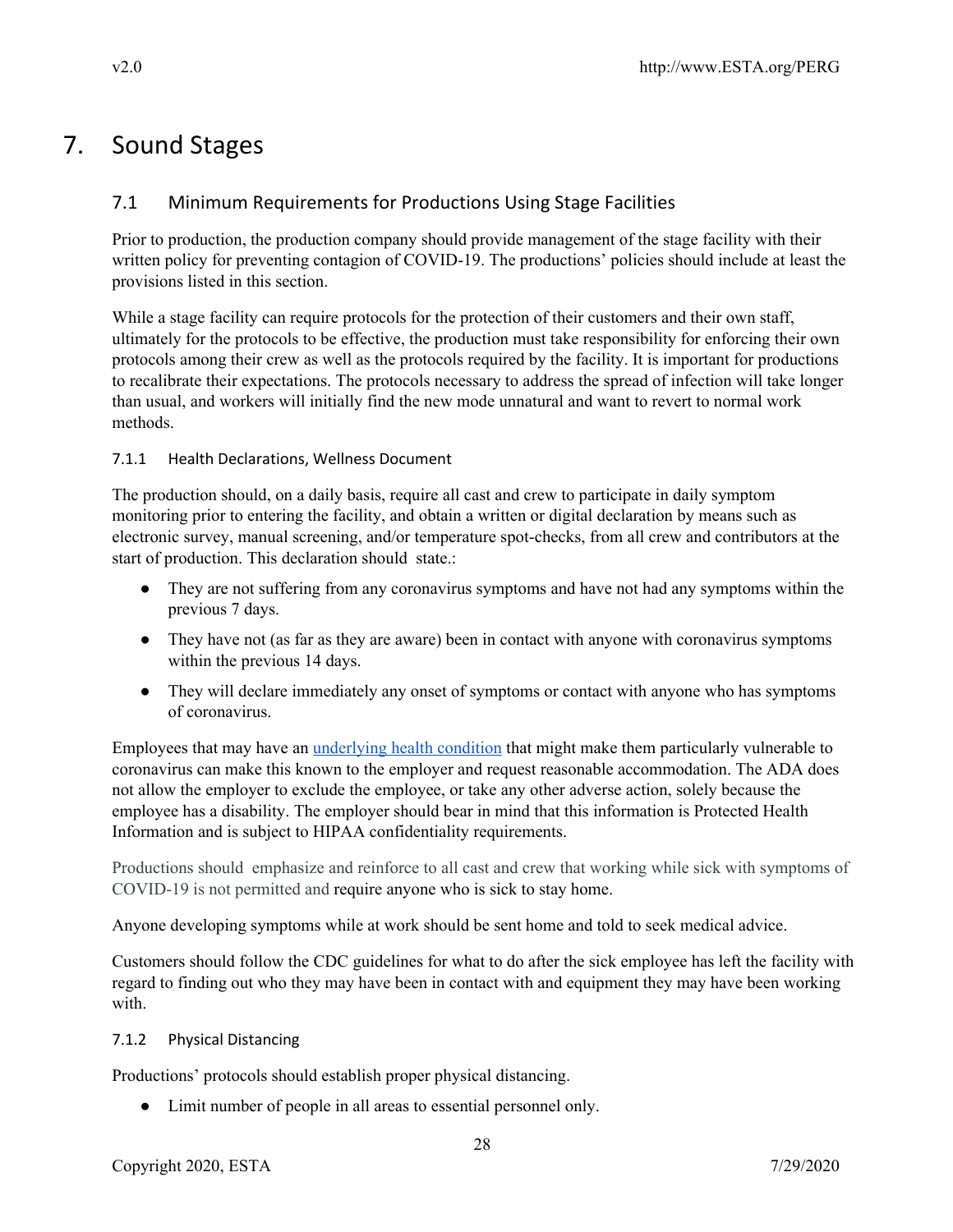- Maintain physical distancing of no less than six feet whenever possible.
- Make six foot distance markings on the floor in environments where people need to line up.
- Eliminate physical contact with others, such as handshakes, hugs, etc.
- Stagger work so that delivery of equipment, construction, set decorating, rigging activities, and filming activities do not overlap. Consider scheduling a prep or pre-light day to lessen the amount of overlapping work on a single day.

## 7.1.3 Personal Protective Equipment

Productions' policies should establish when masks or face coverings must be worn. Depending on the risk of transmission for the job being performed (e.g. how closely people are working to one another), masks or face coverings may be required to be worn at all times. PPE is to be provided by the production or the individuals.

Utilize other appropriate Personal Protective Equipment (PPE), including but not limited to gloves, goggles, face shields, masks that cover the nose and mouth, and finger cots (good for finger-only touch-points such as copier, microwave).

### 7.1.4 Personal Hygiene

Productions' protocols should include rules for hand washing.

- Require frequent hand washing by all on-set personnel. Require crew to wash hands before entering the sound stage.
- If soap and water are not available, use alcohol-based hand sanitizer or sanitizing wipes.
- Provide hand sanitizing stations and/or hand-washing stations throughout the set area.
- Train workers to cover their nose and mouth when they cough or sneeze. Do not cover with hands.
- Have additional personnel dedicated to managing and assisting with sanitizing.

## 7.1.5 Catering

Catering services should have safety protocols at least as strong as those of the stage facility. Require catering to provide their protocol in advance for review by stage management. Ensure that production abides by minimum CDC physical distancing guidelines during all meal breaks.

#### 7.1.6 Craft Service

Communicate clearly with production as to their plans for craft service. Ensure that production's provision of craft service meets minimum CDC physical distancing and other safety guidelines at all times.

- Encourage / require prepackaged foods only.
- Encourage / require enough staffing to be continually sanitizing areas, handing crew bottled beverages vs. allowing self-selection at a cooler, etc.

# 7.2 Recommendations for Owners/Operators of Sound Stages

## 7.2.1 Access

Limit access to stages to persons essential to the production process.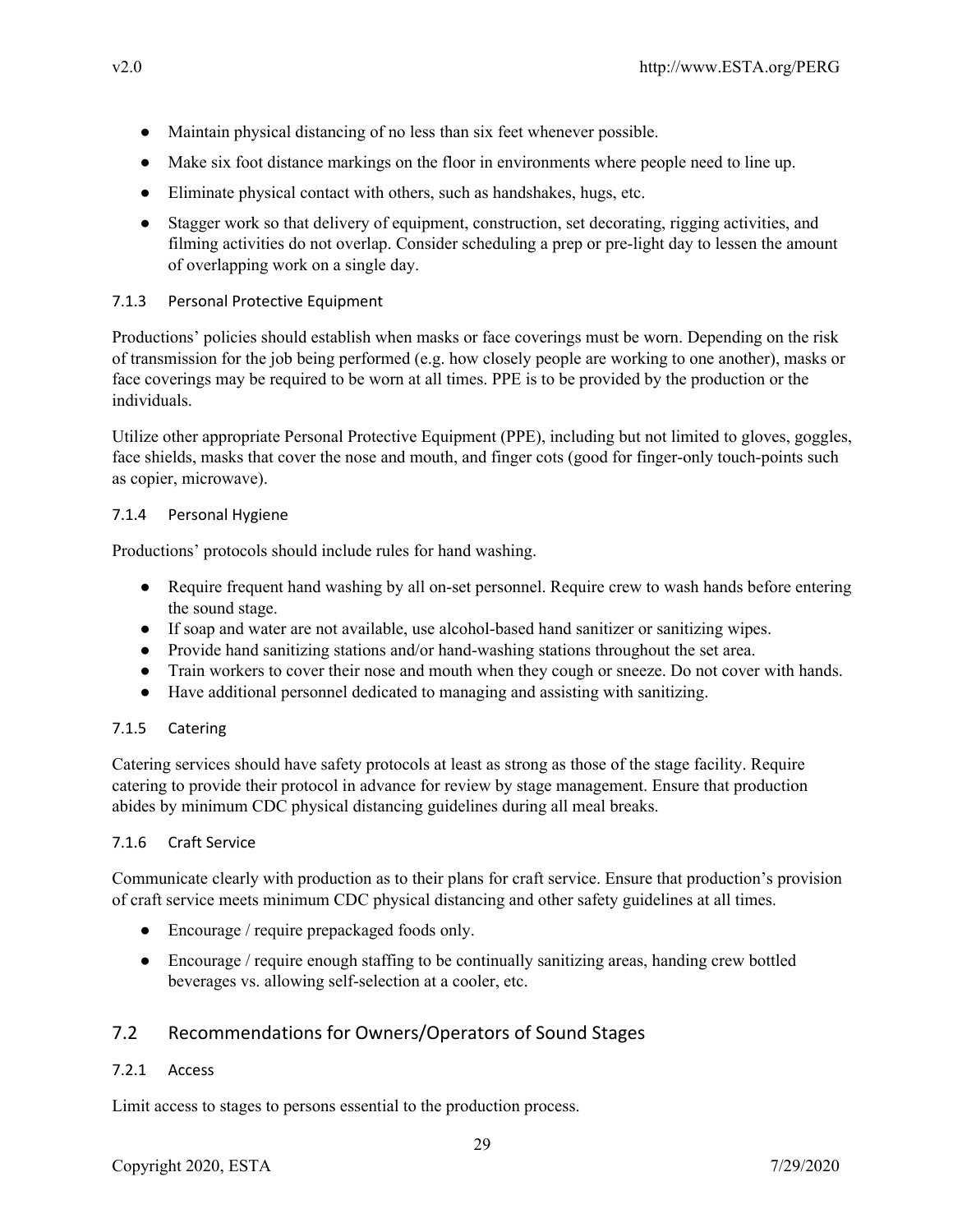- Establish procedures for deliveries and pickups that do not require the delivery person entering a stage.
- Implement policy of using telephone, text, or email instead of face-to-face communication for facility staff who may be used to making regular visits to ensure client satisfaction.
- Establish procedures for facility staff to maintain social distancing when delivering additional equipment to stages during the shoot.
- Consider establishing a hand-off by loading gear onto a cart and leaving outside the stage in a predetermined location for production crew to retrieve.
- Any person entering the stage facility should, at minimum, wear a cloth face covering.

When more than one production is present at the facility, eliminate shared use of common spaces as much as is possible. Coordinate between production teams in advance.

Coordinate with production to reduce the number of agency and client representatives present.

- Consider providing additional rooms with video/audio feed to reduce the number of people on set at any time.
- Consider streaming video solutions to provide ability for distant team members to interact without travel to set.

## 7.2.2 Handling of Equipment

Implement protocol to prevent spread of virus via equipment, props, costumes, office materials, etc. being brought into the facility or stage. For example, consider the following:

- Create secure holding areas for storage of "quarantined" equipment and supplies before, and, if needed, after, the shoot.
- Make available supplies for sanitizing equipment as it arrives on stage.
- Ensure that people adding and returning equipment during the shoot maintain physical distancing, such as by designating a location for equipment to be staged for addition or return.
- Communications should be via phone, text, or email, and not face-to-face.

## 7.2.3 Protection of Employees

OSHA requires employers to monitor their employees for COVID-19 symptoms.

Implement health checks safely and respectfully and with measures in place to ensure confidentiality in accordance with any applicable privacy laws or regulations. Consider establishing routine, daily health checks for employees and customers on arrival. Consider thermal scanning (see CDC screening [guidelines](https://www.cdc.gov/coronavirus/2019-ncov/community/general-business-faq.html)<sup>2</sup>) or other technologies or establish a reliable system for self-reporting before work in order to identify employees or customers that may be ill. Watch for other symptoms such as cough and shortness of breath.

Additionally, consider obtaining a written or verbal declaration from your employees stating:

<sup>&</sup>lt;sup>2</sup> See FAQ question: "Should we be screening employees for COVID-19 symptoms (such as temperature checks)? What is the best way to do that?"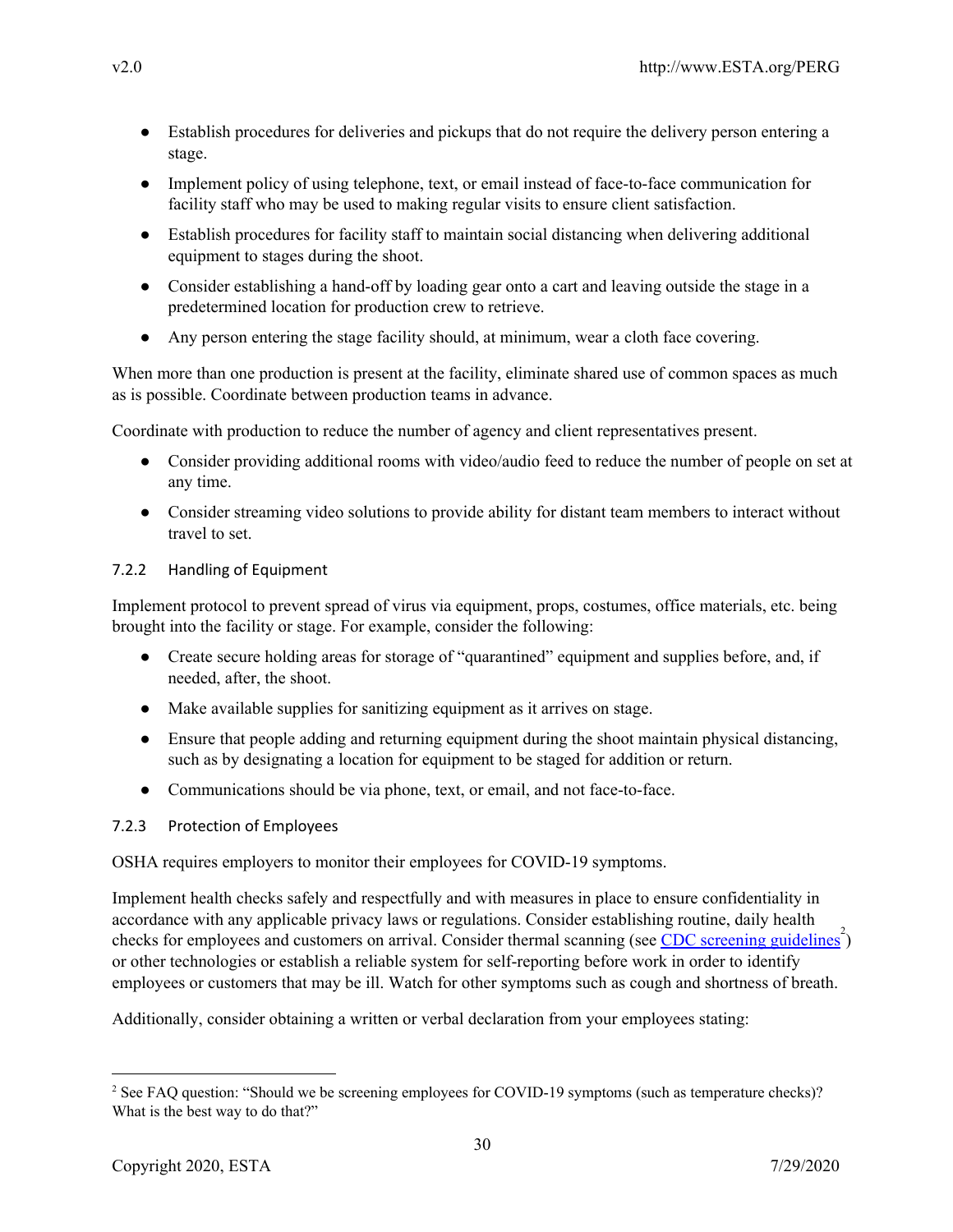- That they are not suffering from any coronavirus symptoms and have not had any symptoms within the previous 7 days.
- That they have not (as far as they are aware) been in contact with anyone with coronavirus symptoms within the previous 14 days.
- That they will declare immediately any onset of symptoms or contact with anyone who has symptoms of coronavirus.

Employees that may have an [underlying](https://www.cdc.gov/coronavirus/2019-ncov/need-extra-precautions/people-at-higher-risk.html) health condition that might make them particularly vulnerable to coronavirus can make this known to the employer and request reasonable accommodation. The ADA does not allow the employer to exclude the employee, or take any other adverse action, solely because the employee has a disability. The employer should bear in mind that this information is Protected Health Information and is subject to HIPAA confidentiality requirements.

Any person feeling sick or showing any symptoms of coronavirus should be sent home (by private transport) and told to seek medical advice.

Employers should follow the CDC guidelines for what to do after the sick employee has left the facility with regard to finding out who they may have been in contact with and equipment they may have been working with.

Consider reviewing existing sick leave policies, and consider implementing relaxed sick leave policies so that economic forces do not sway employees to report to work if sick or potentially sick.

## 7.2.4 Shared Spaces

Establish protocols to manage areas that are shared between facility staff and production staff such as dining areas, waiting rooms, conference rooms, restrooms, entrances and exits.

## 7.2.5 Cleaning

Normal routine cleaning with soap and water will decrease how much of the virus is on surfaces and objects, which reduces the risk of exposure. Disinfection using EPA-approved disinfectants against coronavirus can also help reduce the risk. Frequent disinfection of surfaces and objects touched by multiple people is important.

- Ensure that facility cleanliness meets CDC and OSHA guidelines (see Section 9 of this document).
- Differentiate between, and create checklists of, cleaning to be done a) in between shoots; b) on a daily basis; and c) throughout the shoot day.
	- $\circ$  Determine whether this cleaning will be done by an outside janitorial firm or by facility staff.
	- o Consider who will confirm that cleaning has been done and checklists are complete.
	- o Consider requiring and reviewing safety protocols for any outside janitorial firm.

# 7.3 Additional Considerations

Consider whether the facility will offer for sale any PPE including masks, face coverings, gloves, etc.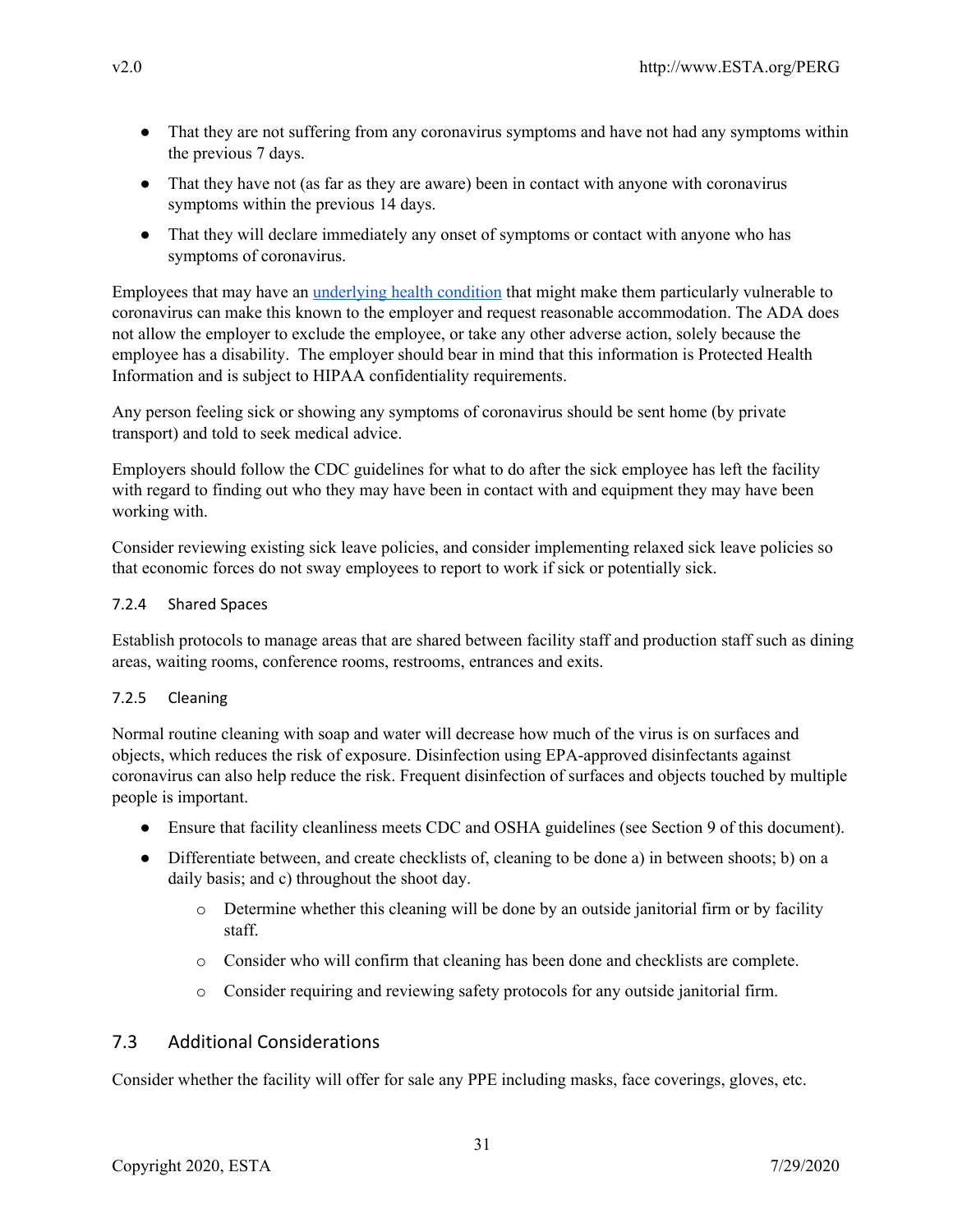Review stage rental and/or licensing agreements. Consider that additional language may be required in light of pandemic, specifically disclaimers of liability.

Consider the need for additional time between stage bookings to allow for additional cleaning.

Consider posting CDC [approved](https://www.cdc.gov/coronavirus/2019-ncov/communication/print-resources.html?Sort=Date::desc) posters and signage throughout the facility to encourage compliance with safe practices such as handwashing, social distancing, and face covering use.

Consider additional portable handwashing stations to encourage frequent hand washing especially near entrances.

Consider removing doorknobs and having doors that swing/push open to lessen what surfaces have to be touched (this may not be necessary and/or effective).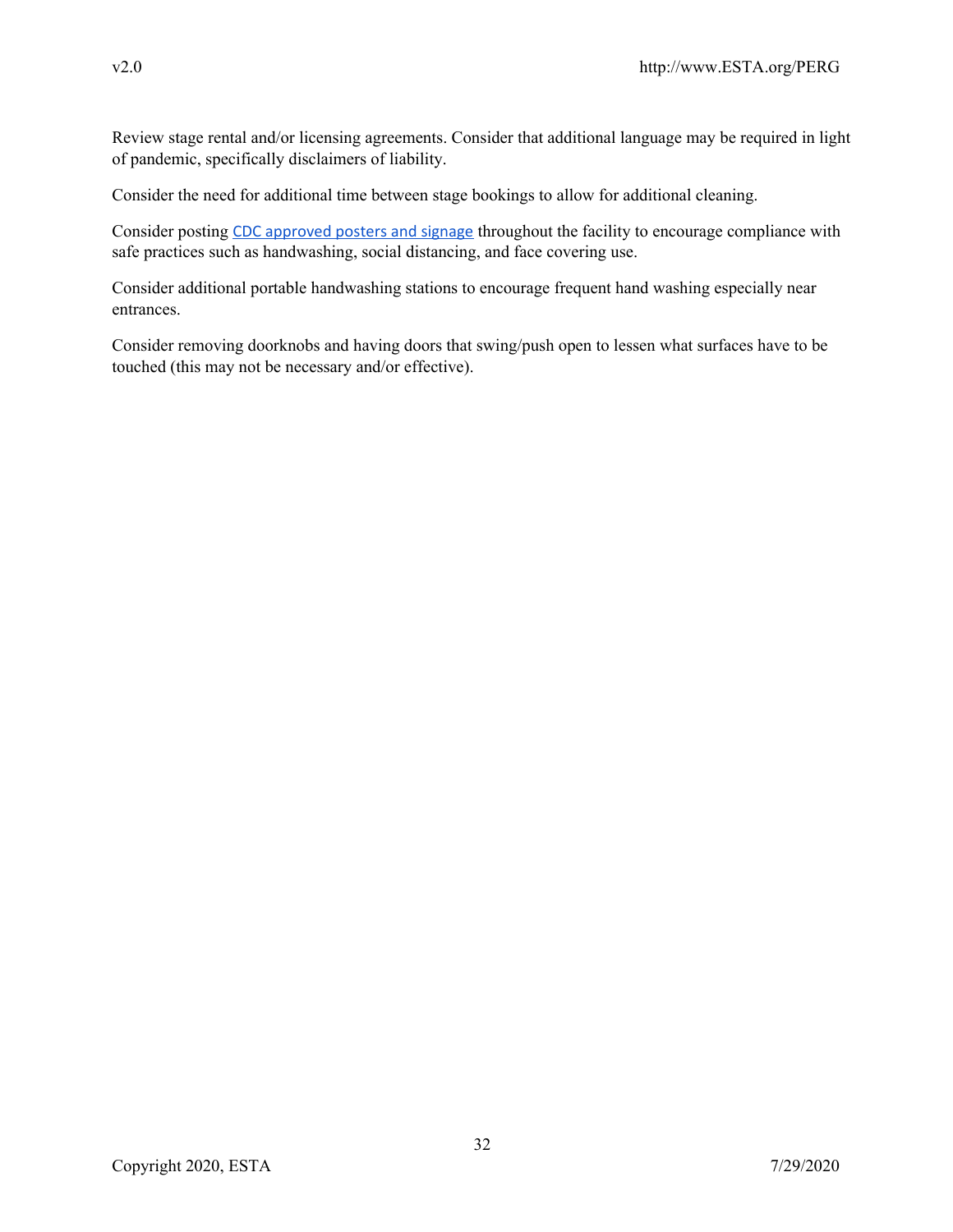# 8. Production Vehicles

The intent of this section is to provide information and guidelines for safe cleaning and sanitization of transportation vehicles used in the production marketplace while observing all OSHA, CDC, Union and other national, state or county relevant governing bodies' regulations.

Vehicles of many sizes and configurations are used to transport talent, camera, lighting, grip and various other related production equipment from rental company facilities to production locations or stages and then for returning equipment to the rental facility or otherwise designated destination.

Keeping the equipment trucks, motor homes, trailers, cargo vans and alternate vehicles clean and sanitized to the standards recommended by health and safety advisors and CDC recommendations is critical for the protection of talent, crews, production management and rental company personnel. It is the respective responsibility of the rental staff, vehicle drivers, and the production crew handling the equipment and other transported materials to follow all agreed safety procedures.

# 8.1 Limiting Access to Vehicles

- It is highly recommended passengers should never be allowed in the cab or driver's compartment, only the vehicle driver.
- Personnel loading, driving, and cleaning each vehicle should be kept to the absolute minimum adhering to physical distancing requirements while following all industry safety practices.
- It is recommended to have only one designated driver per truck, whenever possible.
- It is recommended when delivering or picking up equipment at the production's location that face masks be required to be worn by the production crew to protect the rental company's delivery drivers/ Teamsters. It is recommended face masks and protective gloves be required of any production crew assisting driver loading equipment.
- After the cargo is fully sanitized, minimal rental-company personnel should load the vehicle at the loading dock. Recommended PPE for handling and loading equipment includes face masks and protective gloves. All delivery personnel should maintain physical distancing as much as possible while loading equipment inside the truck box. At the delivery point, the driver and/or essential personnel will open the truck and bring equipment to the lift gate. Receiving production crew, suited with appropriate PPE and face masks, may then unload equipment while maintaining physical distancing.
- On return, after the cargo is sanitized at the location or stage it is recommended only a minimal production crew, also appropriately suited with PPE, bring equipment to the truck keeping appropriate distances. The driver will load the truck for return and if needed a production crew member may be asked to assist in which case appropriate PPE and social distancing protocols should be observed. On return to the rental facility the rental company personnel should unload the vehicle.
- It is recommended equipment be appropriately sanitized or quarantined by the rental company before being checked in and stored to avoid cross contamination with other equipment in the facility.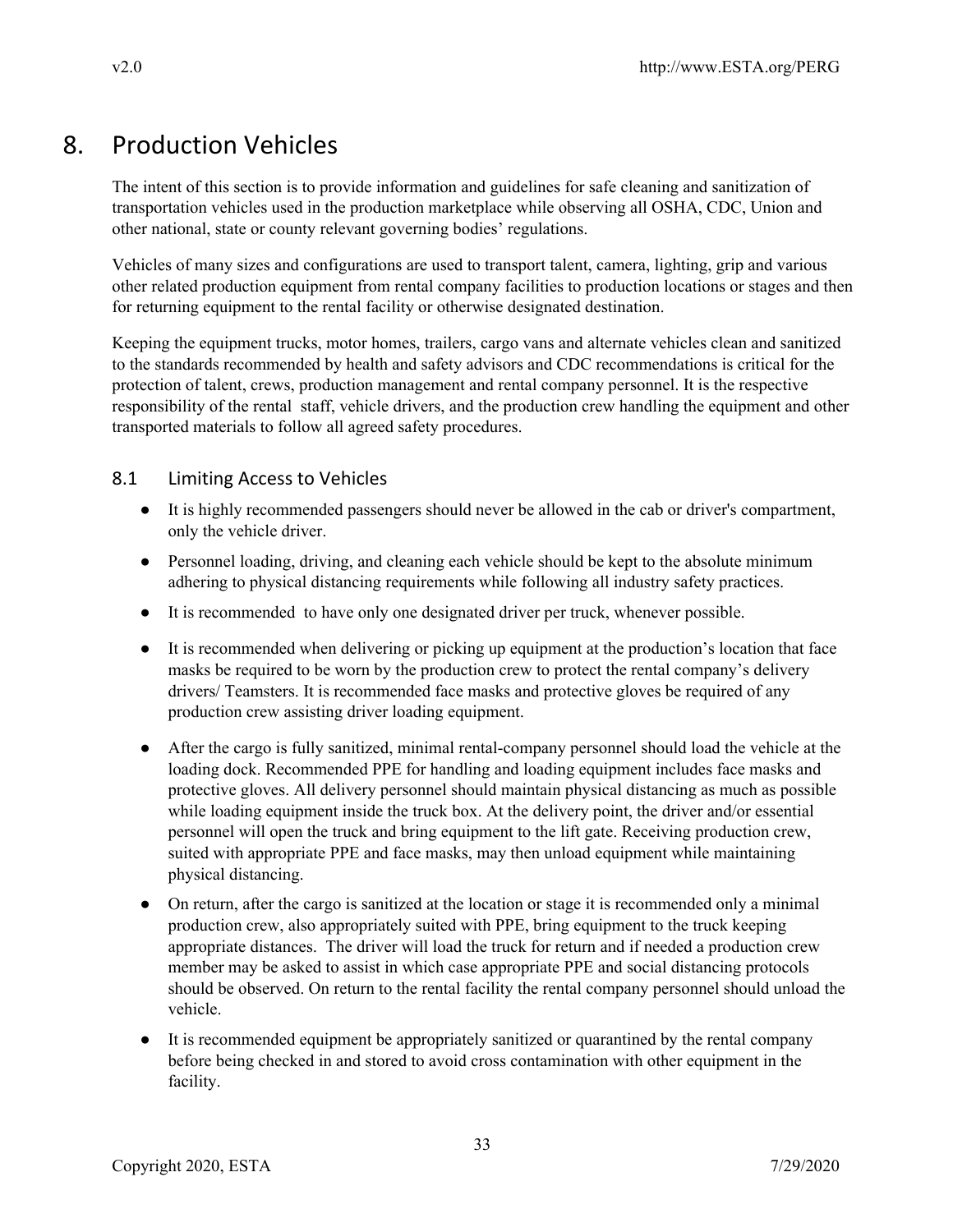● It is recommended prior to loading and after unloading, the trailer or truck box should be sanitized with attention given to high touch points. Additionally prior to unloading, the holding storage area should be completely sanitized.

A checklist of cleaning procedures may be signed by the driver confirming sanitization of all touch points and any other required cleaning. If possible, it is preferable the checklist be signed using a touchless procedure. This can be part of the required DOT vehicle pre-trip inspection to be performed by the driver prior to leaving the rental facility's loading dock and again post-trip upon returning the vehicle.

It is highly recommended all paperwork such as the DOT truck inspection log-book, be digitized to eliminate additional items that potentially may contain viral microbes.

# 8.2 Sanitizing the Driver's Compartment

It is suggested only the driver may sanitize the driver's compartment; no other personnel should enter the cab.

While cleaning the cab, it is recommended PPE be worn by the driver, minimally including a face covering and gloves and possibly protective eye wear if spraying or splashing may occur.

Many surfaces may require different sanitizing products to avoid damage; for example, vinyl, leather, steel, plastic, painted and aluminum surfaces. For suggestions of possible sanitization products please Section 9. Be aware all products may have different dwell times and before wiping please refer to manufacturer's instructions to insure effectiveness.

After touching elements such as doorknobs, tailgate latches, mirrors or other high-touch contact points it is recommended to wash your hands as stated in Section 9 of this document. Although preferred, if handwashing facilities are not available, an alcohol-based sanitizer with a minimum of 60% alcohol may be used.

Surfaces to be cleaned include the steering wheel, gear shift or selector, all driver switches and controls, door handles (interior and exterior), glass, seatbelts and the sleeper. Gearshifts or selectors need to be wiped down frequently as per manufacturer instructions.

After sanitization it is recommended to leave windows partially open for ventilation prior to driving to ensure all sanitization fumes have dissipated and to insure fresh air flow for the cab interior.

It is recommended to avoid using the recirculated air option for ventilation during transport; use the vents to bring in fresh outside air and/or lower the vehicle windows.

Prior to cleaning the various surfaces in the truck cab with sanitization products, it is recommended that the manufacturers SDS product sheet be reviewed.

There are wipes that do not use bleach or hydrogen peroxide that would disinfect without surface damage. See Section 9.

Cleaning solutions dwell times vary by product and should be based upon OEM recommendations. It is important not to wipe sanitizing products until full dwell time has been met.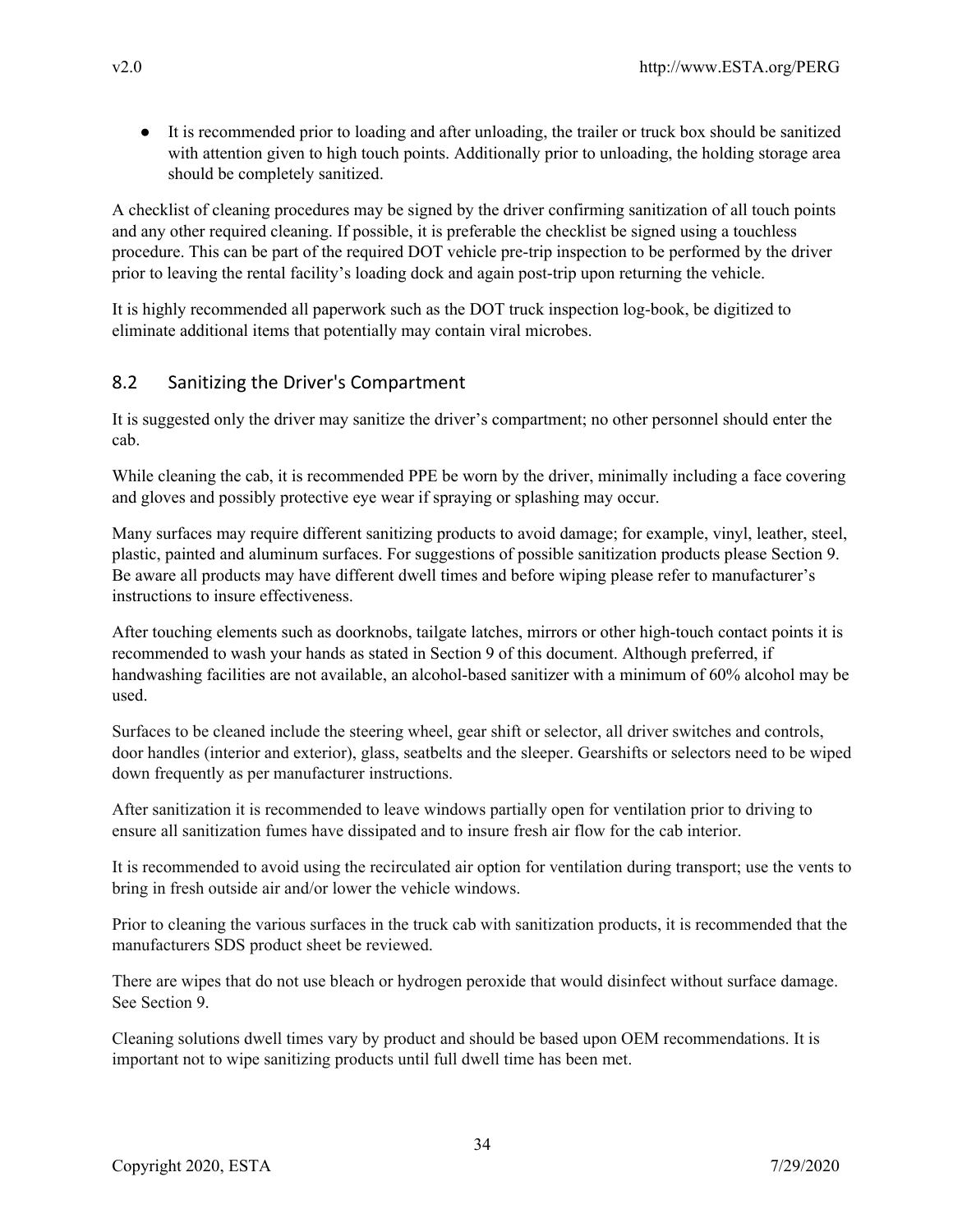Soft surfaces such as cloth, vinyl, leather, and nonwoven materials should be cleaned with the appropriate solutions following manufacturers procedures.

Gloves and any other disposable PPE used for cleaning and disinfecting the vehicle should be removed and disposed of after cleaning; wash hands immediately after removal of gloves and PPE with soap and water for at least 20 seconds, or use an alcohol-based hand sanitizer with at least 70% alcohol if soap and water are not available. If a disposable gown was not worn, work uniforms/clothes worn during cleaning and disinfecting should be laundered afterwards using the warmest appropriate water setting and dry items completely. Wash hands after handling laundry.

# 8.3 Sanitizing the Truck Box and Trailer

Trailer and cargo compartments including jockey boxes, handles, latches, and all other touch points should be sanitized before and after loading for delivery and upon returning to the rental facility as part of the drivers responsibility of pre and post trip inspections.

# 8.4 Driver and Technicians Hygiene

It is recommended while on site or location performing vehicle maintenance, rental company technicians will be required to wear proper PPE and strictly follow their employer's protocol.

If multiple drivers will use the same truck it is suggested drivers wear face masks in the cab.

Each truck should have a driver's PPE Kit, with additional masks or face coverings, gloves and other replenishable items that may be used if original PPE equipment needs replaced.

# 8.5 Vehicle Log

It is recommended that each truck and driver will have a sanitization log schedule in digital format with dates, times, products and sanitizing methods used while the truck was in their possession.

Rental companies should retain records of drivers, crew, and visitors who were in the shop for future reference if a person thereafter contracts the COVID-19 disease.

# 8.6 Commercial *I* TV *I* Film Trailer and Motorhome

## 8.6.1 Rental Company Vehicle Practices

It is strongly recommended staff are trained on CDC health protocol prior to returning to work.

PPE for employees is recommended as required by CDC, OSHA, and local governing bodies. This may include masks, gloves, eye protection and appropriate clothing.

It is recommended staff follow regulations and disinfecting methods established by local authorities, trade unions and in compliance with the CDC and WHO.

It is suggested to follow manufacturer change intervals on cabin air filters.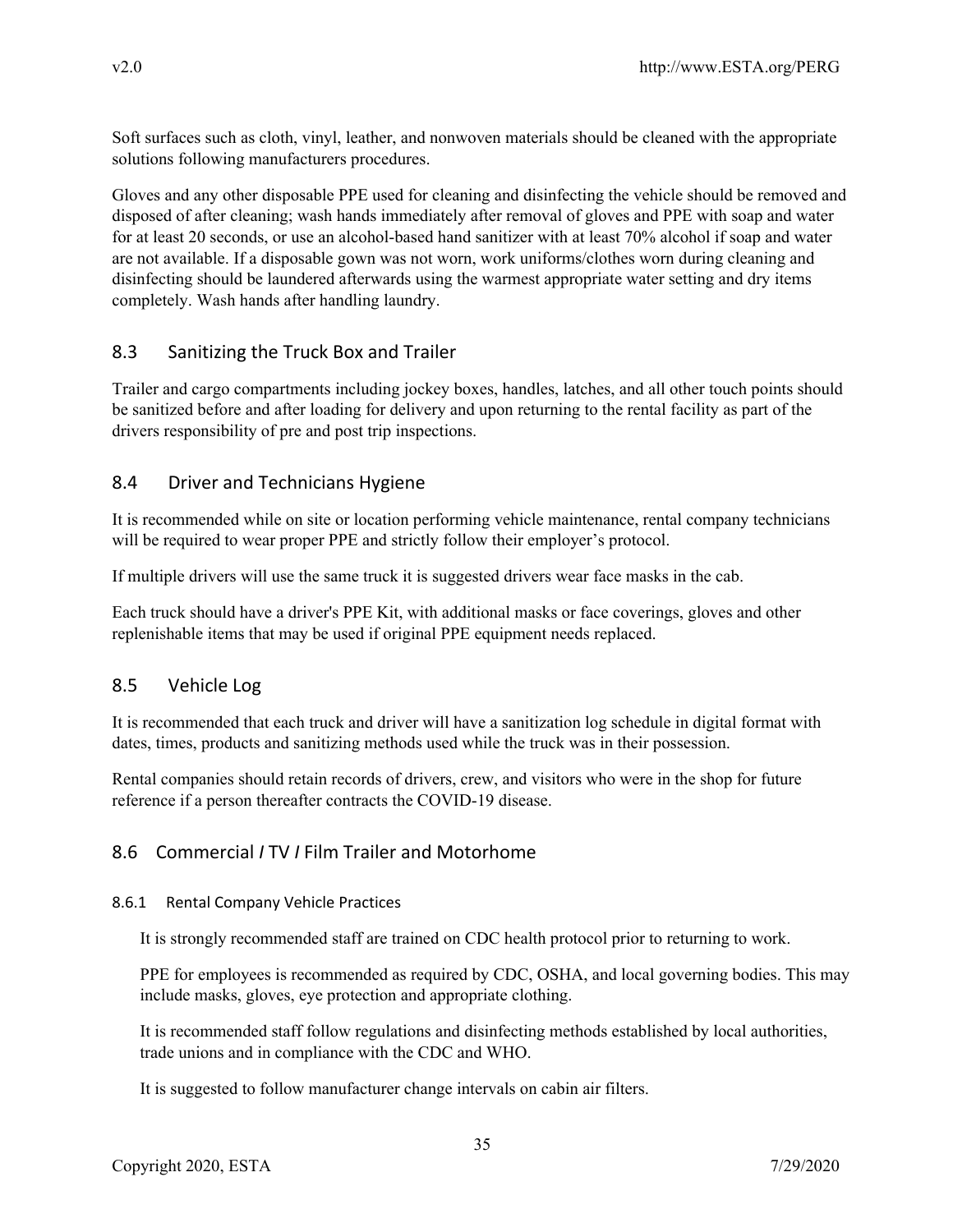Detailed touch-less cleaning logs (digital if possible) documenting the date, time and cleaning personnel last present in the unit are suggested.

Removal of non-essential decorative items from vehicles to reduce contact points is recommended.

Deep cleaned and disinfected units should be clearly marked upon completion and no re-entry of personnel is recommended thereafter prior to a new rental.

If any units are suspected or known to have been contaminated with the COVID-19 virus, those units must be put out of service until the CDC recommended quarantine period, and the deep cleaning and sanitization protocols have been administered.

#### 8.6.2 Vehicle Pre-trip Practices

Contact-less check outs with a digital submission of all vehicle and driver pre-trip paperwork are recommended whenever possible.

Use of video check-outs for a contactless walk-around is preferred.

An increased list of duties including sanitizing requirements added to the pre-trip checklist. is recommended. Prior to leaving the rental company facility it is suggested that the pre-trip sanitation log and checklist be completed.

While completing vehicle pre-trip inspection it is suggested the driver wear appropriate PPE. Sanitization of the vehicle should include at a minimum and is not limited to, wiping and spraying all touch points such as, door handles, door locks, steering wheel, seats and seat belt buckles, shifter, heating, air conditioning and radio controls. All exterior touch points such as but not limited to, door handles, door latches, jockey box and storage locker latches, liftgate controls etc. should be sanitized. To prevent any damage to surfaces it is recommended to review cleaning product's SDS information and manufacturers recommendations for cleaning and sanitization to ensure the correct products are used for the different surfaces.

Pre-trip sanitization of the trailer, RV or production office should include but not be limited to all touch points such as counters, door handles, seating, HVAC controls etc.

Once sanitization is completed it is suggested that all PPE be discarded in the appropriate waste container and fresh PPE be worn.

The rental company check list indicating all proper sanitization has been administered should be reviewed prior to leaving the rental company's facility.

#### 8.6.3 Vehicle On-set Recommended Practices

To maintain good ventilation, it is always recommended to cycle air by keeping windows and doors open when possible.

Utilization of hospital grade air-filters inside all vehicles and trailers provided for talent and production crew's use is recommended. It is judicious to check OEM and CDC specifications of all air filters.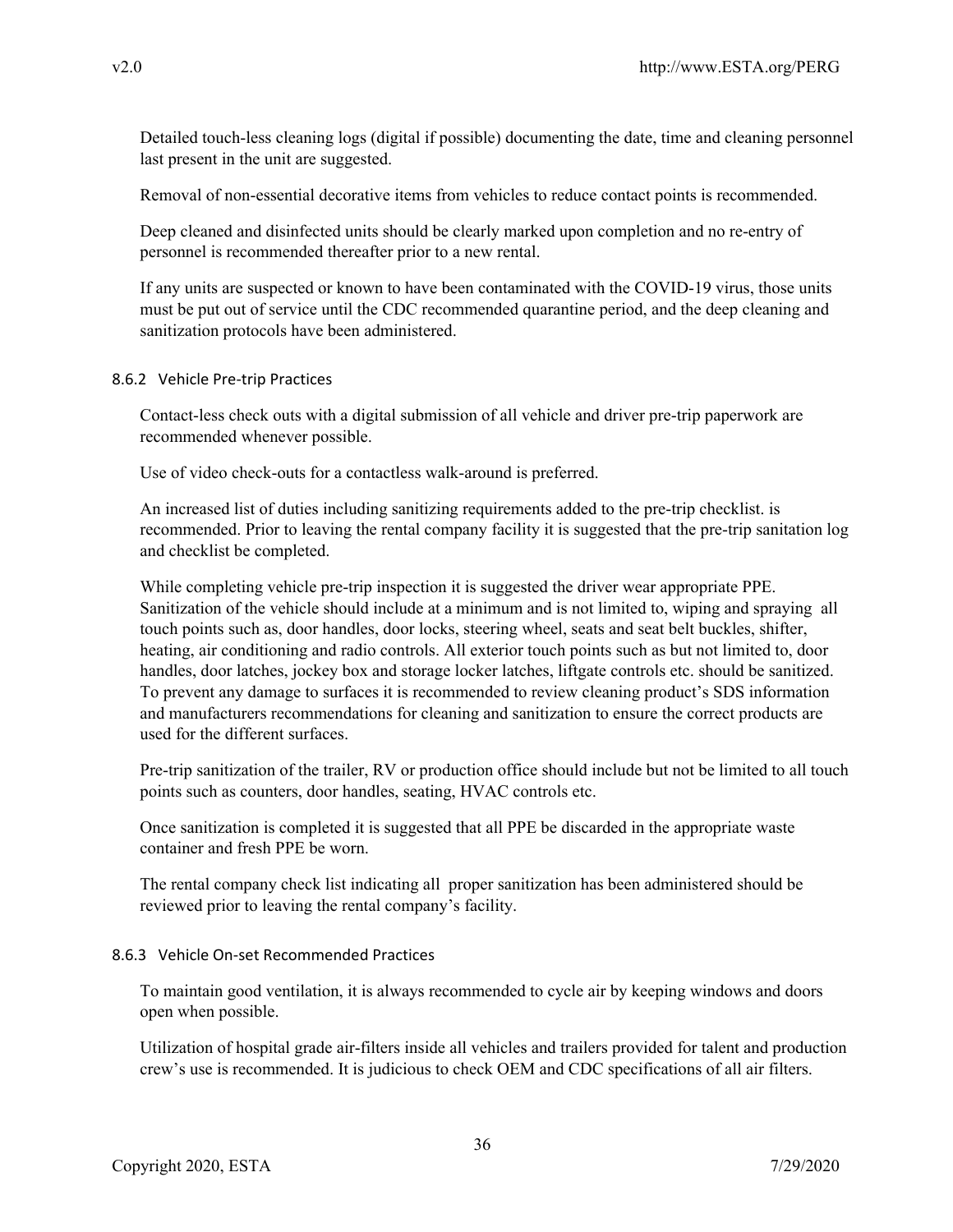Vehicles with multiple entrances should use one-way pathways where possible and mark each with visible signage.

It is advised to limit people entering the vehicle to essential personnel only and encourage physical distancing.

Where possible only the vehicle driver or designated personnel should manage and touch lights, AC, and other controls ensuring sanitization of controls after being touched by any person.

Motion sensor hand sanitizers should be placed at each vehicle entrance.

It is recommended to keep doors open where possible to avoid touching door handles, knobs or latches and enhance air flow.

Hands free trash receptacles should be readily available.

Use of plexiglass dividers at all production workstations such as hair, makeup and wardrobe offices etc. are recommended wherever possible.

It is advisable to maintain date and time stamp signage, documenting the completed daily cleaning schedule. At the end of each shoot day septic tanks should be rinsed and flushed 3 times with anti-microbial fluid and noted in the sanitization log.

#### 8.6.4 Driver On-set Practices

It is recommended all drivers should be equipped with additional regulation grade PPE and with CDC grade cleaning products for on-set disinfecting.

Physical distancing should be practiced, and face masks worn on all sets.

Throughout the shoot day once production staff are on site it is recommended to add frequent sanitization of restrooms and high traffic contact areas.

#### 8.6.5 Driver sanitation self-monitoring

It is recommended that minimally all drivers should wash or sanitize their hands and don clean gloves particularly:

- · Prior to entering fleet vehicles
- · At the beginning and end of each shift
- · After returning from break and lunch times
- · After the completion of each delivery or pick up
- · After interactions with rental company or other personnel
- · After using the restroom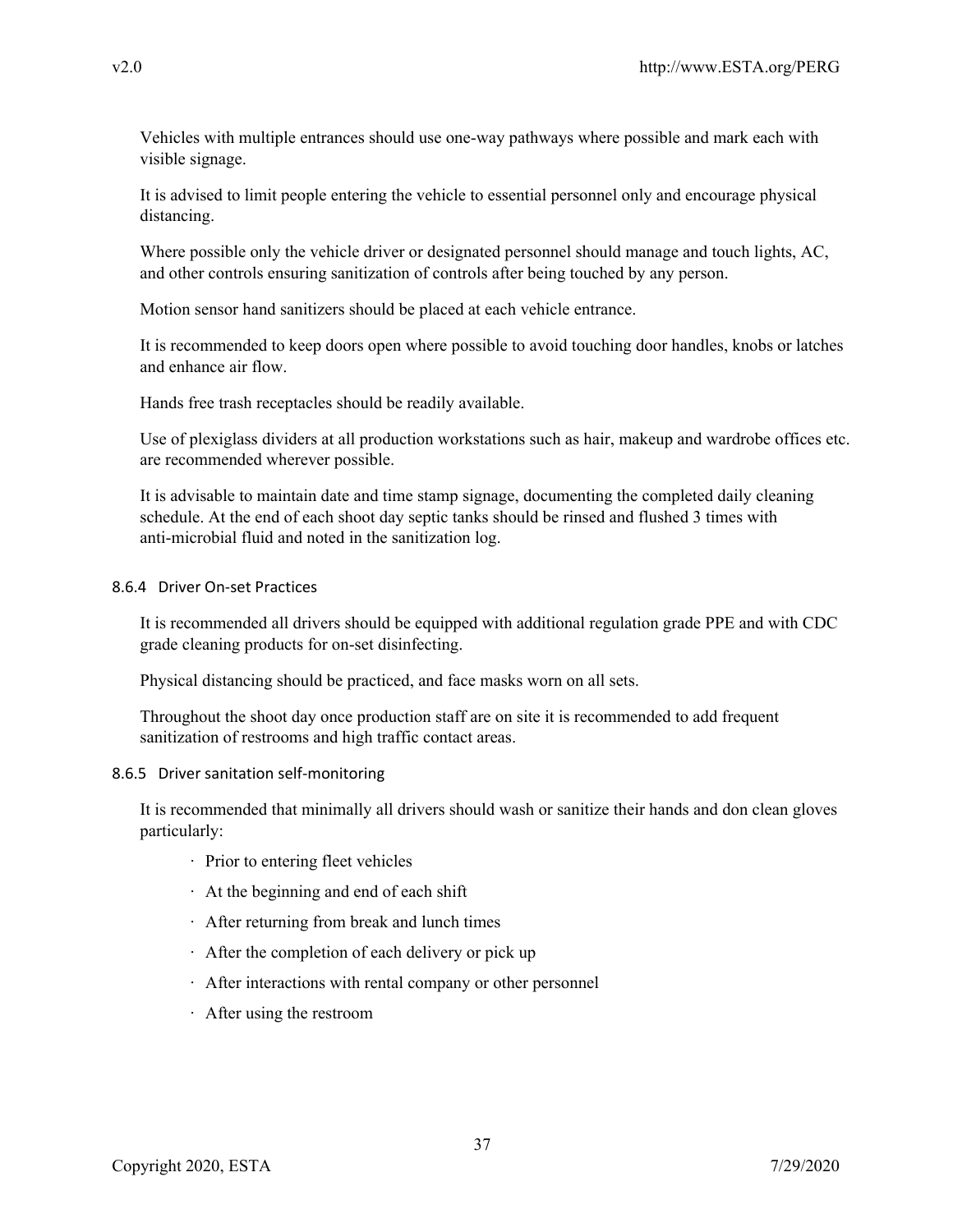8.6.6 Vehicle + Driver Post Trip Practices

It is recommended the driver or designated cleaning staff should thoroughly disinfect all included on-board production equipment including but not limited to steamers, tables, chairs, and irons etc, and note the same on the vehicle's cleaning log.

It is recommended the driver or designated cleaning staff should disinfect and deep clean soft and hard surfaces with CDC grade cleaning products [see Section 6.7] and note the same on the cleaning log.

Vehicles should be appropriately ventilated after cleaning.

It is the driver's responsibility to sanitize all hard surfaces and high touch contact points upon return to the lot. Drivers and any cleaning staff must always be equipped with appropriate PPE while cleaning and sanitizing.

When possible, drivers should submit all paperwork such as drivers logs, and hours of service digitally.

At the end of each day it is recommended all vehicles be restocked with appropriate grade sanitation products.

It is highly recommended that upon completion of deep cleaning and sanitization, the vehicle is not entered by any other personnel until the following driver begins a new job and starts the pre-trip protocol.

All units should be clearly marked with signage indicating the vehicle has been cleaned to standards and is not to be re-entered. Any re-entry into a vehicle after deep cleaning will be noted on log and may require a new process of sanitization.

#### 8.6.7 Service Calls and Vehicle Tech Practices

While on site or location performing vehicle maintenance, vendor technicians should wear appropriate PPE and strictly follow the production and rental company protocols.

If possible, it is advised to limit one service tech per service call.

All tools and equipment brought in by technicians should be sanitized and only operated by the designated technician on set.

Production should be notified in advance of any service calls requiring entry inside a vehicle. It is advised all production personnel leave the area for the period of repair time and comply with physical distancing requirements.

Production should be notified once services are completed and the area has been cleaned and sanitized.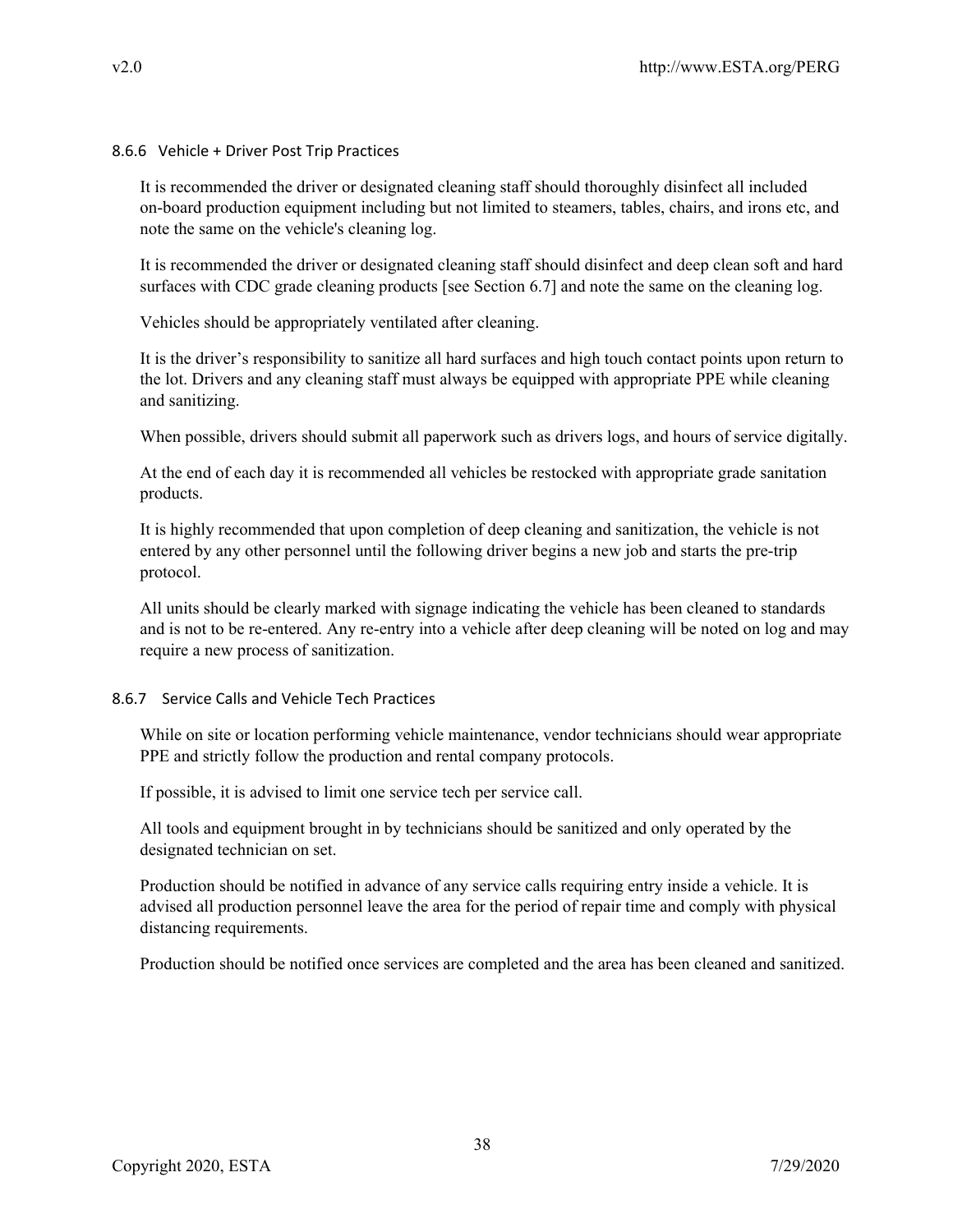# 9. CDC and OSHA Provisions for Reducing the Spread of Coronavirus

This section contains recommendations of the Center for Disease Control (CDC) and Occupational Safety and Health Administration (OSHA) that may apply generally to rental operations with regard to preventing the spread of the coronavirus. See Sections 5-8 of this document for precautions specific to rental operations, sound stages, and trucks.

The CDC recommends before resuming your business operations, consider how much the disease is spreading in your community and the readiness of workplace management to protect the safety and health of employees and the public. See the CDC website for complete [Resuming](https://www.cdc.gov/coronavirus/2019-ncov/community/resuming-business-toolkit.html) Business Toolkit for Coronavirus Disease 2019 [\(COVID-19\).](https://www.cdc.gov/coronavirus/2019-ncov/community/resuming-business-toolkit.html) CDC's decision tools [2-3] can help with determining if it is time. For information about conditions in your community, contact your local health department [5].

# 9.1 OSHA Exposure Risk Pyramid

OSHA spells out hazard control protocols for four levels of exposure risk.

**Very High Exposure Risk** – Healthcare and morgue workers

**High Exposure Risk** - Jobs with a high potential for exposure to known or suspected sources of COVID-19. Healthcare delivery, healthcare support, medical transport, and mortuary workers

**Medium Exposure Risk** - Jobs that require frequent/close contact with people who may be infected, but who are not known or suspected patients. Those who may have contact with the general public (e.g., schools, high-population-density work environments, some high-volume retail settings), including individuals returning from locations with widespread coronavirus transmission.

**Lower Exposure Risk** - Jobs that do not require contact with people known to be, or suspected of being, infected. Workers in this category have minimal occupational contact with the public and other coworkers

The exposure risk for workers in our industry is medium or lower risk.

9.1.1 OSHA Recommendations for Medium Exposure Risk

*Medium exposure risk* jobs include those that require frequent and/or close contact with (i.e., within six feet of) people who may be infected with SARS-CoV-2, but who are not known or suspected COVID-19 patients.

Where there is ongoing community transmission, workers should be considered at medium risk exposure when their jobs involve:

- Contact with the general public
- High-population-density work environments like high-volume retail settings
- Frequent contact with travelers returning from international locations with widespread COVID-19 transmission.

**Engineering Controls.** Install physical barriers, such as clear plastic sneeze guards, where feasible.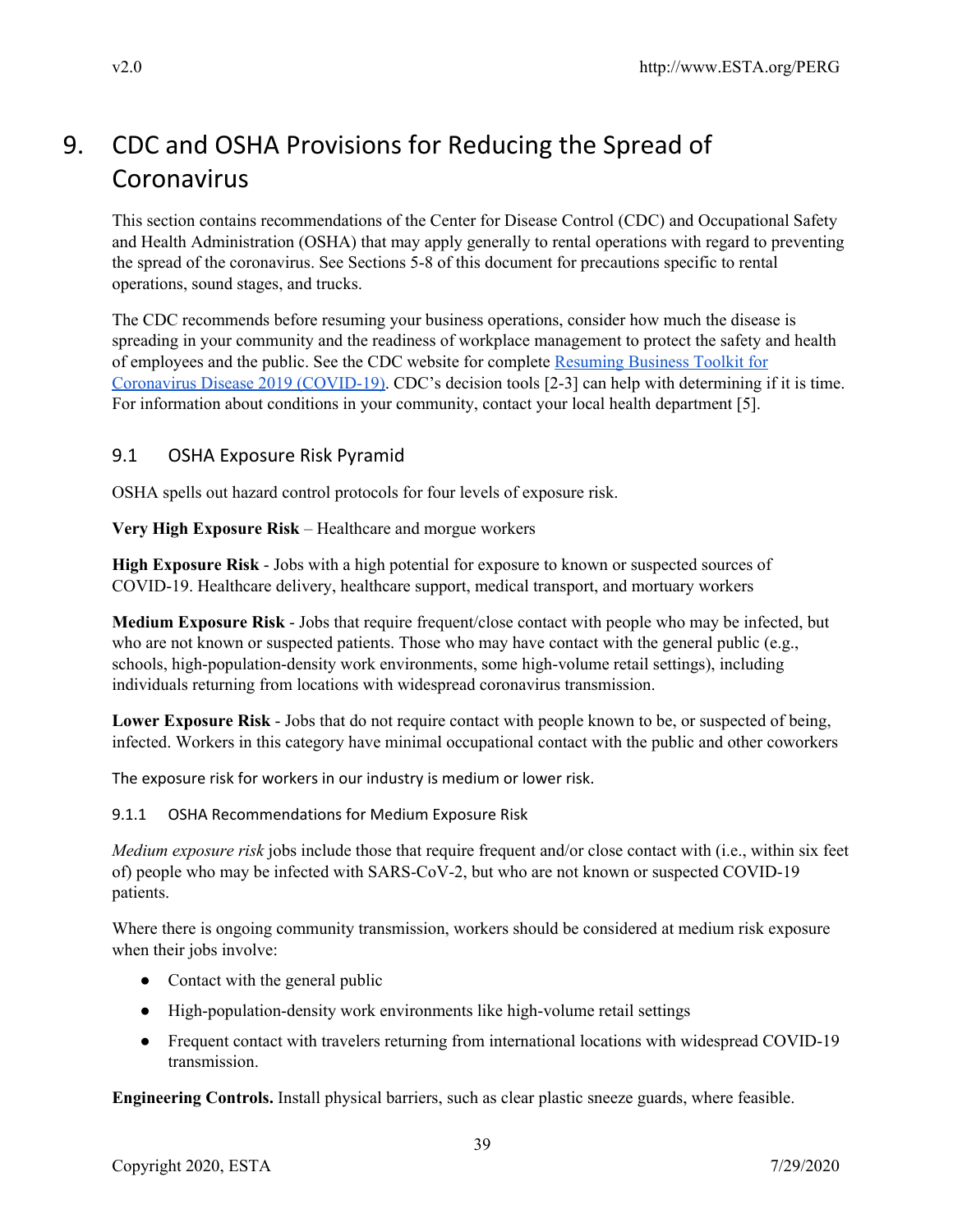**Administrative Controls.** Consider offering face masks to ill employees and customers to contain respiratory secretions until they are able leave the workplace (i.e., for medical evaluation/care or to return home).

- Where appropriate, limit customers' and the public's access to the worksite, or restrict access to only certain workplace areas.
- Consider strategies to minimize face-to-face contact (e.g., drive- through windows, phone-based communication, telework).
- Communicate the availability of medical screening or other worker health resources (e.g., on-site nurse; telemedicine services).

**Personal Protective Equipment (PPE).** When selecting PPE, consider factors such as function, fit, decontamination ability, disposal, and cost. Sometimes, when PPE will have to be used repeatedly for a long period of time, a more expensive and durable type of PPE may be less expensive overall than disposable PPE. Each employer should select the combination of PPE that protects workers specific to their workplace.

Workers with medium exposure risk may need to wear some combination of gloves, a gown, a face mask, and/or a face shield or goggles. PPE ensembles for workers in the medium exposure risk category will vary by work task, the results of the employer's hazard assessment, and the types of exposures workers have on the job.

#### 9.1.2 OSHA Recommendations for Lower Exposure Risk

*Lower exposure risk (caution)* jobs are those that do not require contact with people known to be, or suspected of being, infected with SARS-CoV-2 nor frequent close contact with (i.e., within six feet of) the general public. Workers in this category have minimal occupational contact with the public and other coworkers.

**Administrative Controls.** Monitor public health communications about COVID-19 recommendations and ensure that workers have access to that information. Frequently check the CDC COVID-19 website: www.cdc.gov/coronavirus/2019-ncov.

Collaborate with workers to designate effective means of communicating important COVID-19 information.

**Personal Protective Equipment.** Additional PPE is not recommended for workers in the lower exposure risk group. Workers should continue to use the PPE, if any, that they would ordinarily use for other job tasks.

## 9.2 Health Declarations

Several industry production guidelines include obtaining a written declaration from all crew and other contacts stating:

• That they are not suffering from any coronavirus symptoms and have not had any symptoms within the previous 7 days.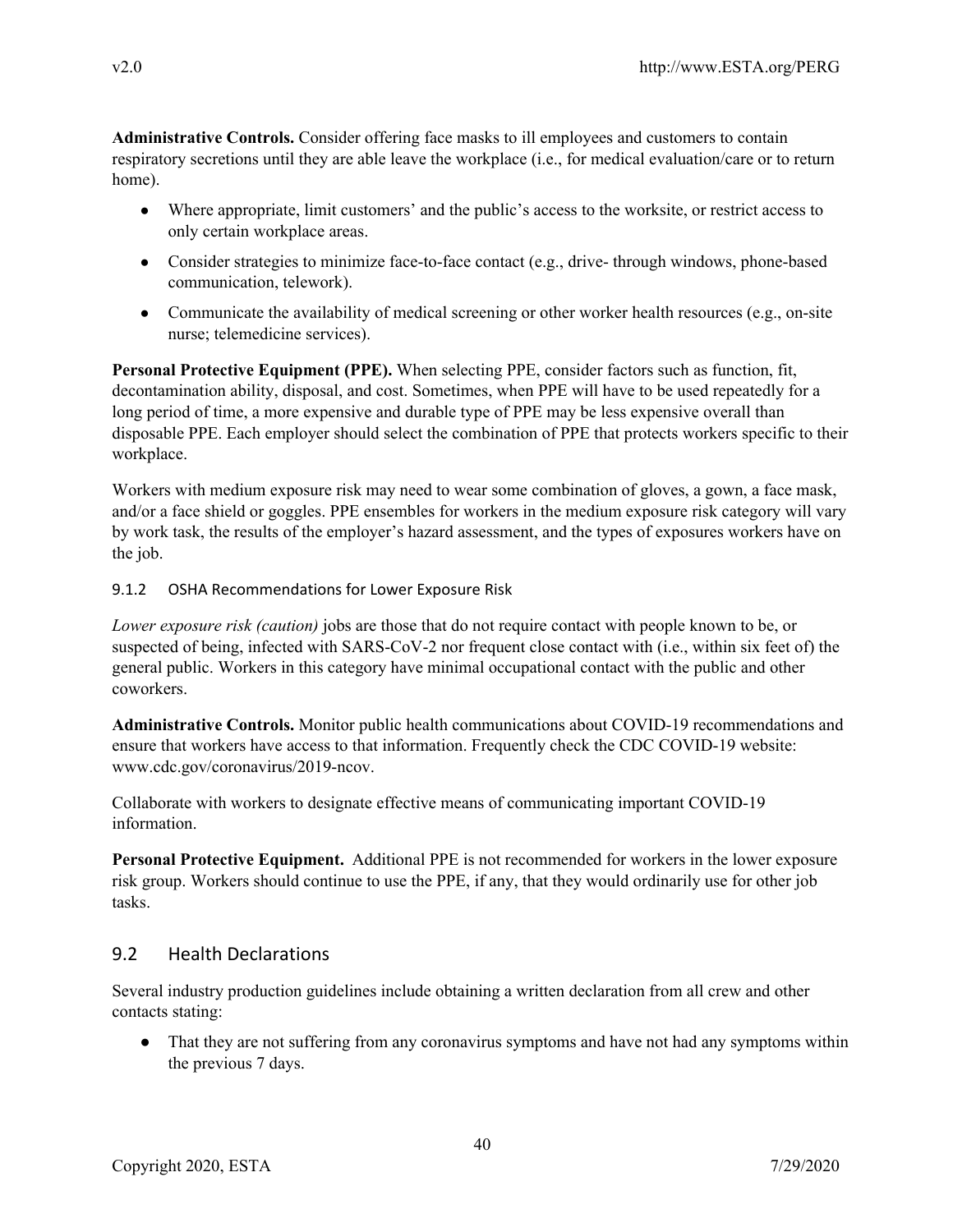- They have not (as far as they are aware) been in contact with anyone with coronavirus symptoms within the previous 14 days.
- That they undertake to declare immediately any onset of symptoms or contact with anyone who has symptoms of coronavirus.

Employees that may have an [underlying](https://www.cdc.gov/coronavirus/2019-ncov/need-extra-precautions/people-at-higher-risk.html) health condition that might make them particularly vulnerable to coronavirus can make this known to the employer and request reasonable accommodation. The ADA does not allow the employer to exclude the employee, or take any other adverse action, solely because the employee has a disability.

Establish an in-house COVID-19 Identification and Isolation Policy to address instances when individuals begin experiencing symptoms while they are in your facility. The policy should address what an individual should do, where they should go, whom they should report to, what information should be obtained from the worker before they are sent home (such as employee interactions, movements, and activities throughout the facility), and the conditions under which they can return to the facility.

# 9.3 Identifying Symptoms of COVID-19

OSHA recommends that employers develop policies and procedures for prompt identification and isolation of sick people. Employers should inform and encourage employees to self-monitor for signs and symptoms of COVID-19 if they suspect possible exposure. Ask the employee to confirm that their temperature is less than 100.4 F (38.0°C), and confirm that they are not experiencing coughing or shortness of breath.

### 9.3.1 Screening People

Screening employees is an optional strategy that employers may use. There are several methods that employers can use to protect the employee conducting the temperature screening. The most protective methods incorporate physical distancing (maintaining a distance of six feet from others), or physical barriers to eliminate or minimize the screener's exposures due to close contact with a person who has symptoms during screening.

# 9.4 Physical Distancing

In accordance with CDC recommendations, when COVID-19 is spreading in your area, everyone should limit close contact with individuals outside your household in indoor and outdoor spaces. Since people can spread the virus before they know they are sick, it is important to stay away from others when possible, even if you have no symptoms. Physical distancing is especially important for [people](https://www.cdc.gov/coronavirus/2019-ncov/need-extra-precautions/people-at-higher-risk.html) who are at higher risk of [getting](https://www.cdc.gov/coronavirus/2019-ncov/need-extra-precautions/people-at-higher-risk.html) very sick.

Stay at least six feet (about two arms' length) from other people. Do not gather in groups. Stay out of crowded places and avoid mass gatherings.

In addition to everyday steps to prevent [COVID-19](https://www.cdc.gov/coronavirus/2019-ncov/prevent-getting-sick/prevention.html), keeping space between you and others is one of the best tools we have to avoid being exposed to this virus and slowing its spread locally and across the country and world.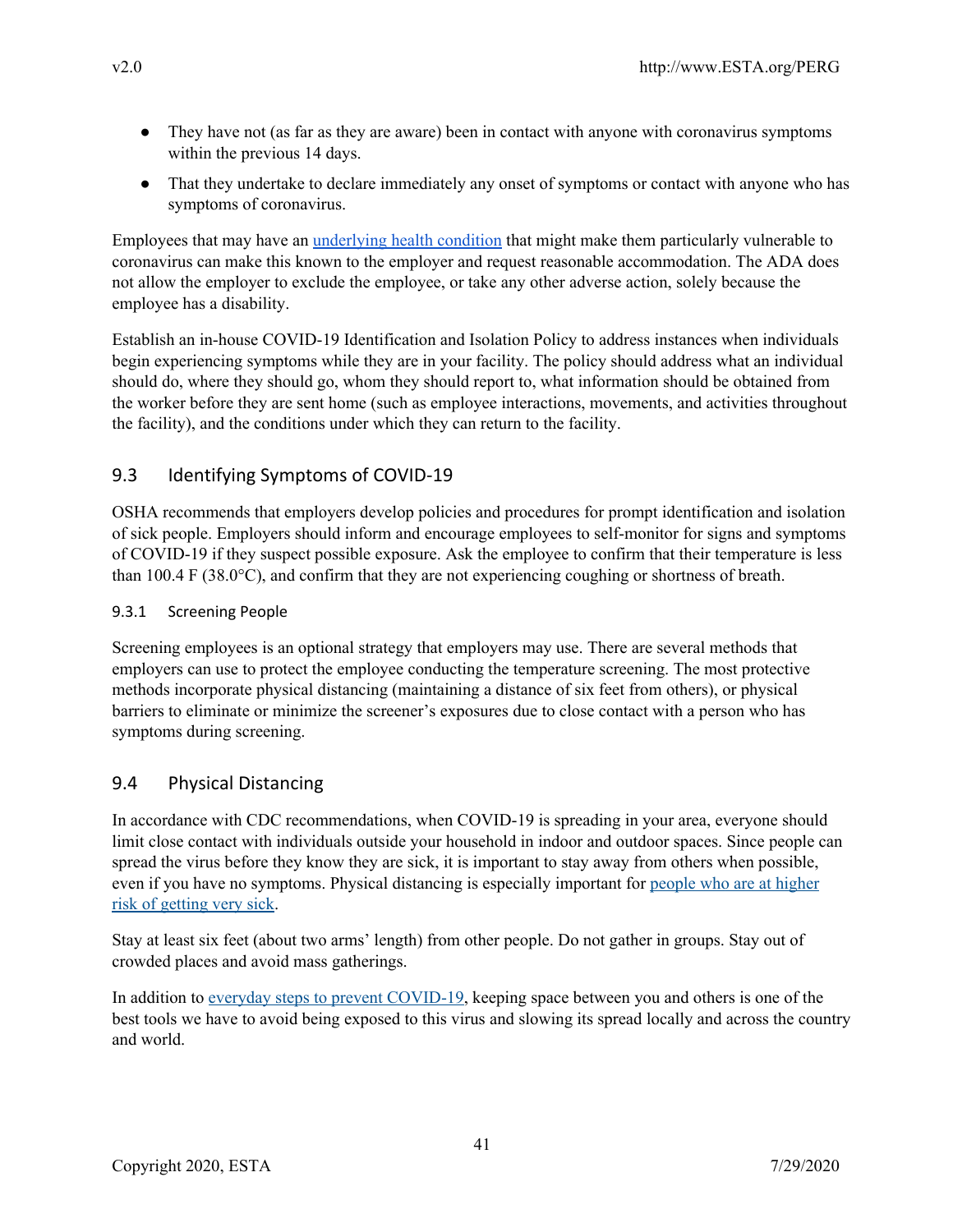## 9.5 Hygiene

### 9.5.1 Hand Hygiene

CDC recommends employees protect themselves from respiratory illness with everyday preventive actions, including good hand [hygiene.](https://www.cdc.gov/handwashing/when-how-handwashing.html) Employees should wash hands often with soap and water for at least 20 seconds, or use a hand sanitizer that contains at least 60% alcohol if soap and water are not readily available, especially during key times when persons are likely to be infected by or spread germs:

- After blowing one's nose, coughing, or sneezing
- After touching objects that have been handled by customers
- Before, during, and after preparing food
- After using the toilet
- After touching garbage
- Before and after the work shift
- Before and after work breaks

### 9.5.2 Hand Sanitizers

The Centers for Disease Control and [Prevention](https://www.cdc.gov/handwashing/) advises that washing hands with plain soap and running water is one of the most important steps consumers can take to avoid getting sick and to prevent spreading infections to others. If soap and water are not available, the CDC recommends using an alcohol-based hand sanitizer that contains at least 60 percent alcohol.

#### 9.5.3 Additional Measures

- Discourage workers from using other workers' phones, desks, offices, or other work tools and equipment, when possible.
- Provide tissues and no-touch disposal receptacles.
- Provide soap and water in the workplace. If soap and water are not readily available, use alcohol-based hand sanitizer that contains at least 60% alcohol. If hands are visibly dirty, soap and water should be chosen over hand sanitizer.
- Place hand sanitizer in multiple locations to encourage good hand [hygiene](https://www.cdc.gov/handwashing/materials.html) practices.
- Place [posters](https://www.cdc.gov/nonpharmaceutical-interventions/tools-resources/educational-materials.html) that encourage staying home when sick, the importance of hand hygiene, and coughing and sneezing etiquette at the entrance to your workplace and in other workplace areas where employees are likely to see them.
- Discourage handshaking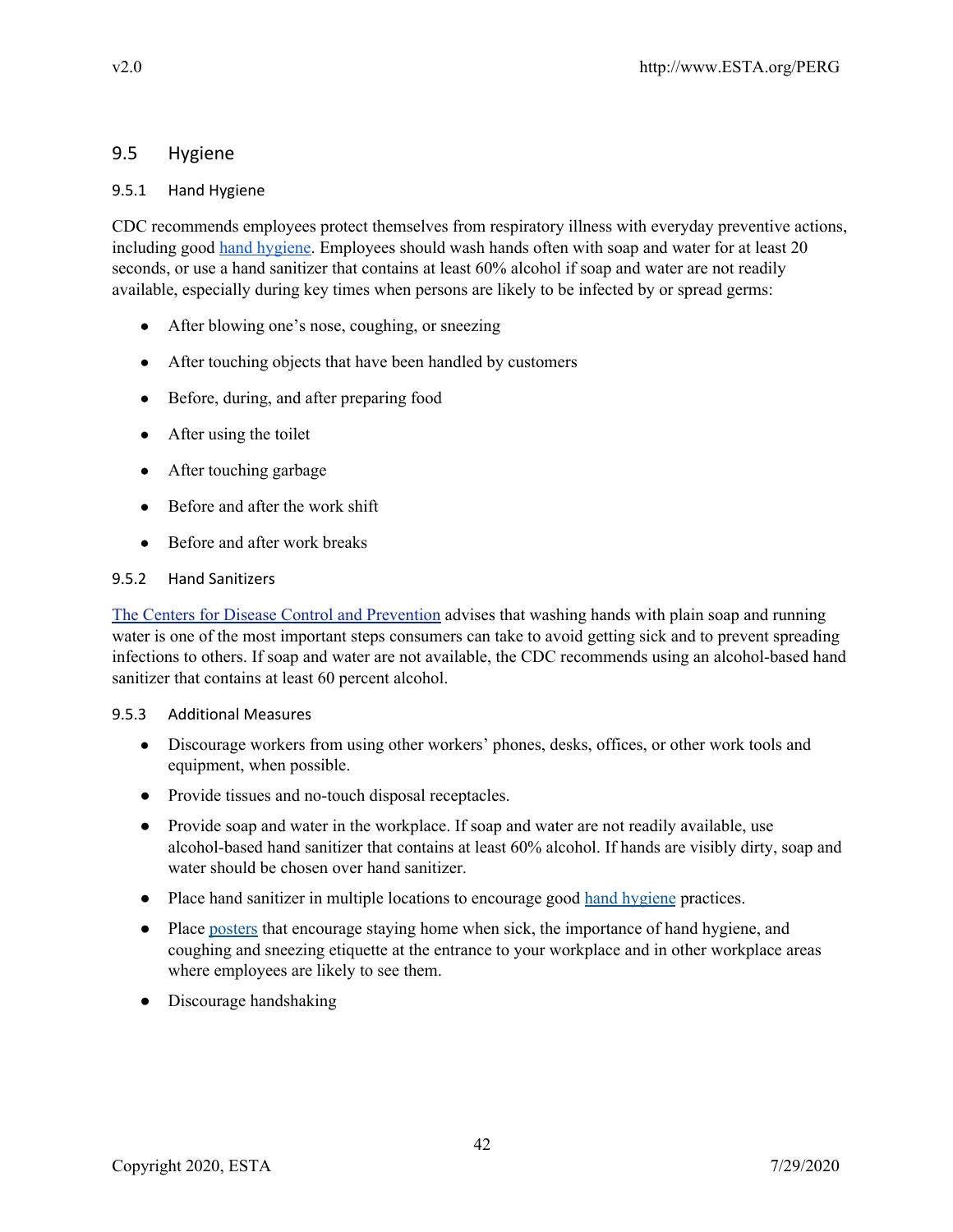# 9.6 Personal Protective Equipment (PPE)

While engineering and administrative controls are considered more effective in minimizing exposure, PPE may also be needed to prevent certain exposures. While correctly using PPE can help prevent some exposures, it should not take the place of other prevention strategies.

Examples of PPE include gloves, goggles, face shields, face masks, and respiratory protection, when appropriate. During an outbreak of an infectious disease, such as COVID-19, recommendations for PPE specific to occupations or job tasks may change depending on geographic location, updated risk assessments for workers, and information on PPE effectiveness in preventing the spread of COVID-19. Employers should check the OSHA and CDC websites regularly for updates about recommended PPE.

CDC recommends wearing cloth face [coverings](https://wcms-wp.cdc.gov/coronavirus/2019-ncov/prevent-getting-sick/diy-cloth-face-coverings.html) in public settings where other social distancing measures are difficult to maintain, especially in areas of significant community transmission. Cloth face coverings may prevent people who don't know they have the virus from transmitting it to others. These face coverings are not surgical masks or respirators and are not appropriate substitutes for them in workplaces where masks or respirators are recommended or required.

When cleaning and disinfecting, employees should always wear gloves and gowns appropriate for the chemicals being used. Additional personal protective equipment (PPE) may be needed based on setting and product.

CDC does not recommend the use of PPE (N95 respirators, gloves) in workplaces where it is not routinely recommended.

# 9.7 Cleaning of Equipment

Current evidence, though still preliminary, suggests that SARS-CoV-2, the virus that causes COVID-19, may remain viable for hours to days on surfaces made from a variety of materials. It may be possible that a person can get COVID-19 by touching a surface or object that has the virus on it and then touching their own mouth, nose, or possibly their eyes, but this is not thought to be the main way the virus spreads.

If the machinery or equipment in question are not accessible to employees or have not been in contact with someone infected with COVID-19, they will not present an exposure hazard.

If machinery or equipment are thought to be contaminated and can be cleaned, follow the CDC [cleaning](https://www.cdc.gov/coronavirus/2019-ncov/community/organizations/cleaning-disinfection.html) and disinfection [recommendations.](https://www.cdc.gov/coronavirus/2019-ncov/community/organizations/cleaning-disinfection.html) First clean dirty surfaces with soap and water. Second, disinfect surfaces using products that meet EPA's criteria for use against [SARS-Cov-2external](https://www.epa.gov/pesticide-registration/list-n-disinfectants-use-against-sars-cov-2) and are appropriate for the surface.

If machinery or equipment are thought to be contaminated and **cannot** be cleaned, they can be isolated. Isolate papers or any soft (porous) surfaces for a minimum of 24 hours before handling. After 24 hours, remove soft materials from the area and clean the hard (non-porous) surfaces per the cleaning and disinfection recommendations. Isolate hard (non-porous) surfaces that cannot be cleaned and [disinfected](https://www.cdc.gov/coronavirus/2019-ncov/community/organizations/cleaning-disinfection.html) for a minimum of 7 days before handling.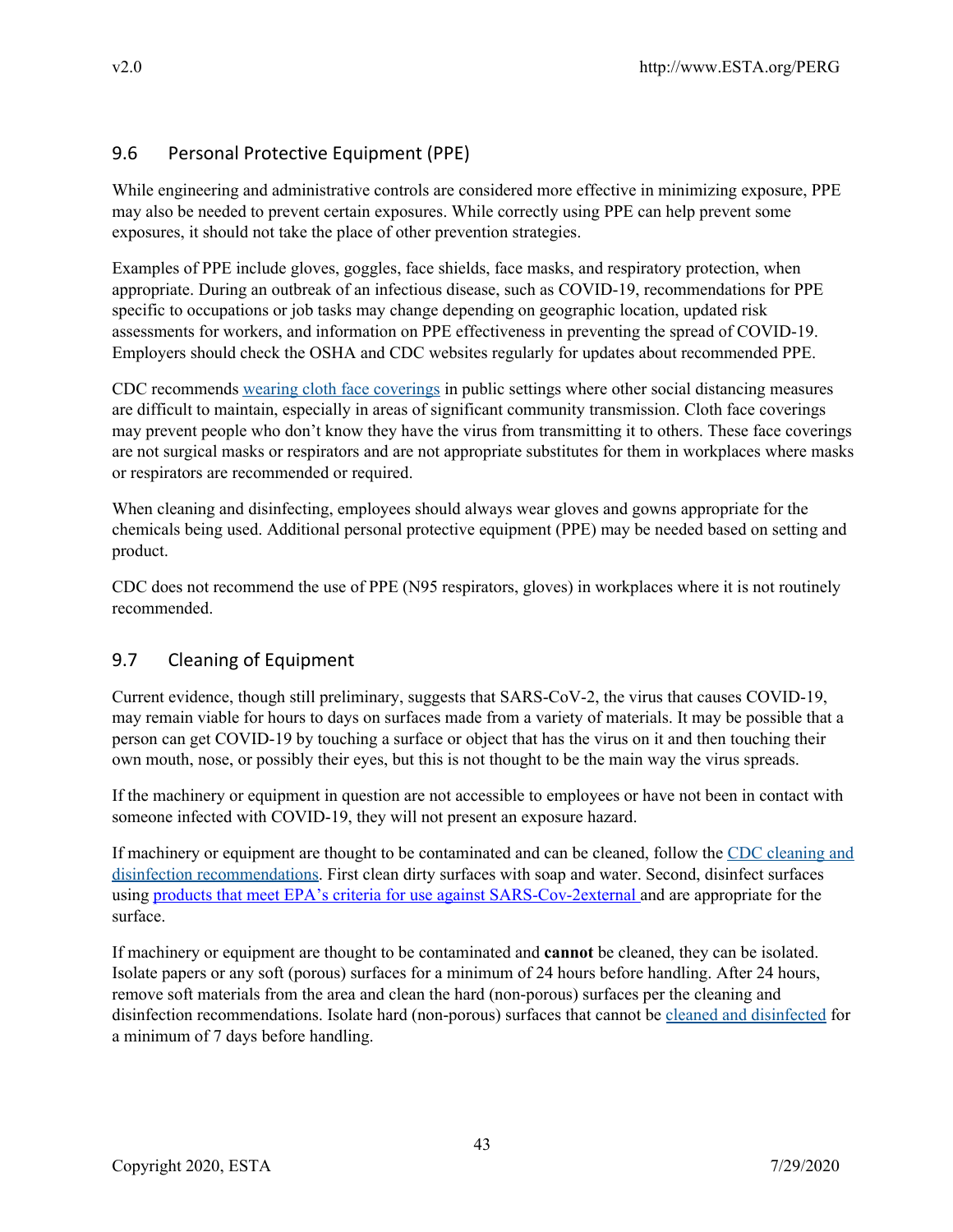# 9.8 Sanitizing Facilities

The products on this list meet EPA's criteria for use against SARS-CoV-2, the virus that causes COVID-19.

<https://www.epa.gov/pesticide-registration/list-n-disinfectants-use-against-sars-cov-2>

<https://www.epa.gov/coronavirus/disinfectant-use-and-coronavirus-covid-19>

## 9.8.1 Disinfecting Surfaces

Clean the area or item with soap and water or another detergent if it is dirty. Then, use disinfectant.

Recommend use of [EPA-registered](https://www.epa.gov/pesticide-registration/list-n-disinfectants-use-against-sars-cov-2) household disinfectant.

Follow the instructions on the label to ensure safe and effective use of the product. Many products recommend:

- Keeping surface wet for a period of time (see product label)
- Precautions such as wearing gloves and making sure you have good ventilation during use of the product.
- Diluted household bleach solutions may also be used if appropriate for the surface.
- Check the label to see if your bleach is intended for disinfection, and ensure the product is not past its expiration date. Some bleaches, such as those designed for safe use on colored clothing or for whitening may not be suitable for disinfection.

Unexpired household bleach will be effective against coronaviruses when properly diluted.

- Follow manufacturer's instructions for application and proper ventilation.
- Never mix household bleach with ammonia or any other cleanser.
- Leave solution on the surface for at least one minute.
- To make a bleach solution, mix: 5 tablespoons (1/3rd cup) bleach per gallon of water OR 4 teaspoons bleach per quart of water

Alcohol solutions with at least 70% alcohol may also be used.

#### 9.8.2 Disinfecting Soft Surfaces

For soft surfaces such as carpeted floor, rugs, and drapes

- Clean the surface using soap and water or with cleaners appropriate for use on these surfaces.
- Launder items (if possible) according to the manufacturer's instructions. Use the warmest appropriate water setting and dry items completely.

OR

• Disinfect with an EPA-registered household disinfectant. These [disinfectants](https://www.epa.gov/pesticide-registration/list-n-disinfectants-use-against-sars-cov-2) meet EPA's criteria for use against the virus that causes COVID-19.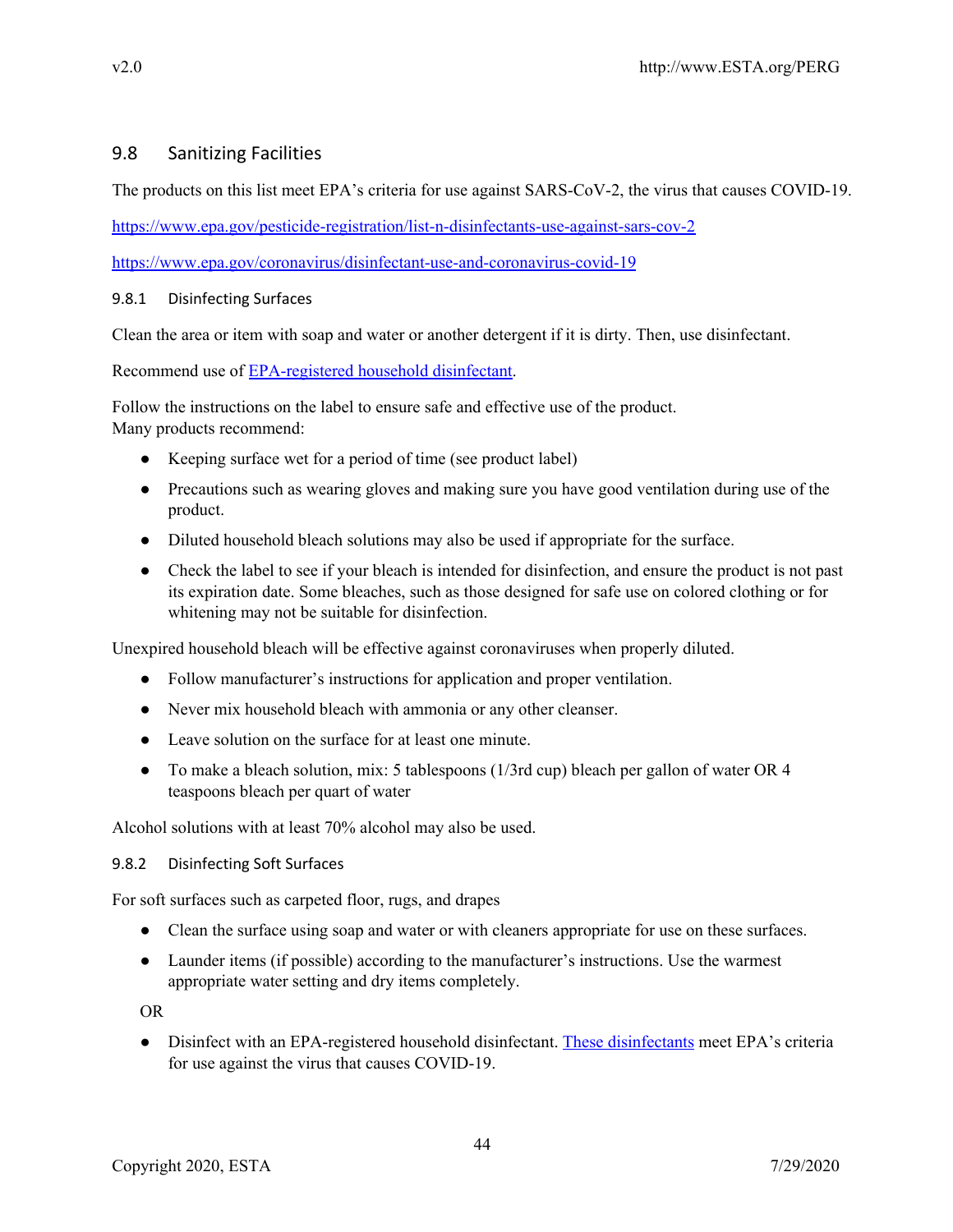## 9.8.3 Electronics

High-touch electronics:

- Consider putting a wipeable cover on electronics.
- Follow manufacturer's instructions for cleaning and disinfecting.
- If no guidance, use alcohol-based wipes or sprays containing at least 70% alcohol. Dry surface thoroughly.

## 9.9 Sick Workers

Employees who have symptoms when they arrive at work or become sick during the day should immediately be separated from other employees, customers, and visitors and sent home. Employees who develop symptoms outside of work should notify their supervisor and stay home.

Sick employees should follow [CDC-recommended](https://www.cdc.gov/coronavirus/2019-ncov/if-you-are-sick/steps-when-sick.html) steps. Employees should not return to work until they have met the criteria to [discontinue](https://www.cdc.gov/coronavirus/2019-ncov/hcp/disposition-in-home-patients.html) home isolation and have consulted with a healthcare provider and state or local health department.

In most cases, you do not need to shut down your facility. But do close off any areas used for prolonged periods of time by the sick person:

- Wait 24 hours before cleaning and disinfecting to minimize potential for other employees being exposed to respiratory droplets. If waiting 24 hours is not feasible, wait as long as possible.
- During this waiting period, open outside doors and windows to increase air circulation in these areas.

Follow the CDC cleaning and disinfection [recommendations.](https://www.cdc.gov/coronavirus/2019-ncov/community/organizations/cleaning-disinfection.html)

# 9.10 Contact with an Infected Person

## 9.10.1 Recent Close Contact

People who feel healthy but [recently](https://www.cdc.gov/coronavirus/2019-ncov/php/public-health-recommendations.html) had close contact with a person with COVID-19, or recently [traveled](https://www.cdc.gov/coronavirus/2019-ncov/php/risk-assessment.html) from somewhere outside the U.S. or on a cruise ship or river boat should self-quarantine:

- Check your temperature twice a day and watch for symptoms.
- Stay home for 14 days and self-monitor.
- If possible, stay away from people who are [high-risk](https://www.cdc.gov/coronavirus/2019-ncov/need-extra-precautions/index.html) for getting very sick from COVID-19.

## 9.10.2 People with Symptoms or Diagnosed with COVID-19

If a person has been diagnosed with COVID-19, or is waiting for test results or has symptoms such as cough, fever, or shortness of breath, they should self-isolate.

- Stay in a specific "sick room" or area and away from other people or animals, including pets. If possible, use a separate bathroom.
- Read important information about <u>caring for [yourself](https://www.cdc.gov/coronavirus/2019-ncov/if-you-are-sick/steps-when-sick.html)</u> or <u>[someone](https://www.cdc.gov/coronavirus/2019-ncov/if-you-are-sick/care-for-someone.html) else who is sick</u>.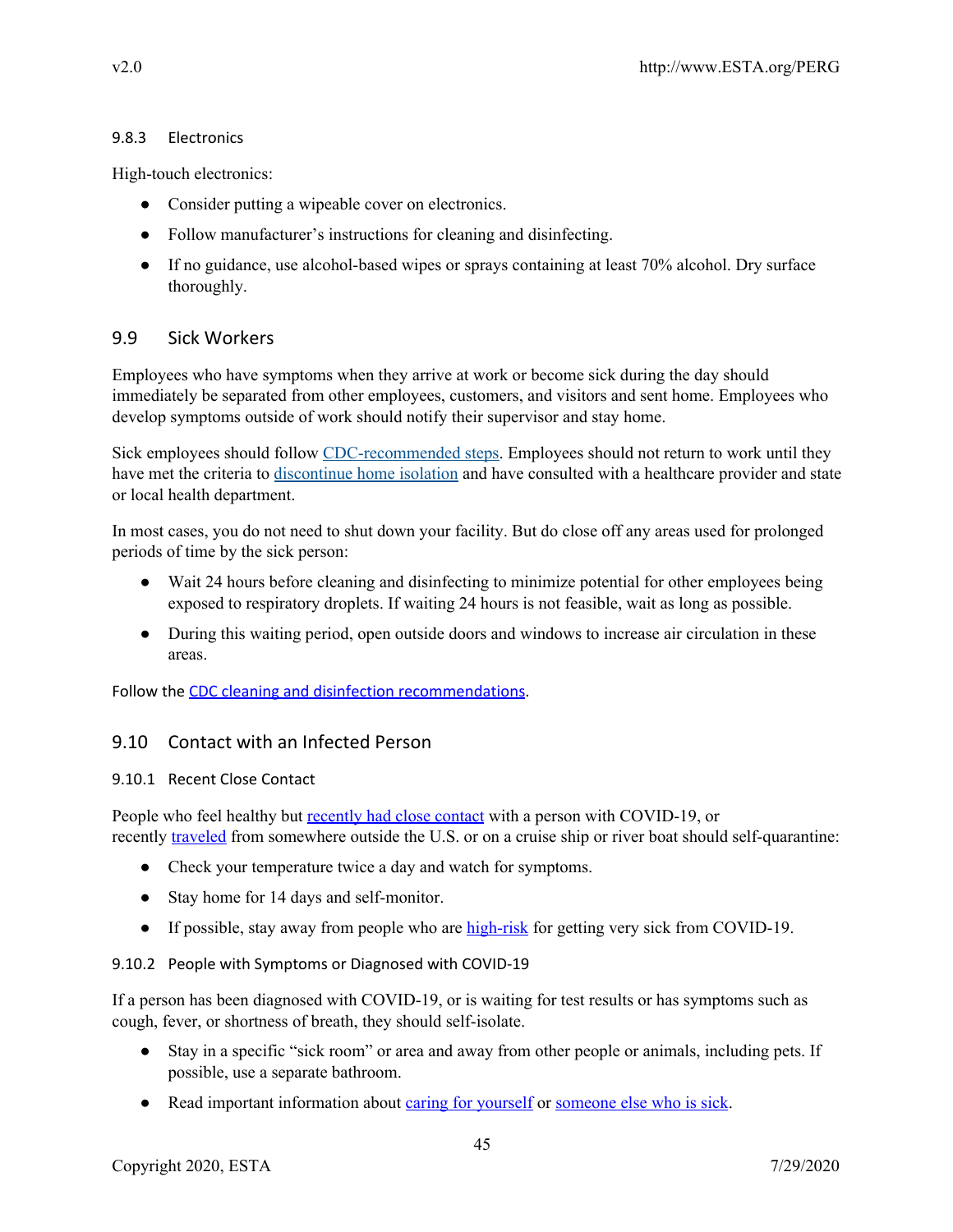# 9.11 Signage and Communications

Consider posting CDC approved posters and signage throughout the facility to encourage compliance with safe practices such as handwashing, physical distancing, and mask use. For links to signs and posters see Appendix J.

# 9.12 Training

Worker training should include:

- Educate workers on COVID-19 risk factors and protective behaviors.
- Educate workers performing to recognize the symptoms of COVID-19.
- Provide instructions on what to do if they develop **[symptoms](https://www.cdc.gov/coronavirus/2019-ncov/about/symptoms.html)** within 14 days after their last possible exposure to the virus.
- Develop policies for worker protection and provide training to all cleaning staff on site prior to providing cleaning tasks.
- Training should include when to use PPE, what PPE is necessary, how to properly don (put on), use, and doff (take off) PPE, and how to properly dispose of PPE.
- Ensure workers are trained on the hazards of the cleaning chemicals used in the workplace in accordance with OSHA's Hazard Communication standard (29 CFR [1910.1200\)](https://www.osha.gov/laws-regs/regulations/standardnumber/1910/1910.1200).
- Comply with OSHA's standards on Bloodborne Pathogens (29 CFR [1910.1030\)](https://www.osha.gov/laws-regs/regulations/standardnumber/1910/1910.1030), including proper disposal of regulated waste, and PPE (29 CFR [1910.132\)](https://www.osha.gov/laws-regs/regulations/standardnumber/1910/1910.132).

Training material should be easy to understand and available in the appropriate language and literacy level for all workers.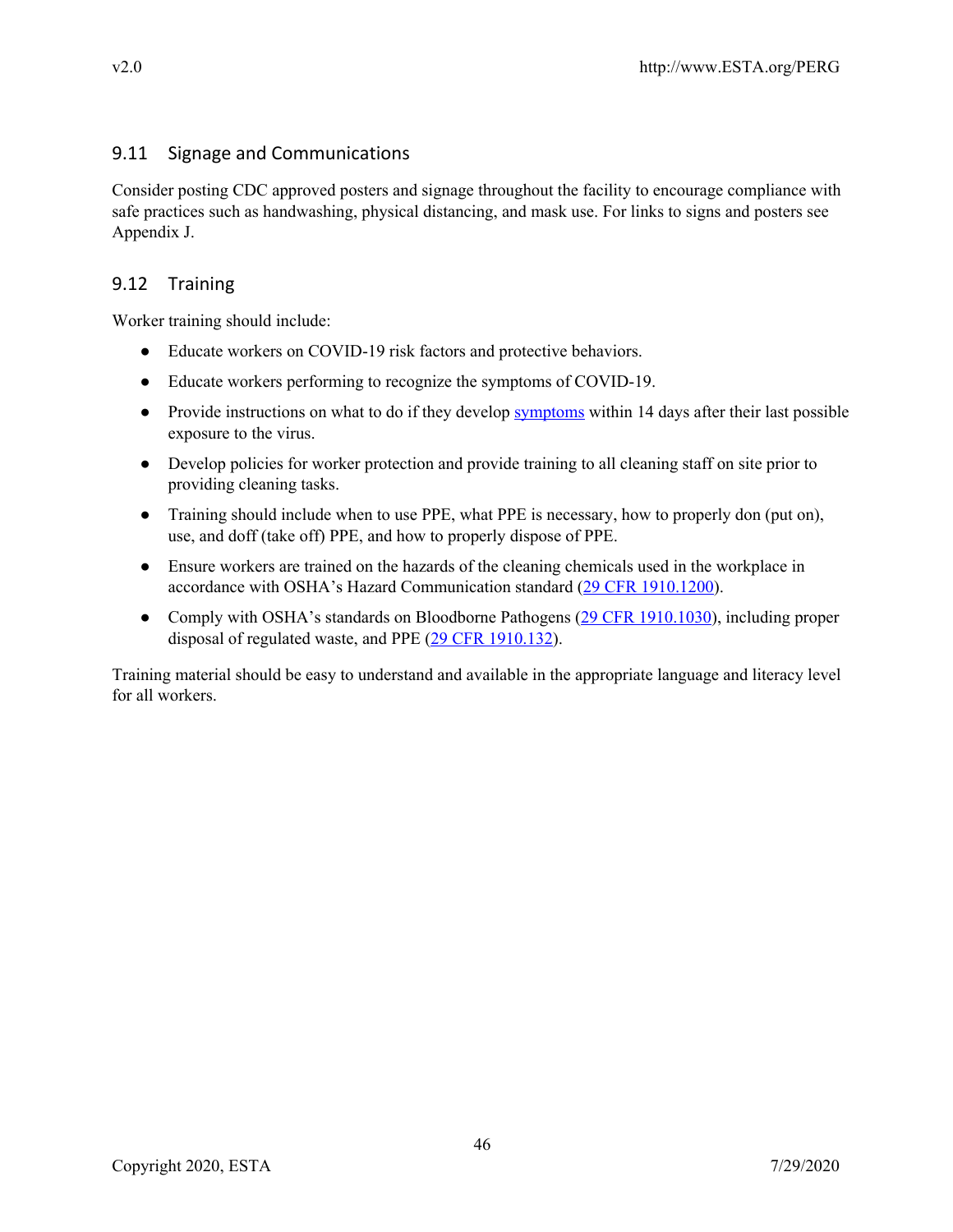# Appendix A Signs and Posters Links

# Workplace Cleaning

CDC Guidance for Cleaning and Disinfecting Public Spaces, Workplaces and Businesses https://www.cdc.gov/coronavirus/2019-ncov/community/pdf/ReOpening America Cleaning Disinfection Decision Tool.pdf

CDC Cleaning and Disinfecting Your Facility <https://www.cdc.gov/coronavirus/2019-ncov/community/disinfecting-building-facility-H.pdf>

Cleaning Computers and Electronics <https://ehs.yale.edu/sites/default/files/files/covid-19-cleaning-computers-electronics.pdf>

CDC Keeping your Workplace and Home Safe <https://www.cdc.gov/coronavirus/2019-ncov/downloads/workplace-school-and-home-guidance.pdf>

How to Clean Your Apple Products - [https://support.apple.com/en-us/HT204172?mod=article\\_inline](https://support.apple.com/en-us/HT204172?mod=article_inline)

How to Sanitize Your Smartphone <https://www.consumerreports.org/smartphones/how-to-sanitize-your-smartphone/>

# Personal Protective Equipment

CDC Sequence of Putting On and Taking Off PPE - <https://www.cdc.gov/hai/pdfs/ppe/ppe-sequence.pdf>

CDC How to Safely Remove Face Covering: <https://www.cdc.gov/coronavirus/2019-ncov/downloads/cloth-face-covering.pdf>

CDC How to Safely Remove Gloves - <https://www.cdc.gov/vhf/ebola/pdf/poster-how-to-remove-gloves.pdf>

CDC Face Coverings Do's and Don'ts <https://www.cdc.gov/coronavirus/2019-ncov/prevent-getting-sick/cloth-face-cover-faq.html>

# Signs and Posters

Free Printable Workplace Posters [https://plumgroveinc.com/products/marketing/free-covid-19-coronavirus-sign-poster-templates/#hand-wash](https://plumgroveinc.com/products/marketing/free-covid-19-coronavirus-sign-poster-templates/#hand-washing-signs) [ing-signs](https://plumgroveinc.com/products/marketing/free-covid-19-coronavirus-sign-poster-templates/#hand-washing-signs)

CDC Printable Resources <https://www.cdc.gov/coronavirus/2019-ncov/communication/print-resources.html?Sort=Date%3A%3Adesc>

OSHA Printable Resources <https://www.osha.gov/pls/publications/publication.athruz?pType=Industry&pID=651>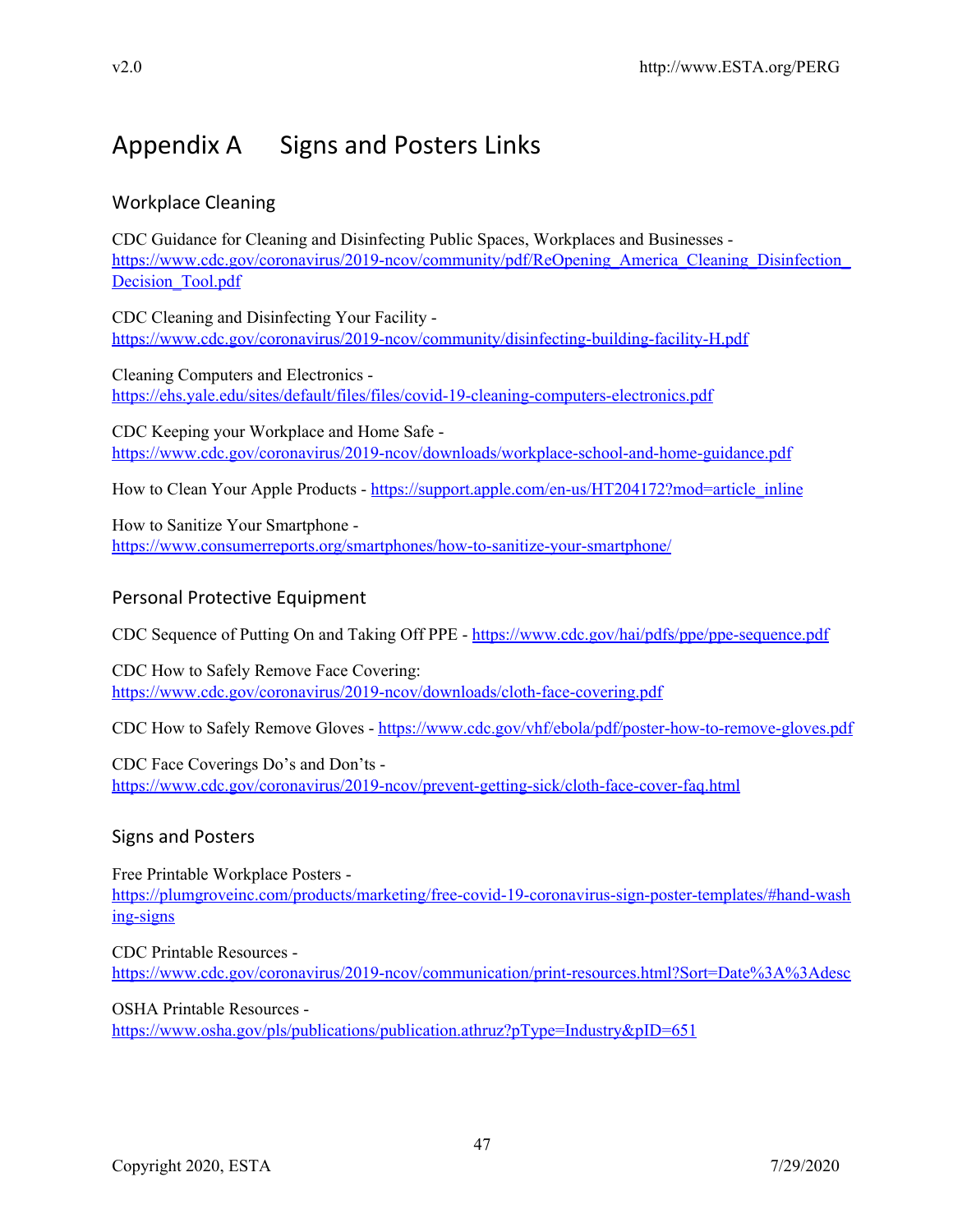# Appendix B Anton/Bauer Power Solutions Sanitizing Guide

Guidance for the cleaning of Anton/Bauer products.

Cleaning every time after shoot can make a difference in preventing the spread of infection, especially when your gear is being touched by several people on set. Here is a simple guide on how to sanitize your Anton/Bauer products during the coronavirus pandemic.

Please always refer to the user manual of your product for general cleaning advice and test cleaning fluids on inconspicuous areas first!

We recommend using disinfectant wipes, alcohol wipes, Windex/Cidex or 70% Isopropyl alcohol solution. Care should be taken on printed areas to avoid excessive rubbing that could over time remove the printing.

- Do not use solvents, detergents or scouring agents.
- Do not wet the exposed metal part of the battery charge terminals.
- Step 1 Wash your hands as suggested by the World Health Organization.
- Step 2 Ensure the battery, charger or accessory is disconnected from any power source.
- Step 3 Place the battery, charger or accessory on a clean, dry, flat surface, on top of a soft cloth to prevent scratches.
- Step 4 Apply your sanitizing liquid to a clean cloth or paper towel so that it is damp, but not saturated. Do not spray or apply liquid directly to the battery, charger or accessory.
- Step 5 Wipe down the entire battery, charger or accessory, while taking extra care to avoid getting any moisture on the metal parts of the battery charge terminals. Pay extra attention to the parts touched by hands.
- Step 6 Repeat steps 3-5 for any travel cases or storage containers that are used.

Step 7 Let the surface completely dry while washing your hands as in step 1.

Now you can get ready for your next shoot. We hope this guide helps you. Stay safe!

## Storage and Cycling Recommendations

**Storage.** Batteries should always be charged to a fully charged state and kept cool. If batteries are stored for a longer period of time (over 30 days) the battery electronics will enter a "deep sleep" mode. The battery will "wake up" when placed on a charger.

**Storage temperature**. Batteries, chargers and accessories can be stored for extended periods at, -20C to 50C ( -4F to 122F).

**Storage state.** Batteries can easily be stored for over a year without incident. To maintain optimal performance, we recommend one full cycle every six months.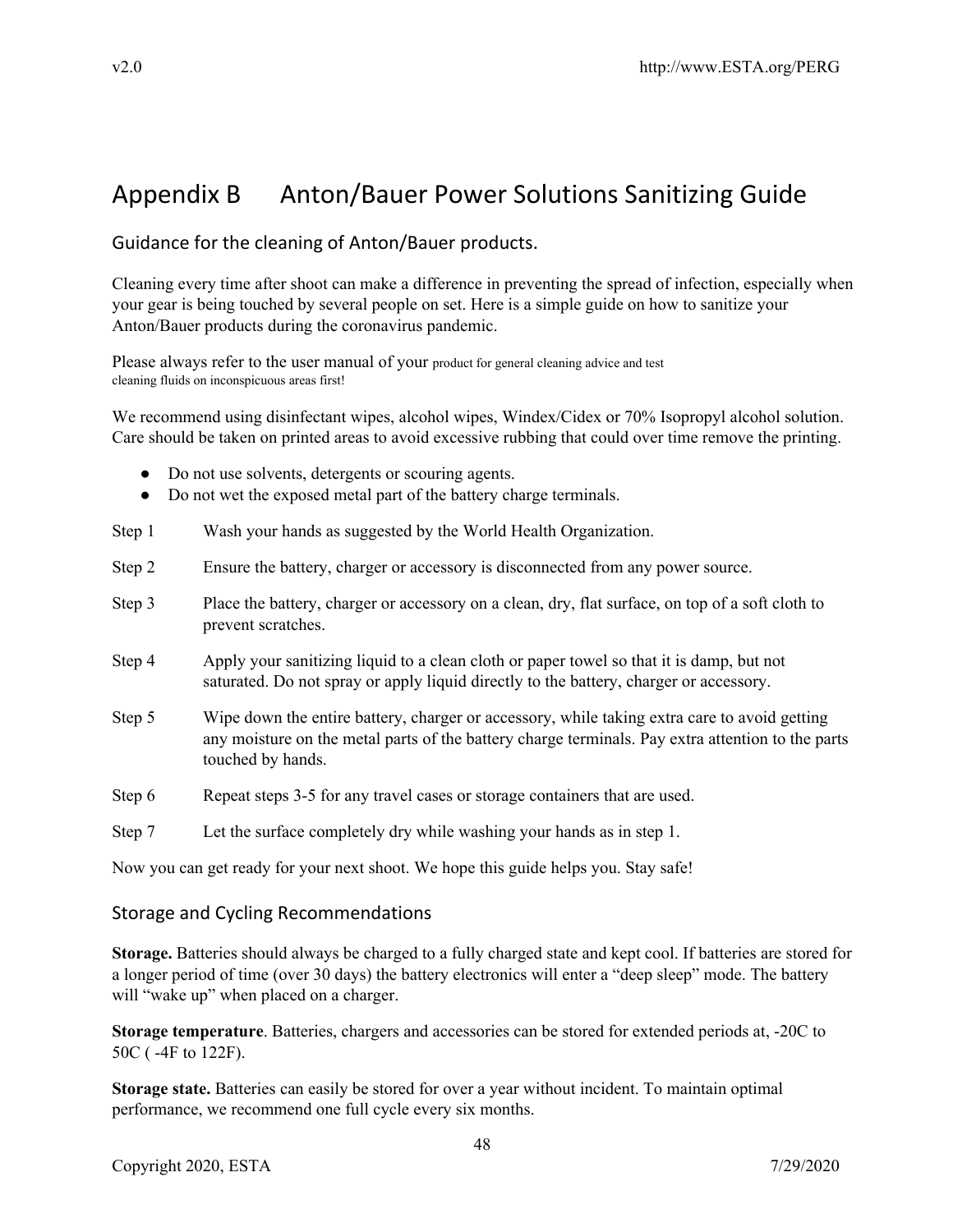# Appendix C Hygiene Precautions on ARRI Products: Lighting Product Range

# LPI 138-2020:

## Introduction

The coronavirus COVID-19 is spread all over the world and brings uncertainty into the economy, into our daily routine, but also into our working life. Many of our business partners are contemplating how to protect their customers and employees against infection.

ARRI receives many questions regarding the hygiene precautions that can be taken with and on our products. To ensure that ARRI's communication is consistent, we have compiled a few facts.

### Details

Basically, ARRI received two different kinds of questions. The answers are explained below:

Can we use ARRI lamp heads to disinfect our Sets / Studios / working environments?

*T*he short answer is - No. There are specialized manufacturers of medical equipment that are specialized in UV-emitting lamps for disinfection purposes.

ARRI on the other hand takes preventative measures to keep the emitted UV radiation as low as possible in order to protect the health of illuminated persons (e.g. UV protection glasses against skin burns). All these safety precautions are prescribed by law and must be strictly observed. It is not permitted to operate the lampheads without the necessary protective devices and precautions. All information on the correct handling of our lampheads can be found in the respective product user manuals.

Which hygiene precautions can be taken on ARRI products?

All information about the maintenance of your product can be found in the respective User Manual or Safety and Installation Manual under Maintenance Information/Care Instruction.

In general:

- Do not clean the surface of the product with solvents or strong detergents, alkaline solutions and acids.
- Clean the product with a soft cloth wetted with a mild detergent or customary glass cleaning agent. Do not rub the surface: lift stuck particles off with a soft repeated press.
- Clean soiled electric contacts with cotton swabs and lamps with a cloth wetted with isopropyl alcohol.
- Commercially available disinfectants/sanitizers are also suitable for disinfection purposes. Nevertheless please make sure that the surfaces are only moistened (e.g. with a disinfection cloth).

Product Manager Lighting, Anna Binder, abinder@arri.de

Approved by Head of Product Management , Florian Bloch.

April 27th, 2020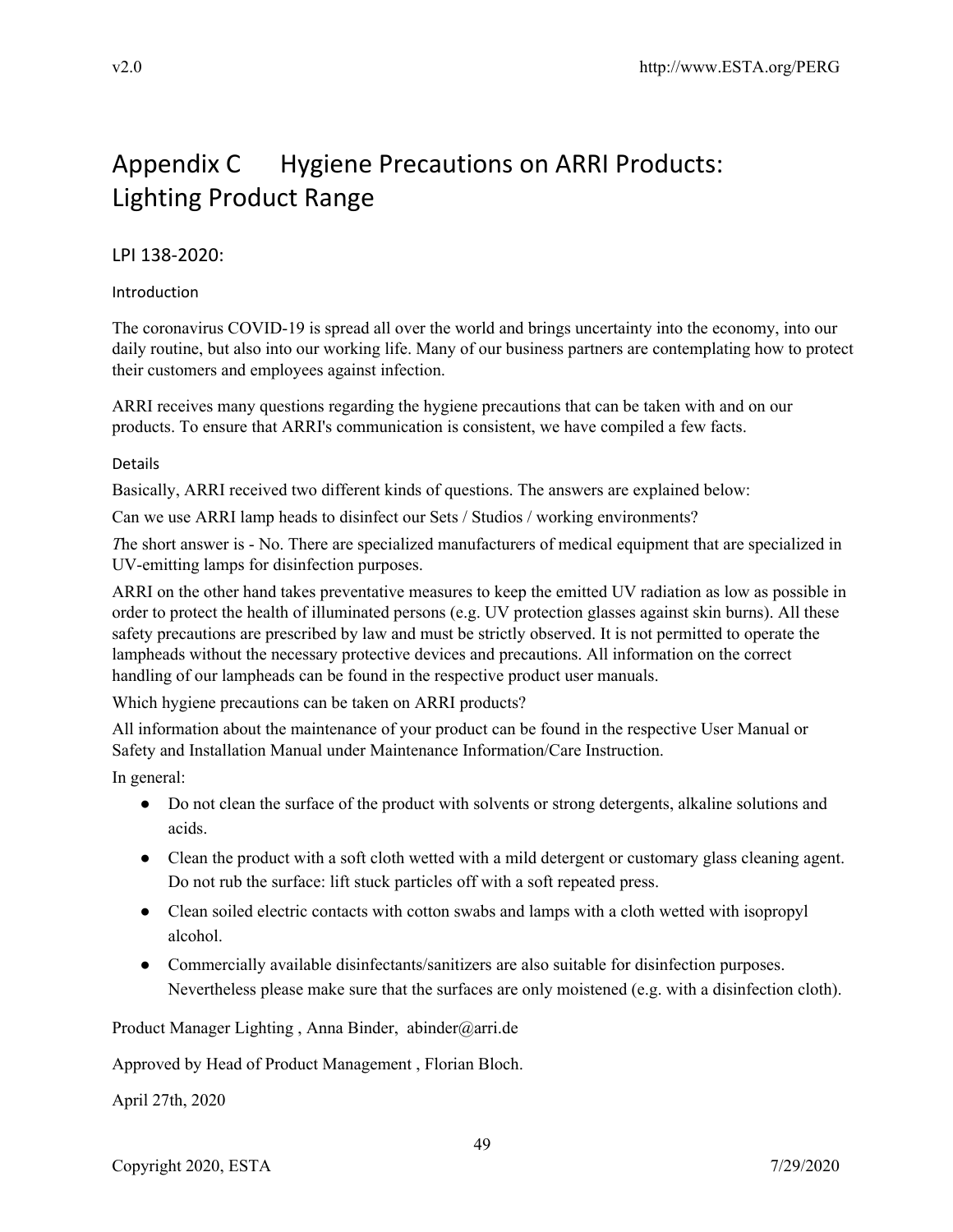# SUPPLEMENT TO LPI 138-2020 : Hygiene Precautions on ARRI Products, Lighting Product Range

## Introduction

After releasing LPI 138 about hygiene precautions on ARRI products, Service and Product Management received many questions regarding the suitability of certain disinfectants and methods that can be used with ARRI products.

### Details

Recommendations for disinfection of ARRI lighting equipment

1. **Manual disinfection by using alcohol-based disinfectant and wiping the surface** Products with a high alcohol content are not suitable for sensitive plastics and could lead to stress cracking. After reviewing several test reports, products based on a balanced low-alcohol composition like Bacillol 30 Foam are suitable to disinfect plastic and aluminum surfaces.

## 2. **Bulk disinfection by using artificial fog and special fog fluid**

For bulk disinfection (like disinfection of equipment loaded in a truck) there are fog machines for disinfection, pest control, odor control and plant protection available on the market. The advantage of using fog machines is that they are expelling a fine, almost invisible mist into the atmosphere which eventually settles on all surfaces including those impossible to reach by conventional methods.

Please note that when using fog machines:

The units must be switched off

The fog time must be as short as possible

Heavy fog deposits on the equipment must be removed before using the equipment. Artificial fog forms a slightly greasy deposit that attracts dirt and which burn into the surface when heated.

Head of Global Application & Services, Mathias Gentsch, mgentsch@arri.de

Product Manager Lighting Anna Binder, [abinder@arri.de](mailto:abinder@arri.de)

Stephanskirchen, May 11th, 2020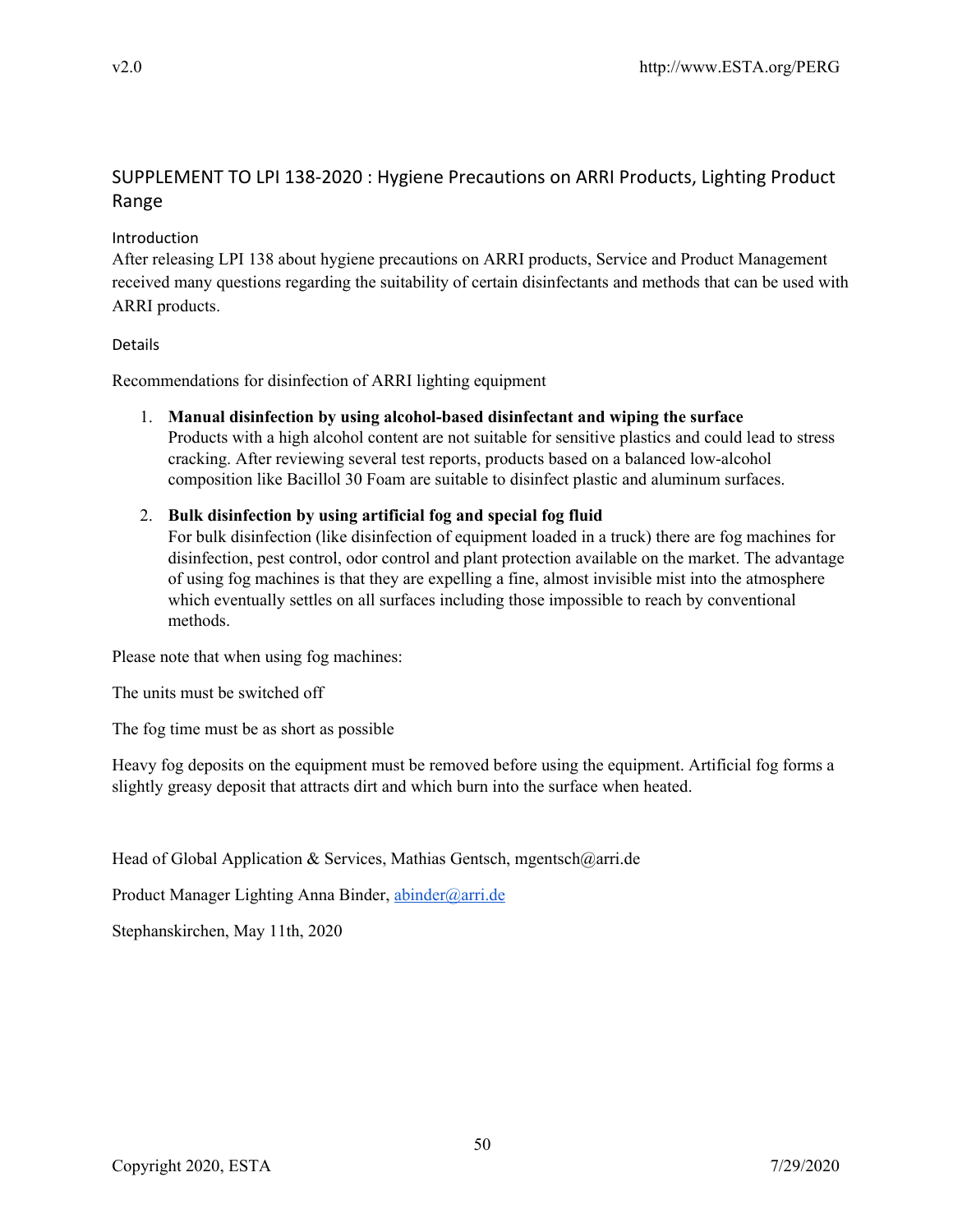# Appendix D Recommended Best Practices for Cleaning and Disinfecting Chimera Lightbanks & Textiles

WARNING. DO NOT USE HARSH CLEANERS LIKE BLEACH OR OTHER CHLORINATED PRODUCTS ON ANY TEXTILE FROM CHIMERA!

# WARNING. DO NOT MACHINE WASH OR DRY ANY TEXTILE FROM CHIMERA!

# Fabric Diffusions

All diffusions should only be cleaned and disinfected by hand. DO NOT MACHINE WASH OR DRY! Use mild soap (something like Dawn) and hand wash thoroughly in warm water. Air dry.

# Lightbanks and Items with Laminated Textiles i.e., black + reflection

Thoroughly wet a clean cloth using a solution of warm water with mild soap. Wipe each surface completely with the soap solution and then repeat with a clean, wet cloth to rinse. Air dry.

Alcohol-based aerosol spray with at least 70% alcohol can be effective for both sides of the textiles. Spray evenly to coat all surfaces, use a clean cloth to reach hard to spray areas. Air dry.

# Lighttools Fabric Grids

Thoroughly wet a clean cloth using a solution of warm water with mild soap. Wipe each surface completely with the soap solution and then repeat with a clean, wet cloth to rinse. Air dry.

Alcohol-based aerosol spray with at least 70% alcohol can be effective for both sides of the textiles. Spray evenly to coat all surfaces, use a clean cloth to reach hard to spray areas. Air dry.

# Rings & Frames

Wipe all surfaces clean with at least 70% alcohol solution and allow to air dry.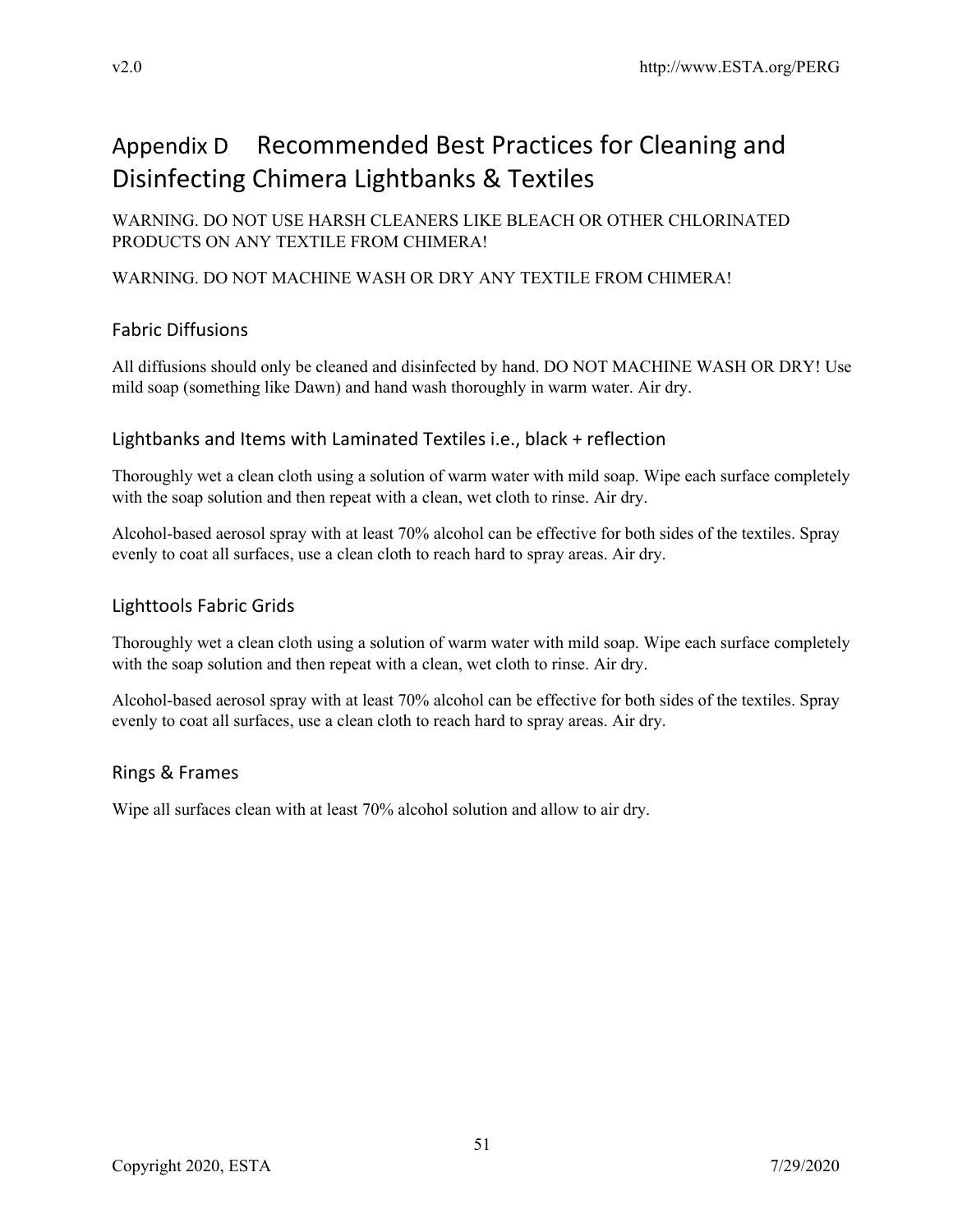# Appendix E Tips from Cooke Optics

The following tips for disinfecting lenses are from Michael Nadas, a lens technician at Cooke Optics.

## Lenses

Use a 70% Isopropyl Alcohol solution. It can be mixed from a 99% Isopropyl Alcohol mixed with approximately 30% water in a spray bottle. The point of a 70% alcohol solution is that by adding the 30% water, it is allowed to linger longer without completely evaporating too quickly to kill the virus, which pure 99% alcohol would.

Spray alcohol solution onto a cloth such as a blue shop towel or better yet, a large microfiber type wipe I, such as a 100% knitted polyester. Wipe the entire lens body down. It is very important not to have drips. Do not soak the lens. You do not want the alcohol solution to get under the rings and into the glass.

It is not necessary to wipe down the glass as no one should normally be touching the front or rear element and the risk there is minimal.

# Road Cases

Spray down the road cases and let them sit until virtually dry, which takes a few minutes. It is recommended to wear Nitrile powder-free exam gloves while doing this, mainly to avoid drying out your skin or absorbing the chemical.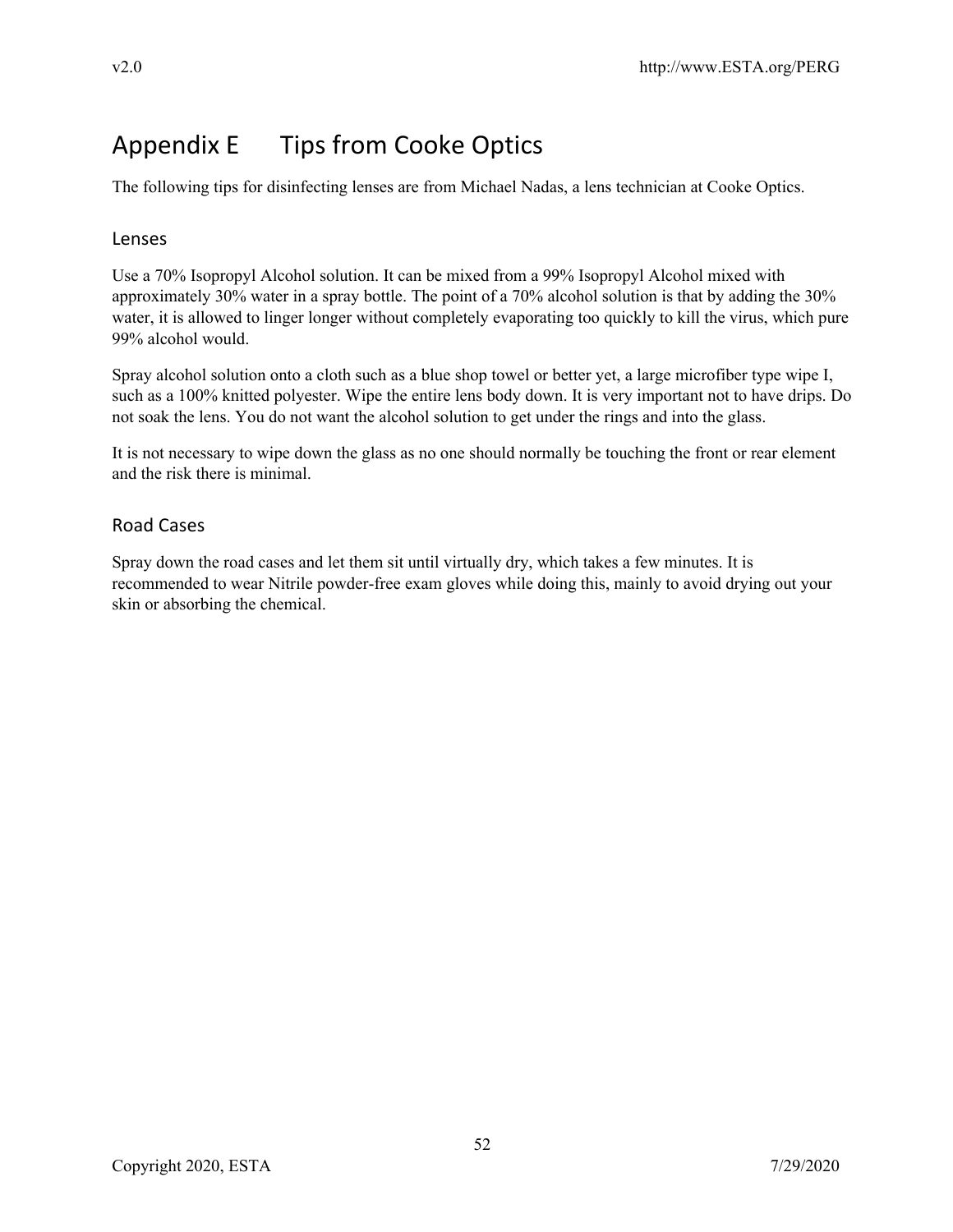# Appendix F Recommended Cleaning Procedure for Fujinon Broadcast and Cinema Lenses.

When cleaning a Fujinon broadcast or cinema lens there are two separate areas of concern:

- All coated glass surfaces
- All other surfaces including lens barrel/housing, servo handgrip, accessories.

When cleaning the Fujinon glass surfaces the following steps are recommended:

- 1. It is recommended rubber gloves are worn when cleaning the lens
- 2. Blow/brush the surfaces clean of any debris.
- 3. Dab a new/clean lens towel/tissue in 99.9% alcohol and wipe the surface clean in a circular motion from center to edge of the optical element.
- 4. Discard the cleaning tissue after every wipe.
- 5. Ensure 99.9% isopropyl alcohol1 is used to ensure fast evaporation and minimize the chance of streaking. (alternate lens cleaner option in link below)
- 6. Kimwipe style dust free tissues are recommended.
- 7. Never spray alcohol or any other liquid directly onto the lens elements
- 8. Wash hands thoroughly when complete

If the glass surfaces of the lens need to be cleaned in the field, Fujifilm recommends the use of: https://nanomagic.com/product/ultra-clarity-1oz-spray-packs/

When cleaning the other surfaces of a Fujinon lens barrel, handgrip or accessory product:

- 1) It is recommended rubber gloves are worn when cleaning the lens.
- 2) Blow/brush the surfaces clean of any debris.
- 3) Dilute a clean microfiber towel/rag in a 70% alcohol solution.
- 4) Wipe all surfaces until they are thoroughly cleaned.
- 5) Allow all surfaces to dry
- 6) Never spray any liquid solution directly onto the lens for risk of droplets penetrating the barrel and contaminating internal surfaces.
- 7) Denatured alcohol is NOT recommended for lens cleaning
- 8) Used microfiber towels should be cleaned regularly
- 9) Wash hands thoroughly when complete

Thank-you for your support of Fujinon lens products. If you have any further questions or concerns please contact your nearest Fujifilm, Optical Devices Division sales or service representative at: [www.fujinon.com.](http://www.fujinon.com/)

<sup>&</sup>lt;sup>1</sup> Due to the high flammability of 99.9% alcohol ensure to handle with care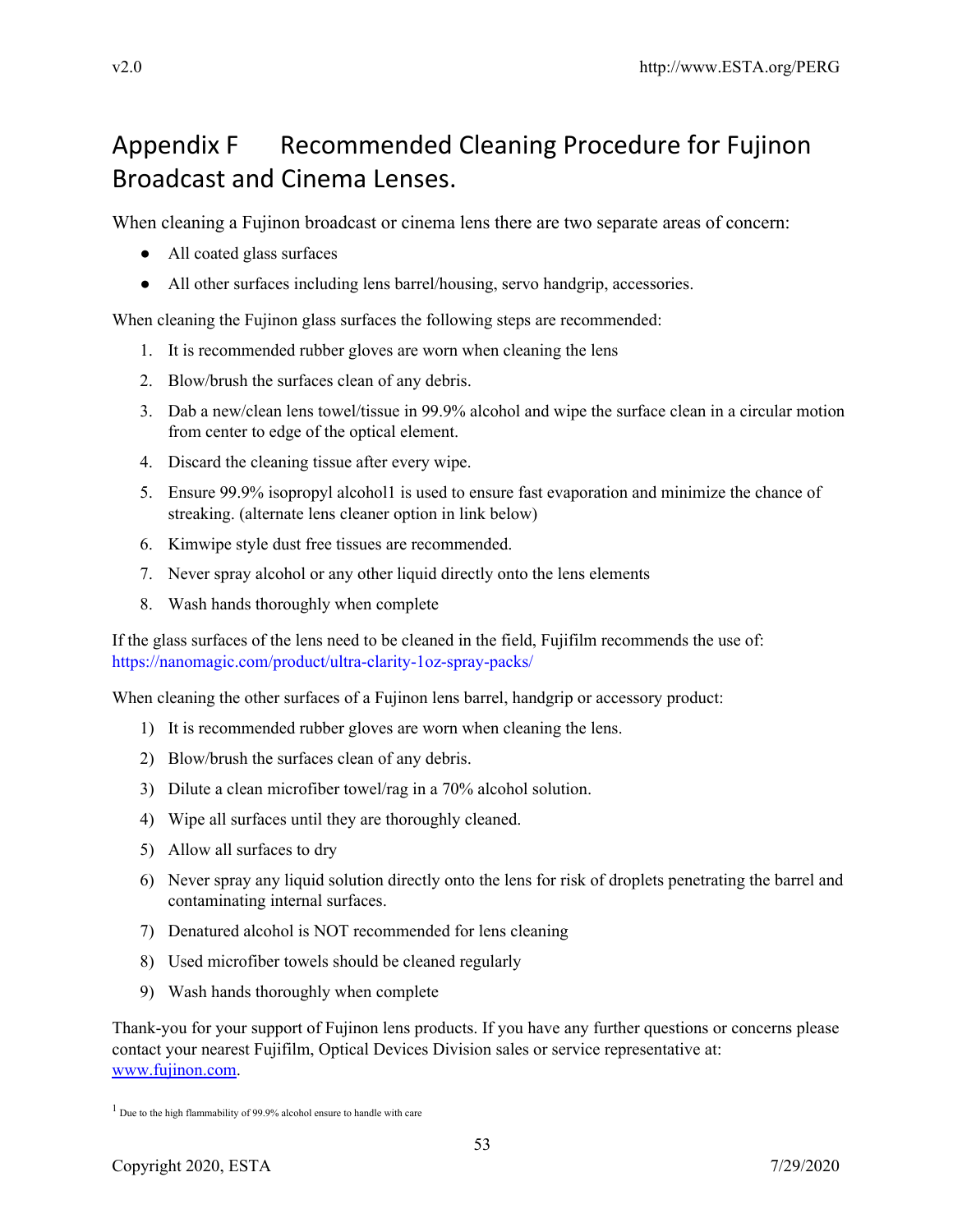# Appendix G LiteGear Products Cleaning and Disinfection Guidelines

Reducing the risk of exposure to COVID-19 by cleaning and disinfecting your LiteGear equipment after each use is an important part in bringing the industry back to work and keeping it at work. Every one of us has a role to play in slowing the spread of the virus and preventative hygiene is one simple step. Now more than ever is a great time to take a closer look at how to properly clean and disinfect your LiteGear equipment.

# **SECTION**

- 1. General Guidelines
- 2. LiteMat and LiteTile
- 3. LiteDimmer Ballasts
- 4. PolySkirts
- 5. Desktop Power Supplies
- 6. Louvers
- 7. Diffusion
- 8. KitBag
- 9. Accessories (Adapters, Head Extension Mounting Plates)

# WARNINGS

- Do not attempt to disassemble any piece of equipment for the purposes of disinfecting internal components. Doing so may cause permanent damage to your equipment and void any warranties.
- Do not attempt to disinfect any piece of equipment that is connected to power. Doing so will cause permanent damage to your equipment and possibly result in injury or death.
- Be aware of the potential safety hazards involved in the use of UVC disinfection devices and read and understand all manufacturer instructions for the safe use of these devices.

# 1. General Cleaning And Disinfecting Guidelines

- Do not use harsh chemicals, solvents or products containing ammonia or bleach to clean any surfaces on your equipment.
- Do not use a high percentage by volume alcohol to clean plastic surfaces on your light fixtures. A 70% by volume alcohol is effective in neutralizing bacteria and viruses.
- Do not use hydrogen peroxide on any surfaces of your equipment. Hydrogen peroxide is corrosive and can damage some surfaces, even at low concentrations, as available over the counter (3%).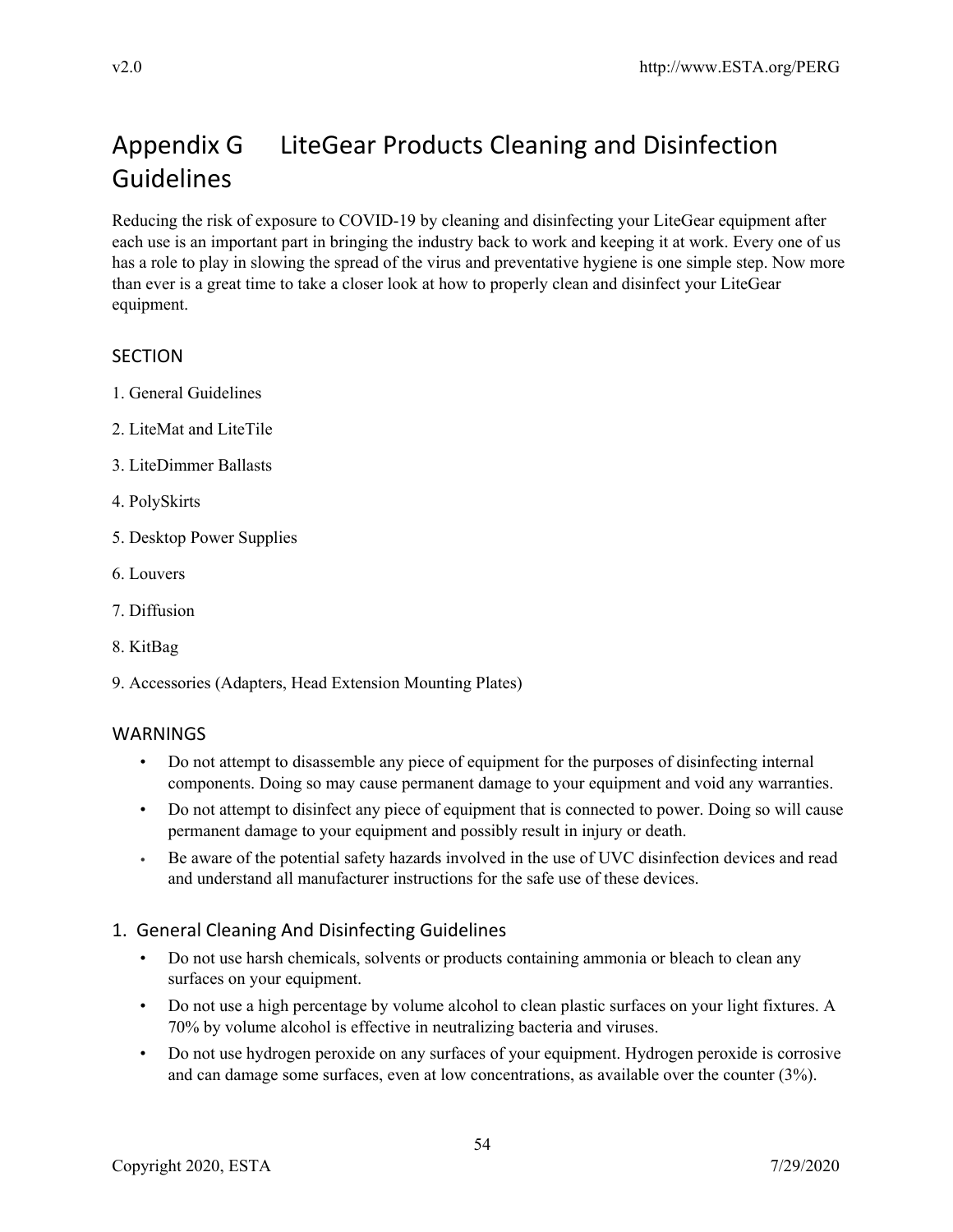- Do not spray cleaning agents directly onto the surfaces being cleaned. Always spray onto a clean soft, cloth first, then wipe the equipment.
- Use of commercially available wipes (not chlorine based) is suitable as recommended depending on the equipment being cleaned.
- A mild detergent & water solution can be used to wipe off dirty surfaces, but do not soak or allow the mixture to pool in the fixture being cleaned.
- Electrostatic disinfecting spraying machines can be safely used on most surfaces including fabrics, Velcro and most plastics. Do not apply directly to ballasts at close range and do not allow solution to saturate on ballast or fixture surfaces.
- UVC disinfecting lamps can be a great solution to effectively remove viruses and bacteria. Although most plastics used on your equipment are treated to resist minor UV exposure, continued or prolonged exposure to high levels of UVC can degrade and damage the plastic surfaces on your equipment.

# 2. General Cleaning Of Litemat And Litetile

- Use a plastic cleaner to remove dust and debris from all plastic surfaces on the fixture. (Examples: Brillianize or Novus brands)
- Use a mild detergent & water solution on a soft, clean cloth to wipe off metal, rubber cable, fabric, connectors and Velcro surfaces. Do not allow the mixture to saturate any surface.
- A soft cloth lightly moistened with plain water will also do the job.
- Allow all surfaces to dry thoroughly before use or storage.

## Disinfecting Of Litemat And Litetile

- Lightly apply 70% by volume Isopropyl alcohol on a soft, clean cloth to wipe off all surfaces of the fixture. Do not saturate surfaces and allow to thoroughly dry before use or storage.
- Disinfecting sprays can be used as well, but never spray directly onto the equipment being cleaned, instead spray onto a soft, clean cloth then wipe the equipment.
- Disinfecting wipes can be used on all surfaces as long as they are not bleach or ammonia based.
- Use of electrostatic disinfecting machines is recommended for all surfaces on the fixtures, but the solution must be applied from a distance of 2 to 3 feet and the solution must not be allowed to saturate onto any surface. Solution must be allowed to dry thoroughly before use or storage.
- UVC lamps are not recommended for disinfecting the light fixtures since most materials on the fixtures are plastic. With prolonged exposure to high levels of UVC radiation the plastic on the housing will degrade and develop cracks and the clear plastic that protects the LEDs will become opaque and brittle over time.

# 3. General Cleaning Of Litedimmer Ballasts

- Use a mild detergent & water solution on a soft, clean cloth to wipe off metal, rubber cable, fabric, connectors and Velcro surfaces. Do not allow the mixture to saturate or pool on any surface.
- A soft cloth lightly moistened with plain water will also do the job.
- Allow all surfaces to dry thoroughly before use or storage.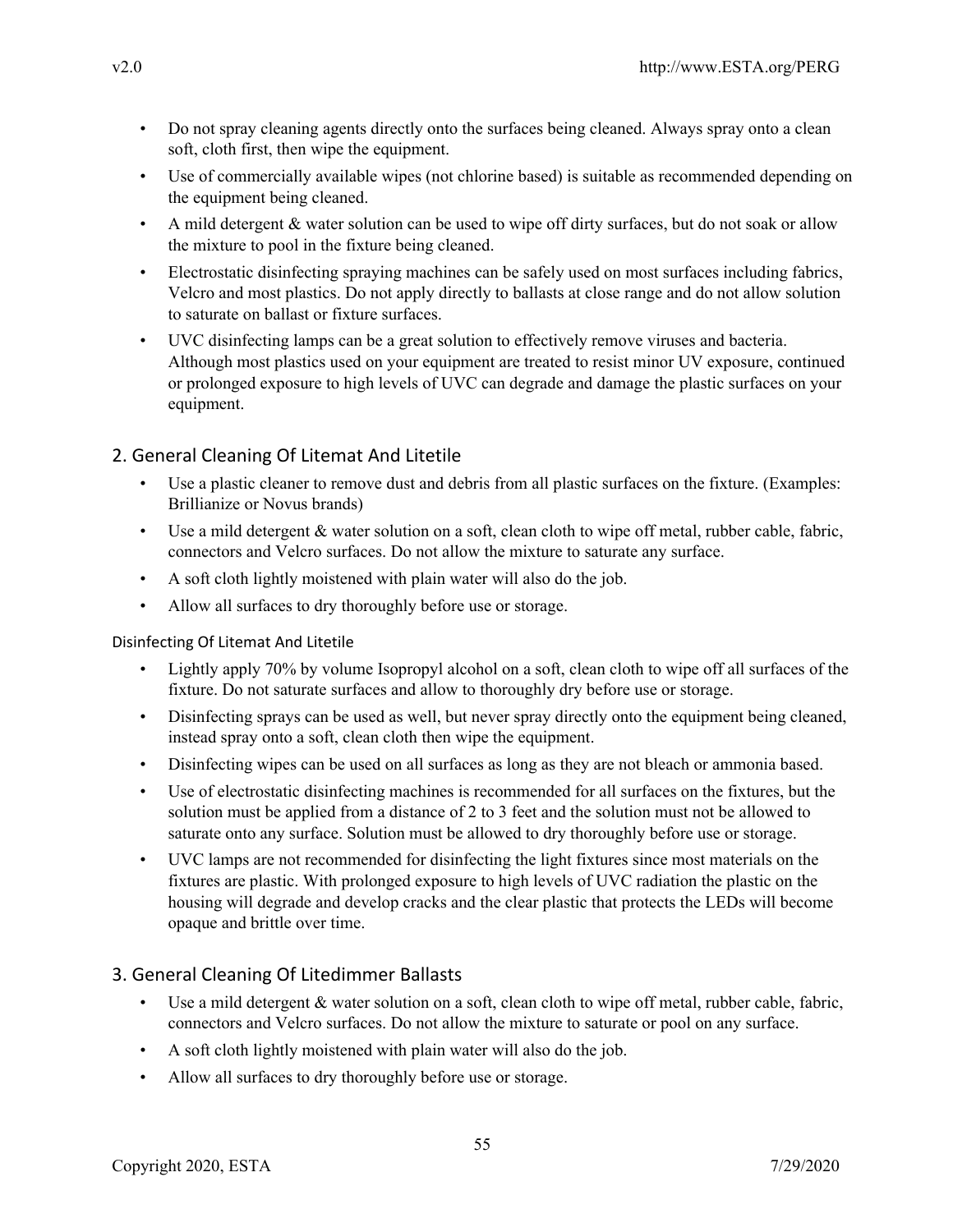Disinfecting Of Litedimmer Ballasts

- Lightly apply 70% by volume Isopropyl alcohol on a soft, clean cloth to wipe off all surfaces of the ballast. Do not saturate surfaces and allow to thoroughly dry before use or storage.
- Disinfecting sprays can be used as well, but never spray directly onto the equipment being cleaned, instead spray onto a soft, clean cloth then wipe the equipment.
- Disinfecting wipes can be used on all surfaces as long as they are not bleach or ammonia based.
- Use of electrostatic disinfecting machines is recommended for all surfaces on the ballast, but the solution must be applied from a distance of 2 to 3 feet and the solution must not be allowed to saturate or pool onto any surface. Solution must be allowed to dry thoroughly before use or storage.
- UVC lamps can be used for disinfecting ballasts and dimmers, but be aware that some units feature plastic end caps and the clear cover over some displays is made of plastic and therefore susceptible to degradation with continued and prolonged exposure to high levels of UVC radiation. The plastic on the end caps will degrade and develop cracks and the clear plastic that protects the display will become opaque and brittle. (Please be aware of the safety hazards to humans from exposure to UVC radiation before attempting use of this method)

## 4. General Cleaning Of Polyskirts

- Use a mild detergent & water solution on a soft, clean cloth to wipe off plastic and Velcro surfaces. Do not allow the mixture to saturate or pool on any surface.
- A soft cloth lightly moistened with plain water will also do the job.
- Allow all surfaces to dry thoroughly before use or storage.

#### Disinfecting Of Polyskirts

- Lightly apply 70% by volume Isopropyl alcohol on a soft, clean cloth to wipe off all surfaces of the PolySkirt. Do not saturate surfaces and allow to thoroughly dry before use or storage.
- Disinfecting sprays can be used as well, but never spray directly onto the equipment being cleaned, instead spray onto a soft, clean cloth then wipe the equipment.
- Disinfecting wipes can be used on all surfaces as long as they are not bleach or ammonia based.
- Use of electrostatic disinfecting machines is recommended for all surfaces on the PolySkirt. Do not saturate the solution onto any surface. Solution must be allowed to dry thoroughly before use or storage.
- UVC lamps are not recommended for disinfecting the PolySkirt since it is mostly plastic. With prolonged exposure to high levels of UVC radiation the plastic on the PolySkirt and the elastic cord that holds it together will degrade. The plastic will develop cracks and the elastic will become brittle over time.

## 5. General Cleaning Of Desktop Power Supplies

- Use a mild detergent & water solution on a soft, clean cloth to wipe off the plastic housing. Do not allow the mixture to saturate or pool on any surface.
- A soft cloth lightly moistened with plain water will also do the job.
- Allow all surfaces to dry thoroughly before use or storage.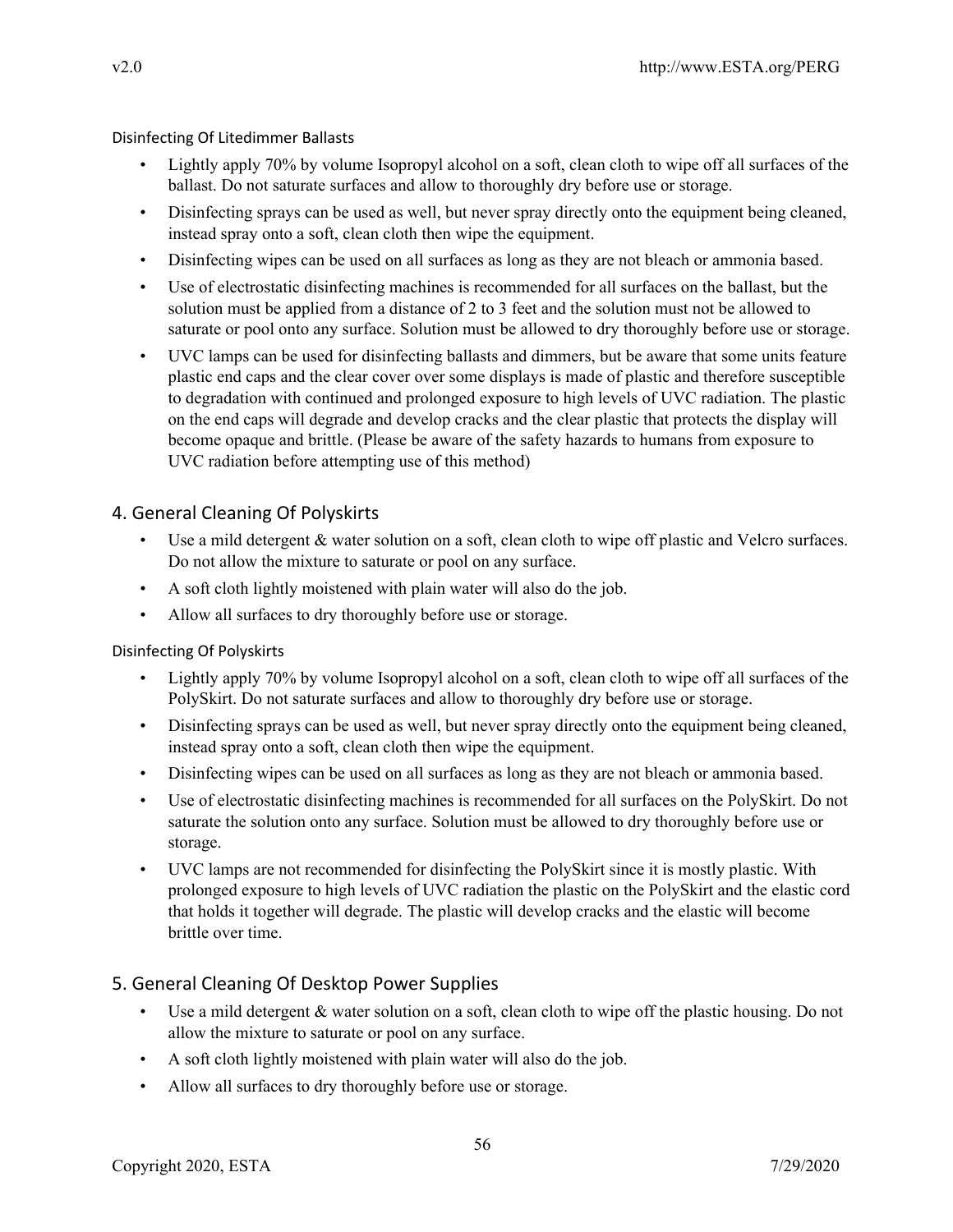Disinfecting Of Desktop Power Supplies

- Lightly apply 70% by volume Isopropyl alcohol on a soft, clean cloth to wipe off all surfaces of the PolySkirt. Do not saturate surfaces and allow to thoroughly dry before use or storage.
- Disinfecting sprays can be used as well, but never spray directly onto the equipment being cleaned, instead spray onto a soft, clean cloth then wipe the equipment.
- Disinfecting wipes can be used on all surfaces as long as they are not bleach or ammonia based.
- Use of electrostatic disinfecting machines is recommended for all surfaces on the PolySkirt. Do not saturate the solution onto any surface. Solution must be allowed to dry thoroughly before use or storage.
- UVC lamps are not recommended for disinfecting the PolySkirt since it is mostly polypropylene plastic. With prolonged exposure to high levels of UVC radiation the plastic on the PolySkirt and the elastic cord that holds it together will degrade. The plastic will develop cracks and the elastic will become brittle over time.

## 6. General Cleaning Of Parasquare And Honeycomb Louvers

- Use a mild detergent & water solution on a soft, clean cloth to wipe off the plastic housing. Do not allow the mixture to saturate or pool on any surface.
- A soft cloth lightly moistened with plain water will also do the job.
- Allow all surfaces to dry thoroughly before use or storage.

### Disinfecting Of Parasquare And Honeycomb Louvers

- Lightly apply 70% by volume Isopropyl alcohol on a soft, clean cloth to wipe off all surfaces of the louvers. Do not saturate surfaces and allow to thoroughly dry before use or storage.
- Disinfecting sprays can be used as well, but never spray directly onto the equipment being cleaned, instead spray onto a soft, clean cloth then wipe the equipment.
- Disinfecting wipes can be used on all surfaces as long as they are not bleach or ammonia based.
- Use of electrostatic disinfecting machines is recommended for all surfaces on the louvers. Do not saturate the solution onto any surface. Solution must be allowed to dry thoroughly before use or storage.
- UVC lamps are not recommended for disinfecting louvers since they are mostly plastic. With prolonged exposure to high levels of UVC radiation the plastic on the louvers will degrade and develop cracks and/ or discoloration and become brittle over time.

# 7. General Cleaning Of Fabric Diffusion

- Use a mild detergent & water solution on a soft, clean cloth to wipe off the plastic housing. Do not allow the mixture to saturate or pool on any surface.
- A soft cloth lightly moistened with plain water will also do the job.
- Allow all surfaces to dry thoroughly before use or storage.

## Disinfecting Of Fabric Diffusion

• Disinfecting sprays can be used to disinfect all fabric-based accessories, but be sure to spray from a distance of 1 to 2 feet and do not allow spray saturate in one area.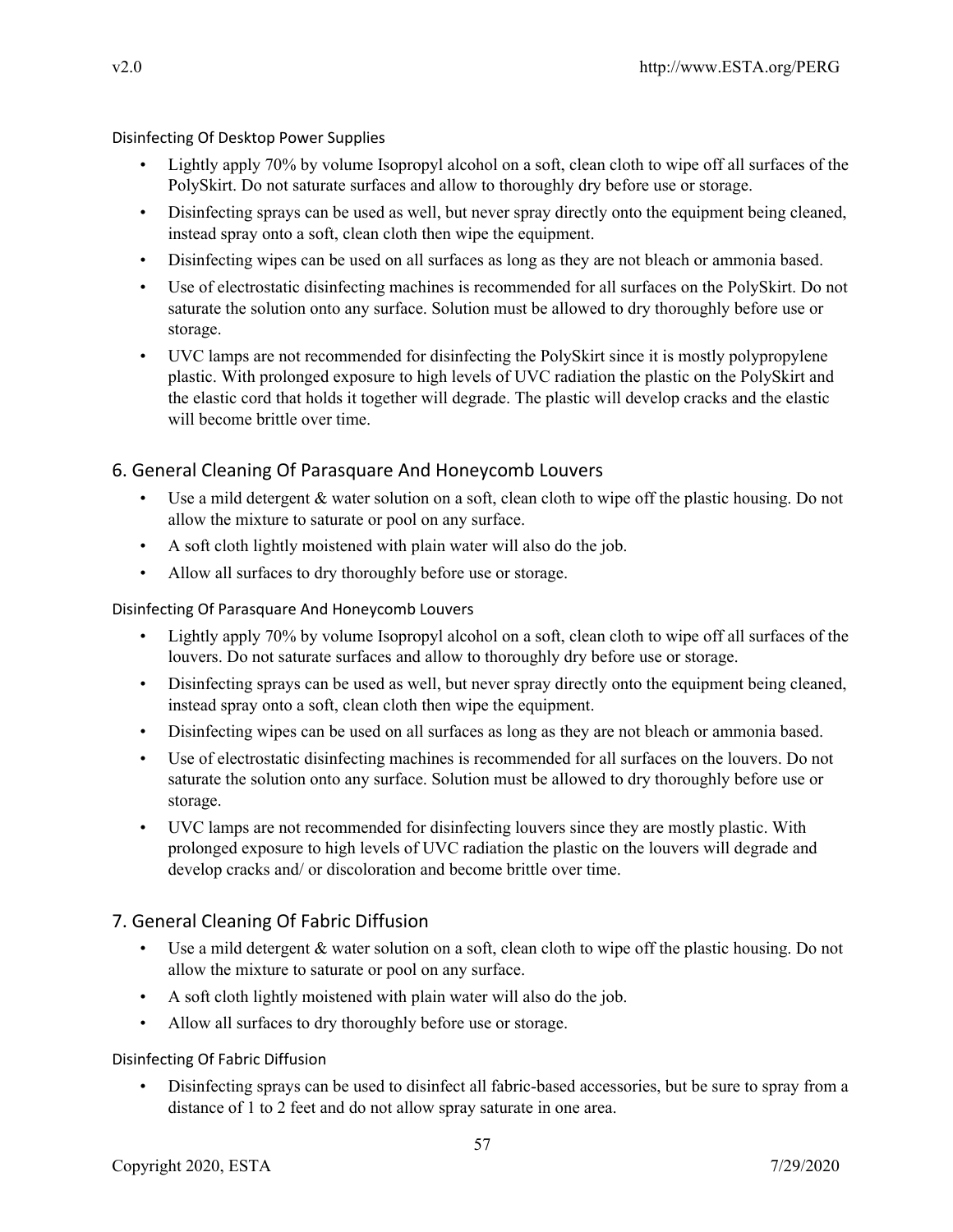- Use of electrostatic disinfecting machines is recommended for all fabric-based accessories. Do not saturate the solution onto any surface. Solution must be allowed to dry thoroughly before use or storage.
- UVC lamps are not recommended for disinfecting nylon fabric-based accessories. Diffusers are made from a polyester fabric and therefore are able to better withstand degradation from UVC exposure if necessary, to use this method of disinfection.

# 8. General Cleaning Of Kit Bags

- Use a mild detergent & water solution on a soft, clean cloth to wipe off the plastic housing. Do not allow the mixture to saturate or pool on any surface.
- A soft cloth lightly moistened with plain water will also do the job.
- Allow all surfaces to dry thoroughly before use or storage.

## Disinfecting Of Kit Bags

- Disinfecting sprays can be used to disinfect all fabric-based accessories, but be sure to spray from a distance of 1 to 2 feet and do not allow spray saturate in one area.
- Use of electrostatic disinfecting machines is recommended for all fabric-based accessories. Do not saturate the solution onto any surface. Solution must be allowed to dry thoroughly before use or storage.
- UVC lamps are not recommended for disinfecting nylon fabric-based accessories. The kit bag is made of a nylon fabric which is susceptible to UV degradation over time. The fabric on the kit bag will become discolored and become brittle with continued exposure.

# 9. General Cleaning Of Accessories: Adapters, Head Extension, And Mounting Plates

- Use a mild detergent & water solution on a soft, clean cloth to wipe off the plastic housing. Do not allow the mixture to saturate or pool on any surface.
- A soft cloth lightly moistened with plain water will also do the job.
- Allow all surfaces to dry thoroughly before use or storage.

## Disinfecting Of Adapters, Head Extension, And Mounting Plates

- Lightly apply 70% by volume Isopropyl alcohol on a soft, clean cloth to wipe off all surfaces of the accessory. Do not saturate surfaces and allow to thoroughly dry before use or storage.
- Disinfecting sprays can be used as well, but never spray directly onto the equipment being cleaned, instead spray onto a soft, clean cloth then wipe the equipment.
- Use of electrostatic disinfecting machines is recommended for all accessories. Do not saturate the solution onto any surface. Solution must be allowed to dry thoroughly before use or storage.
- UVC lamps can safely be used for disinfecting aluminum metal mounting plates and aluminum adapter accessories. Head extension may also be treated with UVC to disinfect, but be aware that the PVC jacket on most cables is only resistant to moderate exposure to UVC and can potentially degrade over time.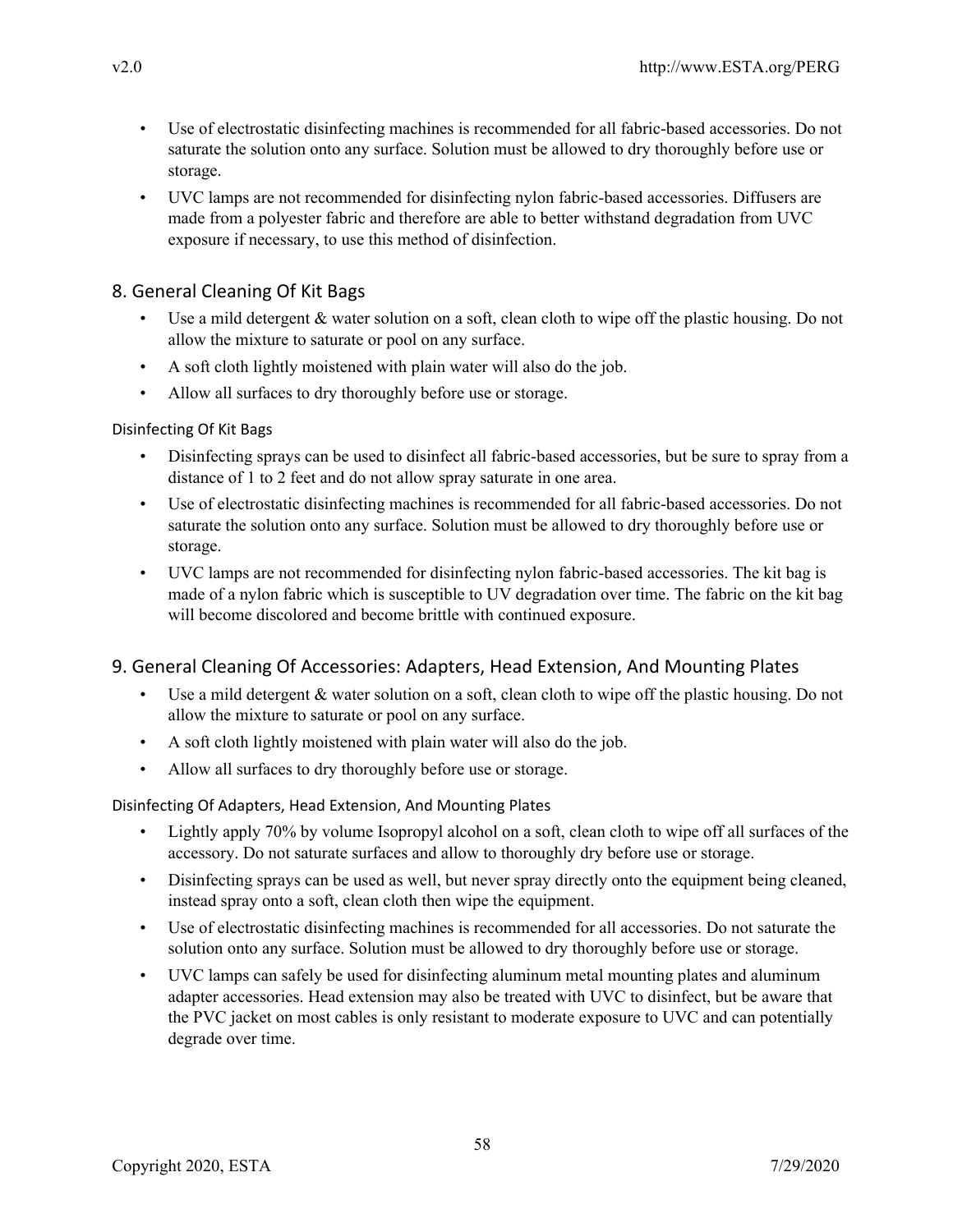The information contained in this document is accurate and complete to the best of our knowledge. All recommendations are made based on our collective experience. We will update information on this document as new information is gathered and learned.

Email: info@litegear.com or support@litegear.com Web: www.litegear.com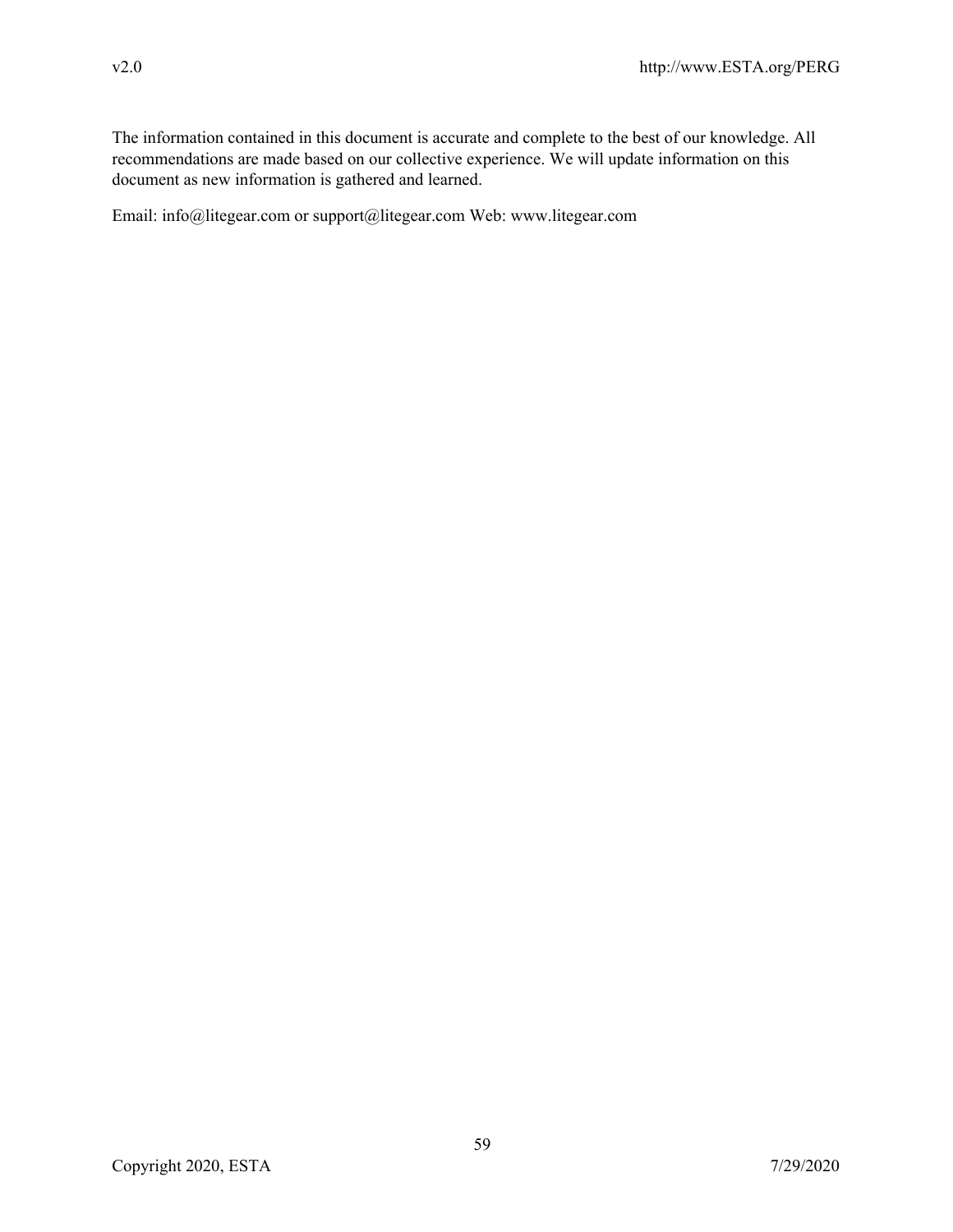# Appendix H Panasonic

Panasonic has confirmed that it is acceptable to follow Apple Computers [recommendations](https://support.apple.com/en-gb/HT204172) for cleaning [products](https://support.apple.com/en-gb/HT204172) provided the following additional precautions are followed.

- If you continue to rub beyond the limit, painting, printing and surface condition may be affected by abrasion.
- Avoid strong acid and alkali components as they may affect resin deterioration.
- Strong friction and water droplets may affect the lens and liquid crystal surfaces.

Using a 70% isopropyl alcohol wipe or Clorox Disinfecting Wipes, you may gently wipe the hard, non-porous surfaces of your product, such as the display, key buttons or other exterior surfaces. Don't use bleach. Avoid getting moisture in any opening, and don't submerge your product in any cleaning agents. Don't use on fabric or leather surfaces.

- Only use a soft, lint-free cloth. Avoid abrasive cloths, towels, paper towels or similar items.
- Avoid excessive wiping, which might cause damage.
- Unplug all external power sources, devices and cables.
- Keep liquids away from the product, unless otherwise noted for specific products.
- Don't get moisture into any openings.
- Don't use aerosol sprays, bleaches or abrasives.
- Don't spray cleaners directly onto the item.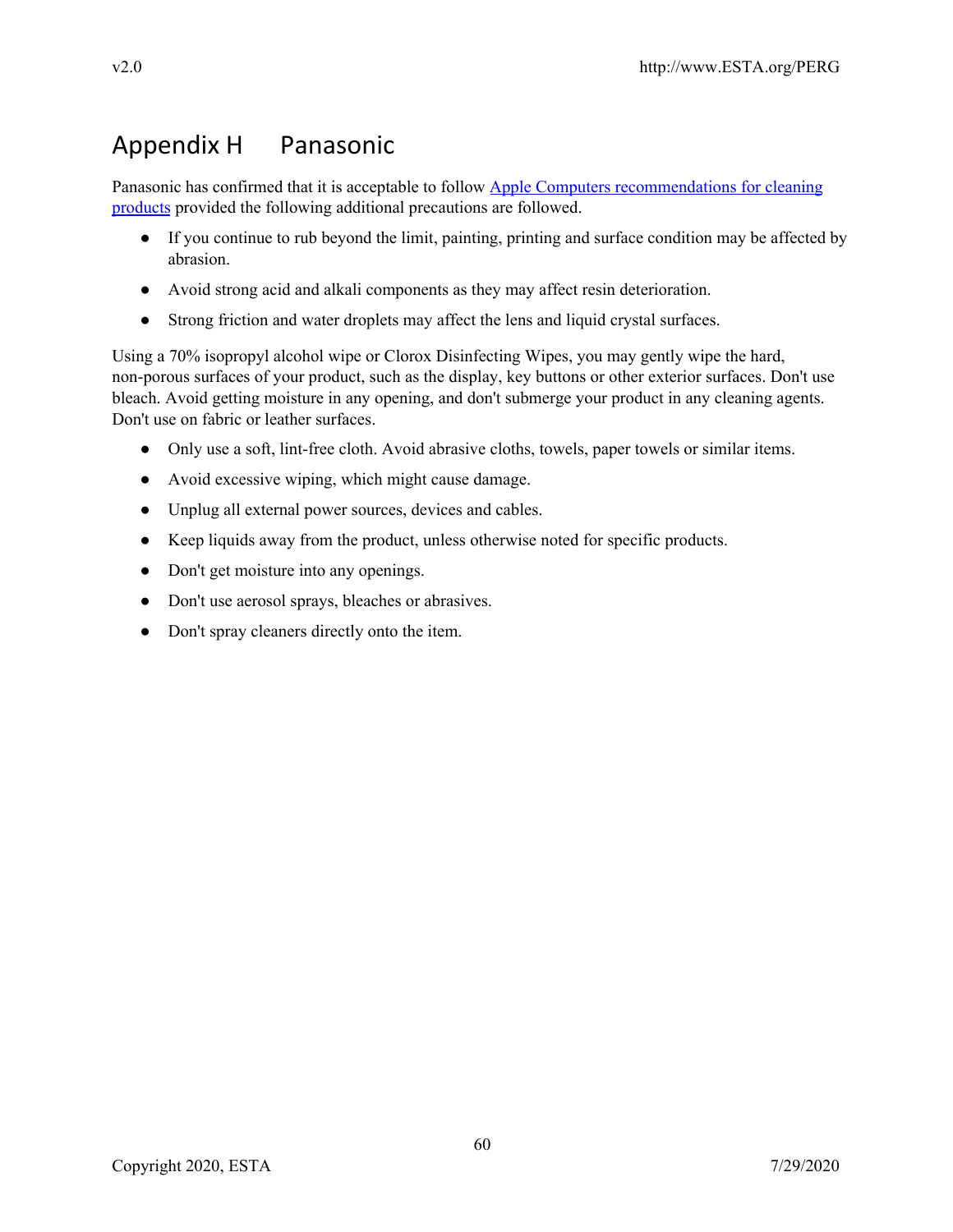# Appendix I Ratpac Controls Product Cleaning and Disinfection Guidelines

Ratpac Controls offers the following warnings and guidelines for the safe cleaning and disinfecting of our products.

# WARNINGS

- Do not attempt to disassemble any piece of equipment for the purposes of disinfecting internal components. Doing so may cause permanent damage to your equipment and void any warranties.
- Do not attempt to disinfect any piece of equipment that is connected to power or is operating on or connected to battery power. Doing so will cause permanent damage to your equipment and possibly result in injury or death.
- Be aware of the potential safety hazards involved in the use of UVC disinfecting devices and read and understand all manufacturer instructions for the safe use of these devices.
- Do not use harsh chemicals, solvents or products containing ammonia or bleach to clean any surfaces on your equipment.
- Do not use hydrogen peroxide on any surfaces of your equipment. Hydrogen peroxide is corrosive and can damage some surfaces, even at low concentrations, as available over the counter (3%).
- Do not spray cleaning agents directly onto the surfaces being cleaned. Always spray onto a clean soft, cloth first, then wipe the equipment.

General Cleaning and Disinfecting Guidelines

- Disconnect equipment from all power and external equipment prior to cleaning; and switch off all power including internal battery power.
- Refer to MSDS (Material Safety Data Sheet) for the safe handling and health effects of any chemicals or potentially dangerous substances.
- Follow manufacturer's guidelines for the proper and safe application of any chemicals.
- Use of commercially available wipes (not chlorine based) is suitable as recommended.
- A mild detergent & water solution can be used to wipe off dirty surfaces, but do not soak or allow the mixture to pool in the fixture being cleaned.
- 70% by volume alcohol is effective in neutralizing bacteria and viruses.
- Electrostatic disinfecting spraying machines can be safely used on most surfaces. Do not apply directly to dimmers at close range and do not saturate surfaces.
- UVC disinfecting lamps can be a great solution to effectively remove viruses and bacteria. Although most plastics used on your equipment are treated to resist minor UV exposure, continued or prolonged exposure to high levels of UVC can degrade and damage some plastics. Use as directed by the manufacturer.
- Apply 70% by volume Isopropyl alcohol on a soft, clean cloth to wipe off all surfaces of the accessory. Do not saturate surfaces and allow to thoroughly dry before use or storage.
- Allow all surfaces to dry thoroughly before use or storage.

The information contained in this document is accurate and complete to the best of our knowledge. All recommendations are made based on our collective experience. We will update information on this document as new information is gathered and learned to ensure compliance with new advisories and information from governmental and trusted public notices regarding COVID-19.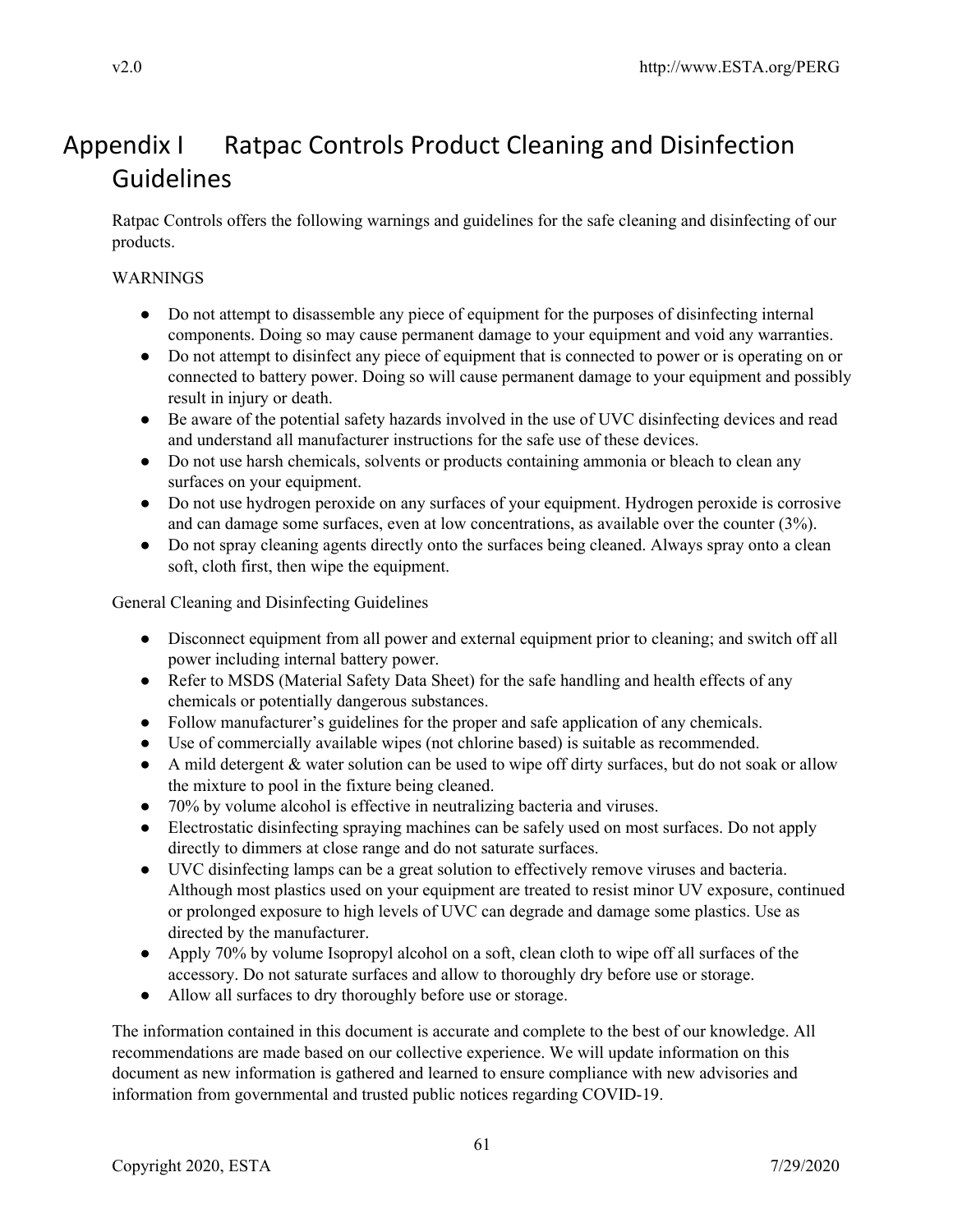# Appendix J RED Guidelines for Cleaning

<https://support.red.com/hc/en-us/articles/360046899074>

All RED<sup>®</sup> products are designed for rugged durability, but precision instruments demand proper care. Follow these instructions to clean, maintain, and store your devices.

**WARNING:** DO NOT rinse or immerse the camera or other accessories in water. Keep dry at all times.

**WARNING:** DO NOT use soaps, detergents, ammonia, acetone, alkaline cleaners, abrasive cleaning compounds, or solvents. These substances may damage lens coatings and electronic circuitry.

**WARNING:** DO NOT use an excess of cleaning solution.

**WARNING:** DO NOT reuse swabs or wipes.

**WARNING:** DO NOT attempt to clean the sensor or optical cavity for any reason. If the sensor becomes dirty, submit a Support ticket at [https://support.red.com](https://support.red.com/hc/en-us/requests/new).

**WARNING:** DO NOT attempt to modify, dismantle, or open the camera, lens, or other accessory as doing so may expose you to electric shock and serious injury. There are no user-serviceable parts inside. Alteration or repairs made to the camera, lens, or other accessory, except by a RED authorized service facility, voids all warranties.

**WARNING:** Use caution with compressed air and gas dusters, since the high pressure, oily residue, cold air, particulates, and moisture may cause damage. You may use a filtered, non-residue gas duster to clean non-critical areas, such as around the fans and other recesses on the exterior of the camera. Damage to the camera or other components of the camera system caused by using compressed air or gas dusters is not covered under warranty.

**WARNING:** DO NOT use compressed air and gas dusters on the sensor or on any optics.

**WARNING:** DO NOT use compressed air and gas dusters on or around the integrated microphones on the front of the BRAIN.

## BRAIN AND EXTERIOR SURFACES

- Use a filtered, non-residue gas duster to clean non-critical areas, such as around the fans and other recesses on the exterior of the camera.
- Clean with a dry lint-free cloth. When cleaning your camera and accessories, remember that the devices are not waterproof and moisture can damage electronic circuitry.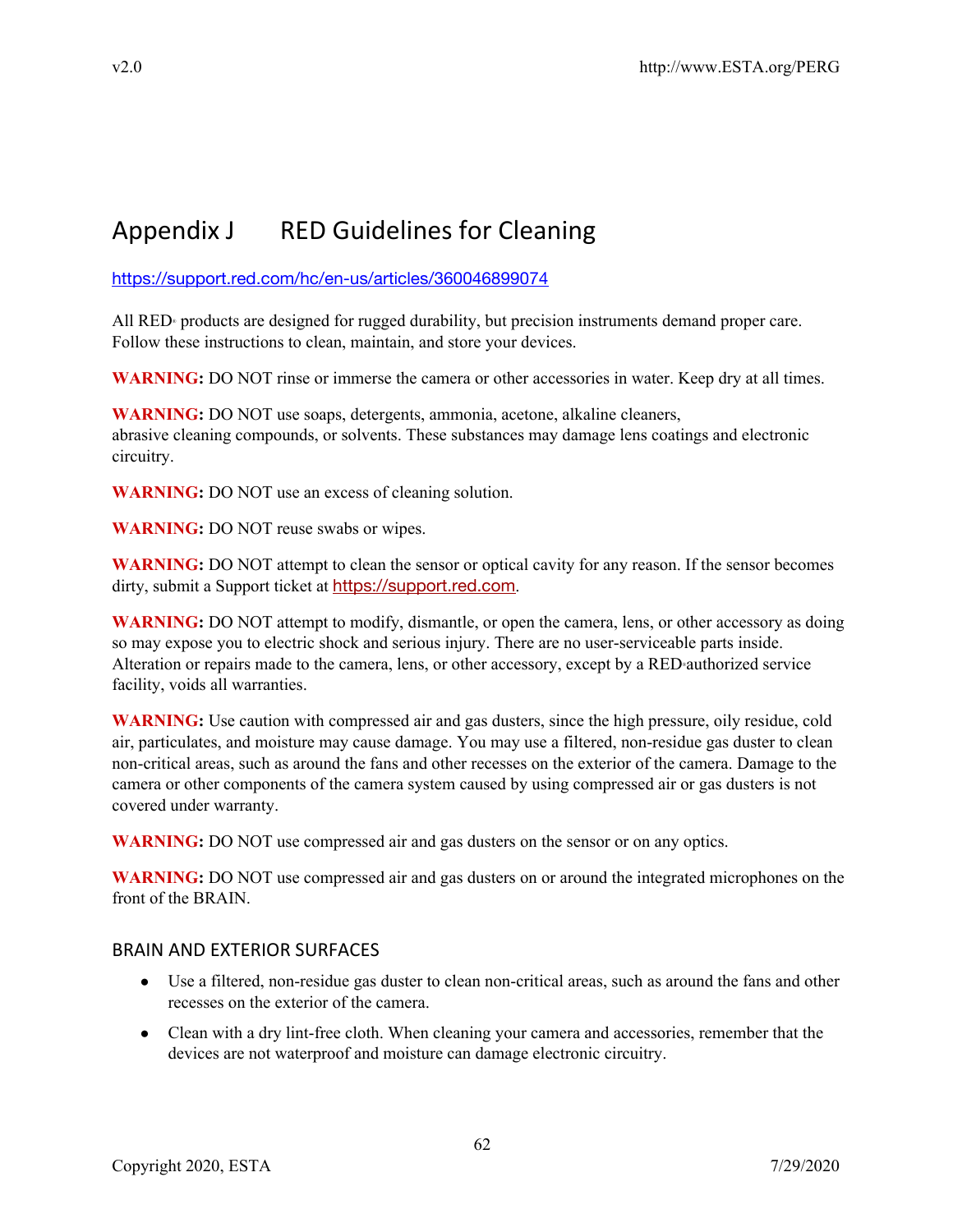# **STORAGE**

RED recommends that you store the camera and accessories in the water-resistant cases available in the RED [Store](http://www.red.com/store). These cases feature laser-cut foam to keep the camera and accessories secure.

**WARNING:** DO NOT store the camera or accessories in any place with extreme temperatures, direct sunlight, high humidity, severe vibration, or strong magnetic fields.

# CLEAN EVF SCREEN

**NOTE:** This section describes only how to clean the screen on the DSMC2® RED EVF, and not how to clean the entire device.

This section explains how to clean the screen on the DSMC2 RED EVF. The screen is accessed by removing the DSMC2 RED EVF Modular Optical Block.

Use an ionized rubber air bulb to clean the screen on the DSMC2 RED EVF. If there are still particles on the screen after using an air bulb, gently wipe the screen with a rolled-up, particulate-free, non-abrasive optical-grade wipe.

**NOTE:** Cleaning the screen without first removing solid particles increases the risk of scratching the screen. As with many screens, any type of physical contact with the screen may scratch the surface.

# PROHIBITED EVF SCREEN CLEANERS

DO NOT use any of the items listed below to clean the screen on the DSMC2 RED EVF. These products have not been tested on RED products and may cause damage or streaking.

- Compressed air
- Gas dusters
- Solvents
- Rubbing alcohol
- Isopropyl alcohol
- Windex®
- Third-party cleaning kits
- Pre-packaged lens cleaner containing any additives, such as detergent, anti-static compounds, or fragrance
- RED Microfiber Bag

**WARNING:** Damage to any screens or other components of the camera system caused by using prohibited cleaners is not covered under warranty.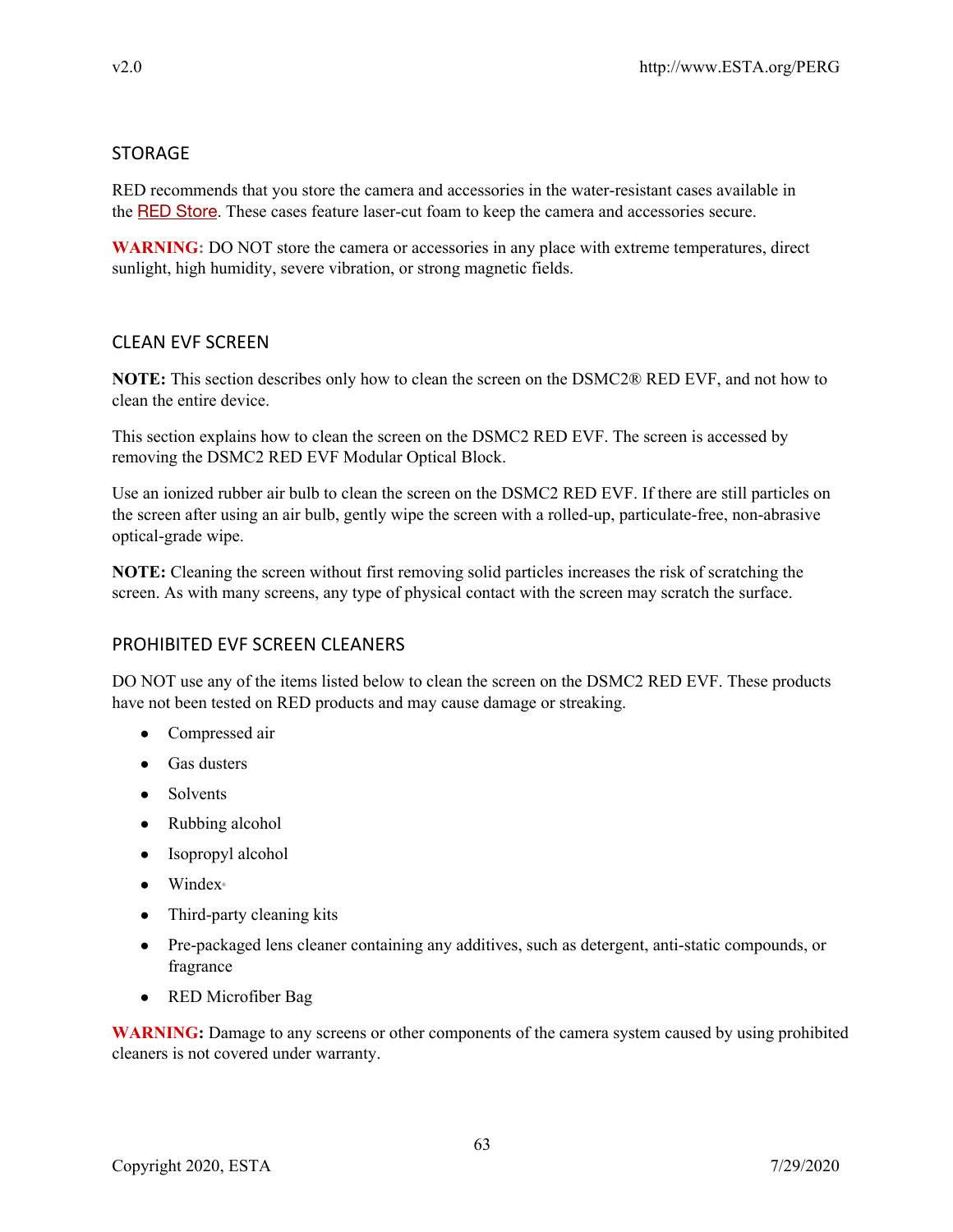# CLEAN LCD SCREEN

**NOTE:** This section describes only how to clean the screen on each specified device, and not how to clean the entire device.

This section explains how to clean the screens on the following devices:

- RED PRO LCD
- RED Touch LCD
- RED PRO Touch LCD
- DSMC2 SIDEKICK™

# APPROVED LCD SCREEN CLEANERS

Use only the following products to clean LCD screens:

- Ionized rubber air bulb
- Delkin Devices Sensor Solution®
- Lens swabs
- Dry optical wipes
- RED Microfiber Bag

**NOTE:** Before cleaning the screen with swabs or wipes and a cleaning solution, ALWAYS use an ionized rubber air bulb to remove any solid particles. Cleaning the screen without removing solid particles increases the risk of scratching the screen.

# PROHIBITED LCD SCREEN CLEANERS

DO NOT use any of the items listed below to clean LCD screens. These products have not been tested on RED products and may cause damage or streaking.

- Compressed air
- Gas dusters
- Solvents
- Rubbing alcohol
- Isopropyl alcohol
- Windex
- Pancro Professional Lens Cleaner (or equivalent)
- Third-party cleaning kits
- Pre-packaged lens cleaner containing any additives, such as detergent, anti-static compounds, or fragrance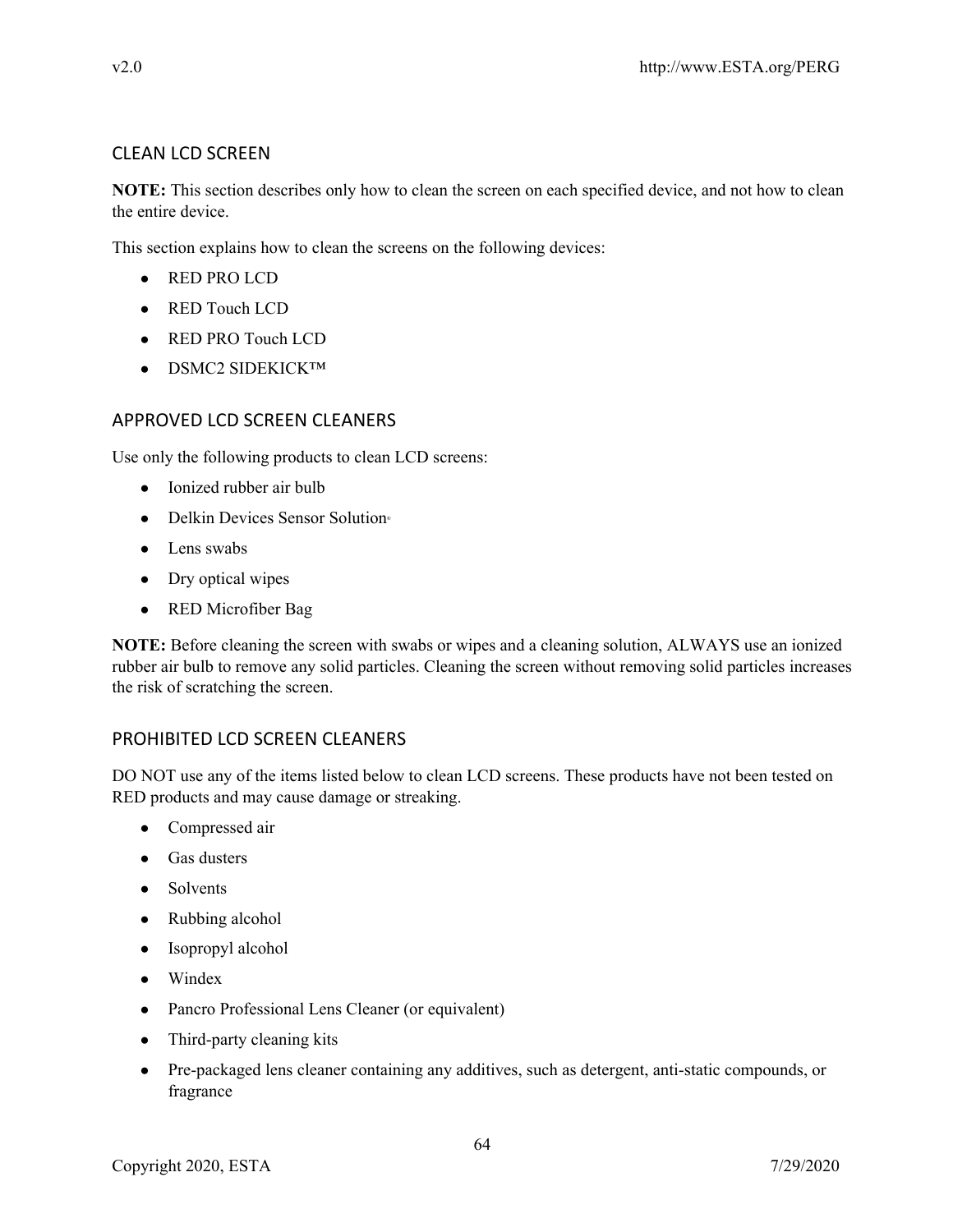**WARNING:** Damage to any screens or other components of the camera system caused by using prohibited cleaners is not covered under warranty.

## SCREEN STORAGE

Store any RED device with a screen in a RED Microfiber bag. Storing devices in a RED Microfiber bag preserves the superior quality of the specialized AR and AS coatings on the LCDs.

Hand wash and air-dry the RED Microfiber bag regularly.

## WATER DAMAGE

If your device has come in contact with water or you suspect water damage, submit a Support ticket at [https://support.red.com](https://support.red.com/hc/en-us/requests/new) immediately.

**WARNING:** DO NOT attempt to power any device that may have water damage.

**WARNING:** DO NOT place the device in a container of rice, silica gel, or desiccant packets in an attempt to dry the device.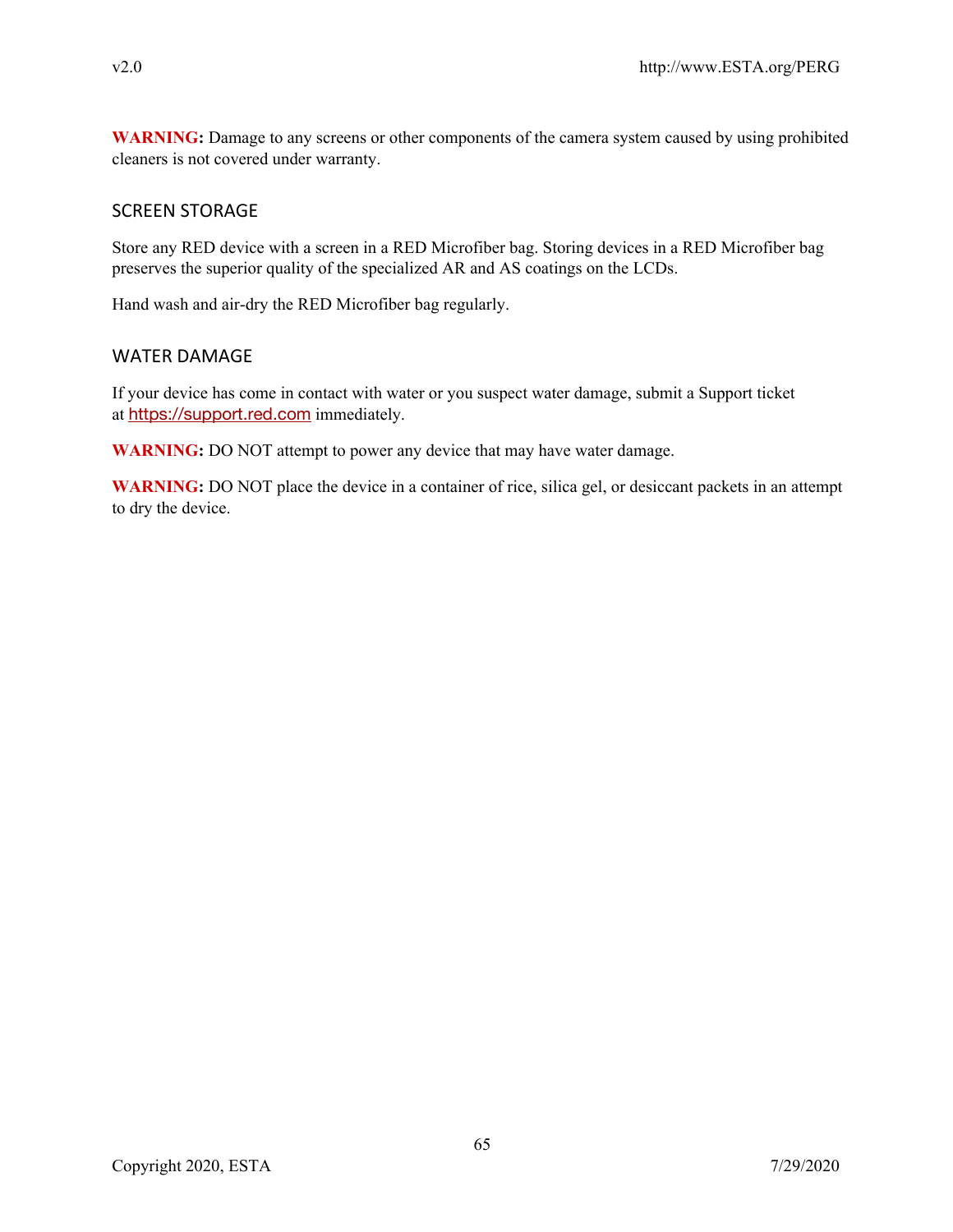# Appendix K Sony Guidelines for Cleaning of Products

# Types of Cleaning Agents and Recommended Agents

The recommended agent for cleaning products is diluted ethanol 76.9-81.4 % by volume.

- Dampen a soft cloth made of cotton, such as gauze, with appropriate amount of ethanol.
- Wipe products surface lightly once (estimated load is about 2N)

# Agents that are NOT recommended for Cleaning Products

Isopropyl alcohol (Isopropanol) is not recommended for the following reasons:

- It shows almost the same effectiveness as ethanol, but its effect on the virus is inferior to ethanol.
- It shows a stronger effect of degreasing than ethanol. When 70% by volume isopropanol is used on hands, it will likely roughen the skin. Therefore ethanol is recommended from the safety point of view, although isopropanol is the cheaper agent.

Alkaline Cleaning Solutions. Sodium hypochlorite is not suitable for cleaning metal parts due to its strong corrosiveness.

The following cleaning agents are NOT recommended due to the risk of product surface damage:

Benzine **Thinner** Acid cleaning solution Cleaning solution with polishing material Dust cloth with chemical materials

# Material that Should Not Be Cleaned with Chemical Agents

The following product materials should not be cleaned with chemical agents including ethanol.

|                | Clear plastic (PC, acrylic, etc.) Do not use chemical cleaning agents. Could turn plastic whitish.                                    |
|----------------|---------------------------------------------------------------------------------------------------------------------------------------|
| Lenses         | Could peel off the surface coating. Could dissolve the adhesive if the<br>agent gets into the gap around the lens or the lens barrel. |
| Monitor screen | Could peel off the surface coating                                                                                                    |